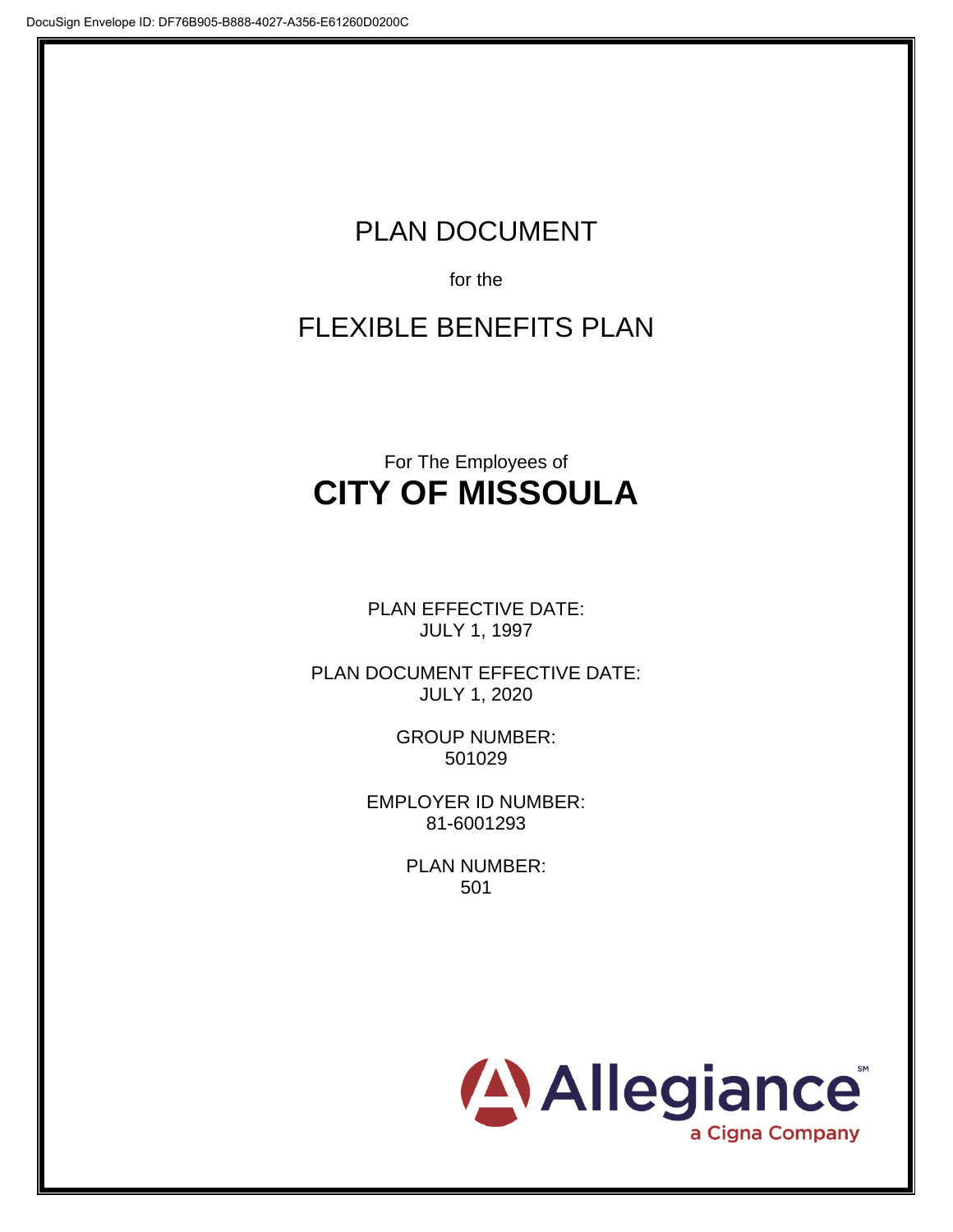# **TABLE OF CONTENTS**

## **ARTICLE I DEFINITIONS**

#### **ARTICLE II PARTICIPATION**

## **ARTICLE III CONTRIBUTIONS TO THE PLAN**

#### **ARTICLE IV BENEFITS**

## **ARTICLE V PARTICIPANT ELECTIONS**

# **ARTICLE VI** HEALTH FLEXIBLE SPENDING ACCOUNT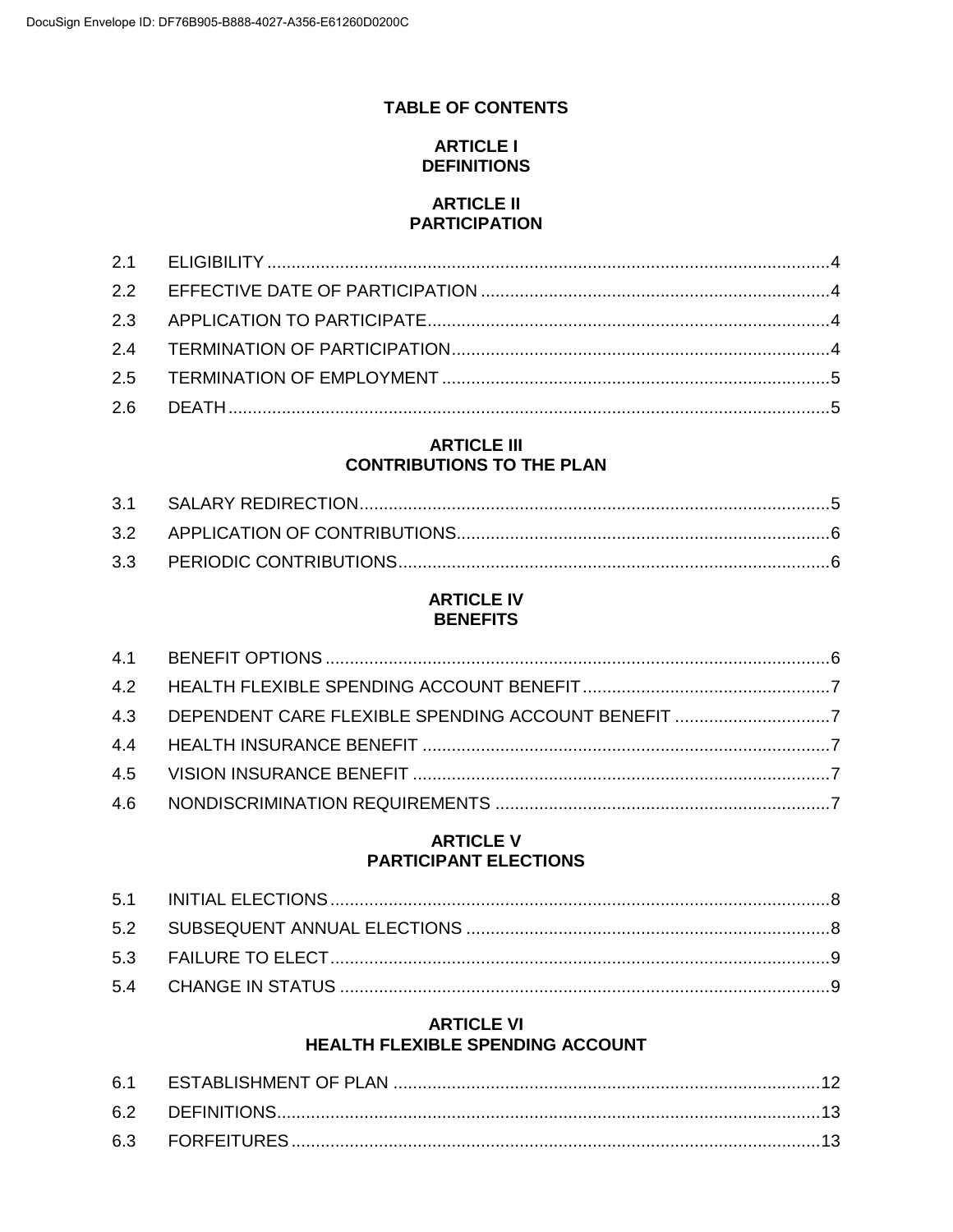# **ARTICLE VII DEPENDENT CARE FLEXIBLE SPENDING ACCOUNT**

| 7.1  |                                                           |  |
|------|-----------------------------------------------------------|--|
| 7.2  |                                                           |  |
| 7.3  |                                                           |  |
| 7.4  | INCREASES IN DEPENDENT CARE FLEXIBLE SPENDING ACCOUNTS 18 |  |
| 7.5  | DECREASES IN DEPENDENT CARE FLEXIBLE SPENDING ACCOUNTS 19 |  |
| 7.6  |                                                           |  |
| 7.7  |                                                           |  |
| 7.8  |                                                           |  |
| 7.9  |                                                           |  |
| 7.10 |                                                           |  |
| 7.11 |                                                           |  |
| 7.12 |                                                           |  |
|      |                                                           |  |

## **ARTICLE VIII BENEFITS AND RIGHTS**

| 8.2 |  |
|-----|--|

#### **ARTICLE IX ADMINISTRATION**

# **ARTICLE X AMENDMENT OR TERMINATION OF PLAN**

| 10.1              | AMENDMENT          |  |
|-------------------|--------------------|--|
| 10.2 <sub>1</sub> | <b>TERMINATION</b> |  |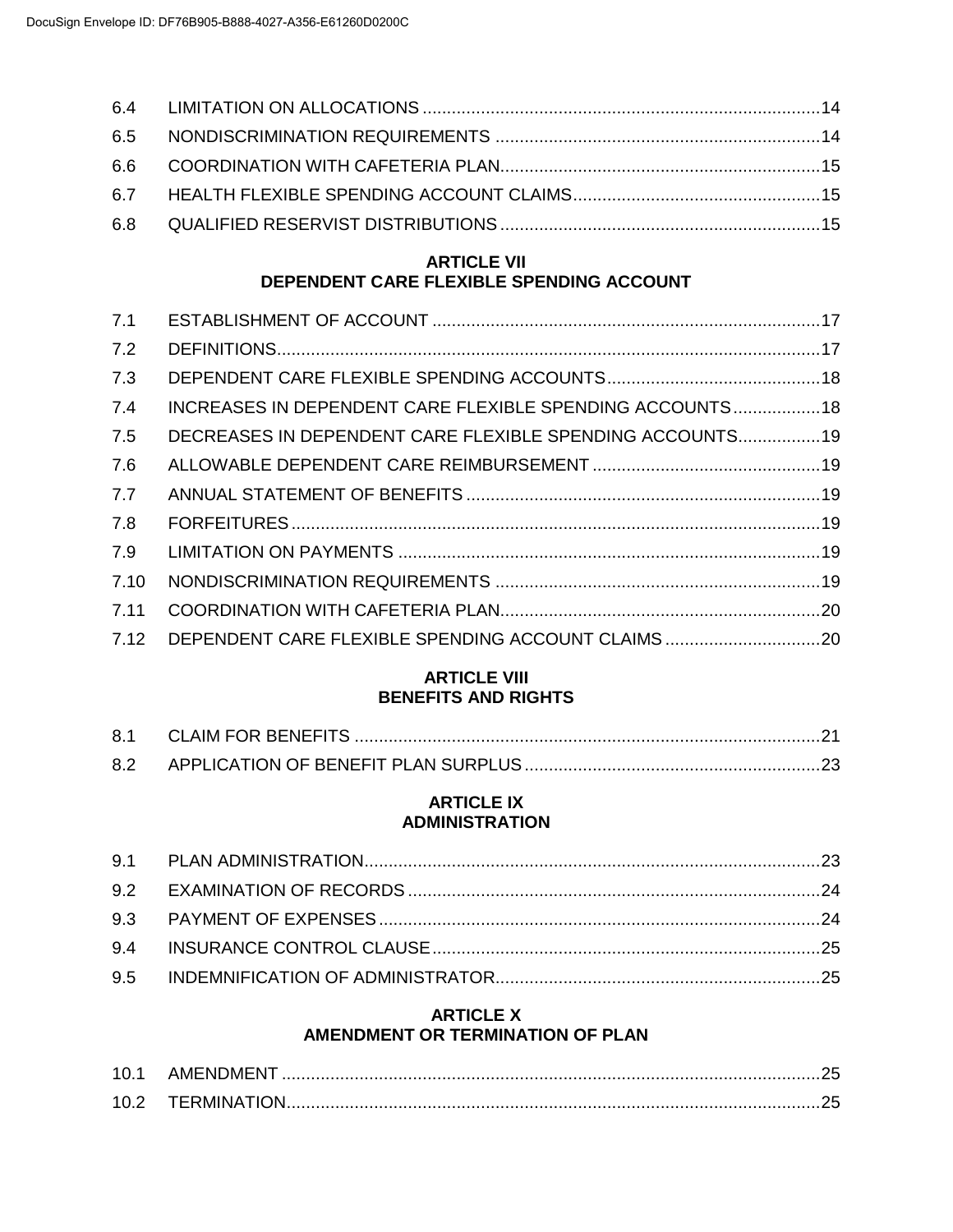## **ARTICLE XI MISCELLANEOUS**

| 11.1  |                                                       |  |
|-------|-------------------------------------------------------|--|
| 11.2  |                                                       |  |
| 11.3  |                                                       |  |
| 11.4  |                                                       |  |
| 11.5  |                                                       |  |
| 11.6  |                                                       |  |
| 11.7  |                                                       |  |
| 11.8  |                                                       |  |
| 11.9  |                                                       |  |
| 11.10 |                                                       |  |
| 11.11 |                                                       |  |
|       |                                                       |  |
|       |                                                       |  |
|       |                                                       |  |
|       |                                                       |  |
| 11.16 | HEALTH INSURANCE PORTABILITY AND ACCOUNTABILITY ACT   |  |
| 11.17 | UNIFORMED SERVICES EMPLOYMENT AND REEMPLOYMENT RIGHTS |  |
|       |                                                       |  |
| 11.19 | COMPLIANCE WITH HIPAA ELECTRONIC SECURITY STANDARDS30 |  |
| 11.20 |                                                       |  |
| 11.21 | GENETIC INFORMATION NONDISCRIMINATION ACT (GINA)31    |  |
|       |                                                       |  |
|       | 11.23 NEWBORNS' AND MOTHERS' HEALTH PROTECTION ACT31  |  |
|       |                                                       |  |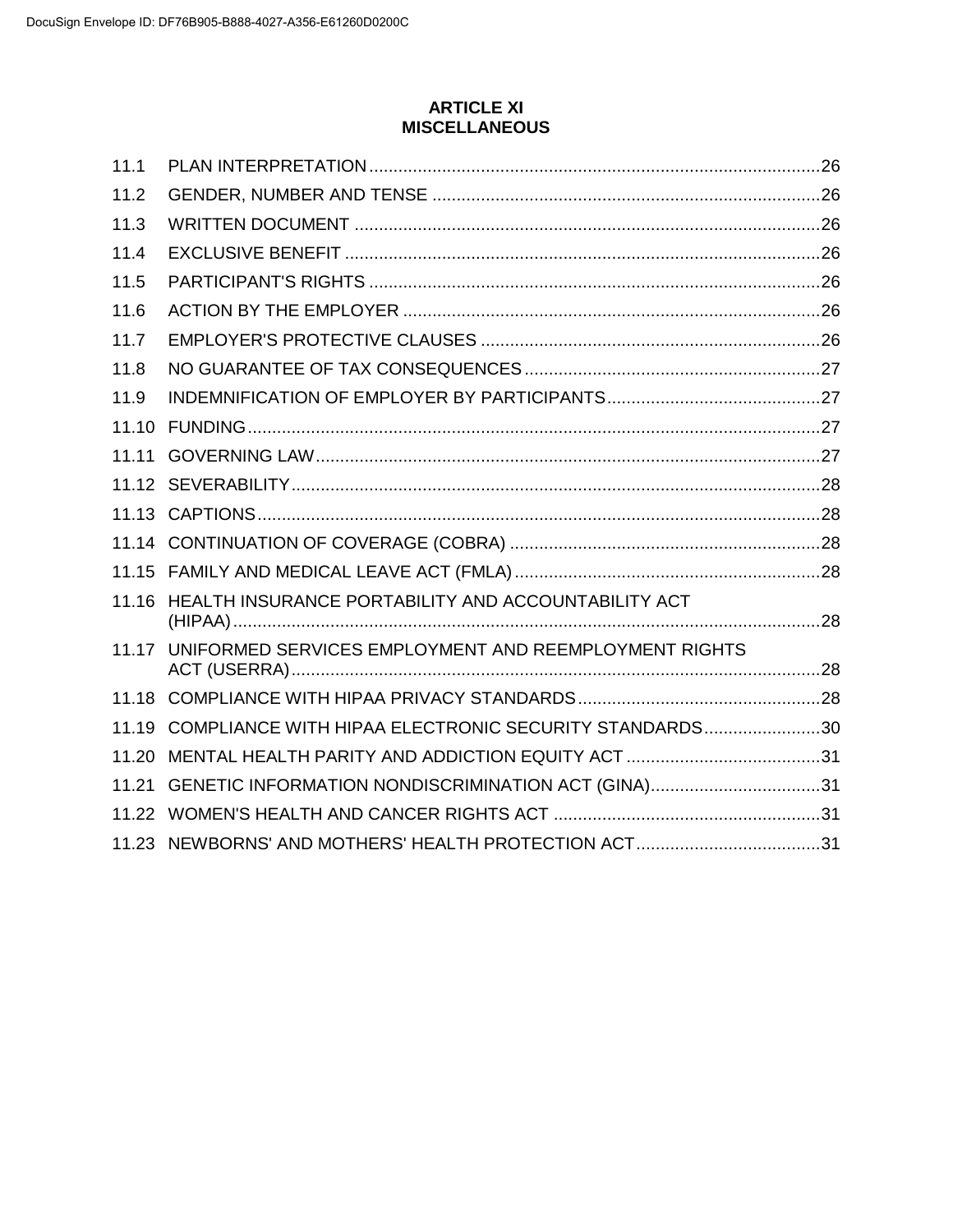#### **CITY OF MISSOULA FLEXIBLE BENEFITS PLAN**

#### **INTRODUCTION**

The Employer has amended this Plan effective July 1, 2020, to recognize the contribution made to the Employer by its Employees. Its purpose is to reward them by providing benefits for those Employees who shall qualify hereunder and their Dependents and beneficiaries. The concept of this Plan is to allow Employees to choose among different types of benefits based on their own particular goals, desires and needs. This Plan is a restatement of a Plan which was originally effective on July 1, 1997. The Plan shall be known as City of Missoula Flexible Benefits Plan (the "Plan").

The intention of the Employer is that the Plan qualify as a "Cafeteria Plan" within the meaning of Section 125 of the Internal Revenue Code of 1986, as amended, and that the benefits which an Employee elects to receive under the Plan be excludable from the Employee's income under Section 125(a) and other applicable sections of the Internal Revenue Code of 1986, as amended.

#### **ARTICLE I DEFINITIONS**

1.1 **"Administrator"** means the Employer unless another person or entity has been designated by the Employer pursuant to Section 9.1 to administer the Plan on behalf of the Employer. If the Employer is the Administrator, the Employer may appoint any person, including, but not limited to, the Employees of the Employer, to perform the duties of the Administrator. Any person so appointed shall signify acceptance by filing written acceptance with the Employer. Upon the resignation or removal of any individual performing the duties of the Administrator, the Employer may designate a successor.

1.2 **"Affiliated Employer"** means the Employer and any corporation which is a member of a controlled group of corporations (as defined in Code Section 414(b)) which includes the Employer; any trade or business (whether or not incorporated) which is under common control (as defined in Code Section 414(c)) with the Employer; any organization (whether or not incorporated) which is a member of an affiliated service group (as defined in Code Section 414(m)) which includes the Employer; and any other entity required to be aggregated with the Employer pursuant to Treasury regulations under Code Section 414(o).

1.3 **"Benefit"** or **"Benefit Options"** means any of the optional benefit choices available to a Participant as outlined in Section 4.1.

1.4 **"Cafeteria Plan Benefit Dollars"** means the amount available to Participants to purchase Benefit Options as provided under Section 4.1. Each dollar contributed to this Plan shall be converted into one Cafeteria Plan Benefit Dollar.

1.5 **"Code"** means the Internal Revenue Code of 1986, as amended or replaced from time to time.

1.6 **"Compensation"** means the amounts received by the Participant from the Employer during a Plan Year.

1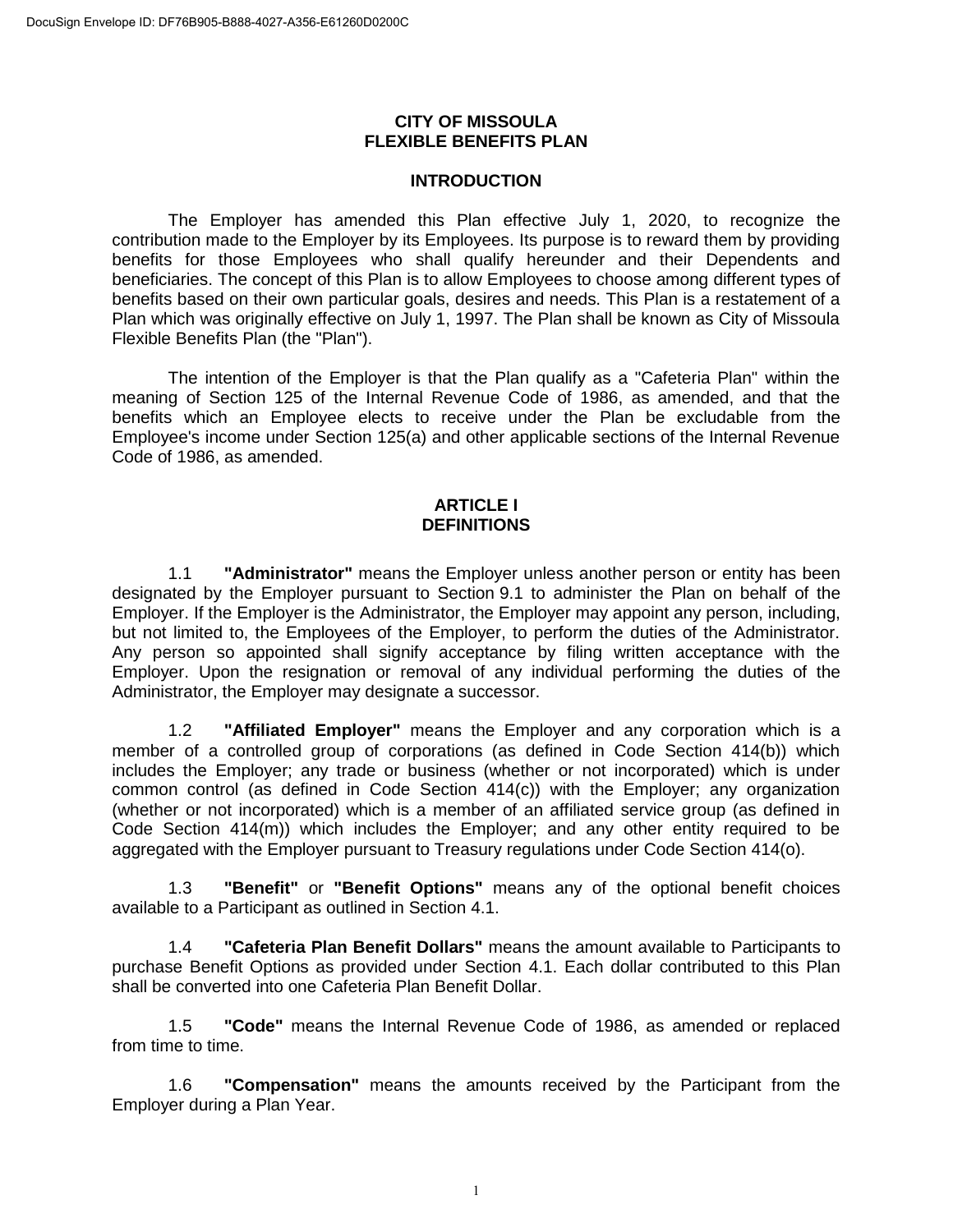1.7 **"Dependent"** means any individual who qualifies as a dependent under an Insurance Contract for purposes of coverage under that Contract only or under Code Section 152 (as modified by Code Section 105(b)).

**"Dependent"** shall include any Child of a Participant who is covered under an Insurance Contract, as defined in the Contract, or under the Health Flexible Spending Account or as allowed by reason of the Affordable Care Act.

For purposes of the Health Flexible Spending Account, a Participant's "Child" includes his/her natural child, stepchild, foster child, adopted child, or a child placed with the Participant for adoption. A Participant's Child will be an eligible Dependent until reaching the limiting age of 26, without regard to student status, marital status, financial dependency or residency status with the Employee or any other person. When the child reaches the applicable limiting age, coverage will end at the end of the calendar year.

The phrase "placed for adoption" refers to a child whom the Participant intends to adopt, whether or not the adoption has become final, who has not attained the age of 18 as of the date of such placement for adoption. The term "placed" means the assumption and retention by such Employee of a legal obligation for total or partial support of the child in anticipation of adoption of the child. The child must be available for adoption and the legal process must have commenced.

1.8 **"Effective Date"** means July 1, 1997.

1.9 **"Election Period"** means the period immediately preceding the beginning of each Plan Year established by the Administrator, such period to be applied on a uniform and nondiscriminatory basis for all Employees and Participants. However, an Employee's initial Election Period shall be determined pursuant to Section 5.1.

1.10 **"Eligible Employee"** means any Employee who has satisfied the provisions of Section 2.1.

An individual shall not be an "Eligible Employee" if such individual is not reported on the payroll records of the Employer as a common law employee. In particular, it is expressly intended that individuals not treated as common law employees by the Employer on its payroll records are not "Eligible Employees" and are excluded from Plan participation even if a court or administrative agency determines that such individuals are common law employees and not independent contractors.

1.11 **"Employee"** means any person who is employed by the Employer. The term Employee shall include leased employees within the meaning of Code Section  $414(n)(2)$ .

1.12 **"Employer"** means City of Missoula and any successor which shall maintain this Plan; and any predecessor which has maintained this Plan. In addition, where appropriate, the term Employer shall include any Participating, Affiliated or Adopting Employer.

1.13 **"Insurance Contract"** means any contract issued by an Insurer underwriting a Benefit.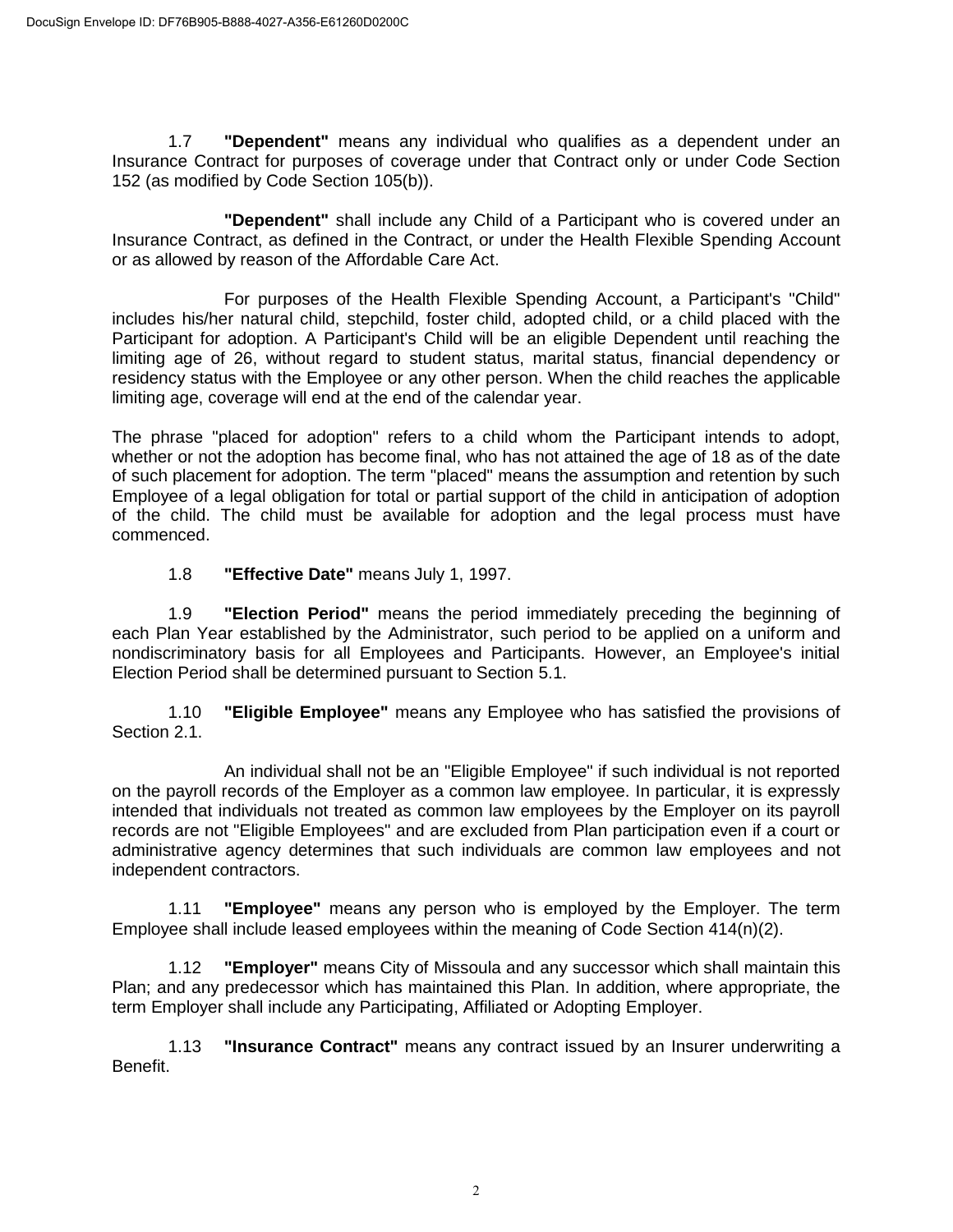1.14 **"Insurance Premium Payment Plan"** means the plan of benefits contained in Section 4.1 of this Plan, which provides for the payment of Premium Expenses.

1.15 **"Insurer"** means any insurance company that underwrites a Benefit under this Plan.

1.16 **"Key Employee"** means an Employee described in Code Section 416(i)(1) and the Treasury regulations thereunder.

1.17 **"Participant"** means any Eligible Employee who elects to become a Participant pursuant to Section 2.3 and has not for any reason become ineligible to participate further in the Plan.

1.18 **"Plan"** means this instrument, including all amendments thereto.

1.19 **"Plan Year"** means the 12-month period beginning January 1 and ending December 31, except for the short Plan Year beginning July 1, 2020 and ending on December 31, 2020. The Plan Year shall be the coverage period for the Benefits provided for under this Plan. In the event a Participant commences participation during a Plan Year, then the initial coverage period shall be that portion of the Plan Year commencing on such Participant's date of entry and ending on the last day of such Plan Year.

1.20 **"Premium Expenses"** or **"Premiums"** mean the Participant's cost for the Benefits described in Section 4.1.

1.21 **"Premium Expense Reimbursement Account"** means the account established for a Participant pursuant to this Plan to which part of his Cafeteria Plan Benefit Dollars may be allocated and from which Premiums of the Participant shall be paid or reimbursed. If more than one type of insured Benefit is elected, sub-accounts shall be established for each type of insured Benefit.

1.22 **"Salary Redirection"** means the contributions made by the Employer on behalf of Participants pursuant to Section 3.1. These contributions shall be converted to Cafeteria Plan Benefit Dollars and allocated to the funds or accounts established under the Plan pursuant to the Participants' elections made under Article V.

1.23 **"Salary Redirection Agreement"** means an agreement between the Participant and the Employer under which the Participant agrees to reduce his Compensation or to forego all or part of the increases in such Compensation and to have such amounts contributed by the Employer to the Plan on the Participant's behalf. The Salary Redirection Agreement shall apply only to Compensation that has not been actually or constructively received by the Participant as of the date of the agreement (after taking this Plan and Code Section 125 into account) and, subsequently does not become currently available to the Participant.

1.24 **"Spouse"** means spouse as determined under Federal law.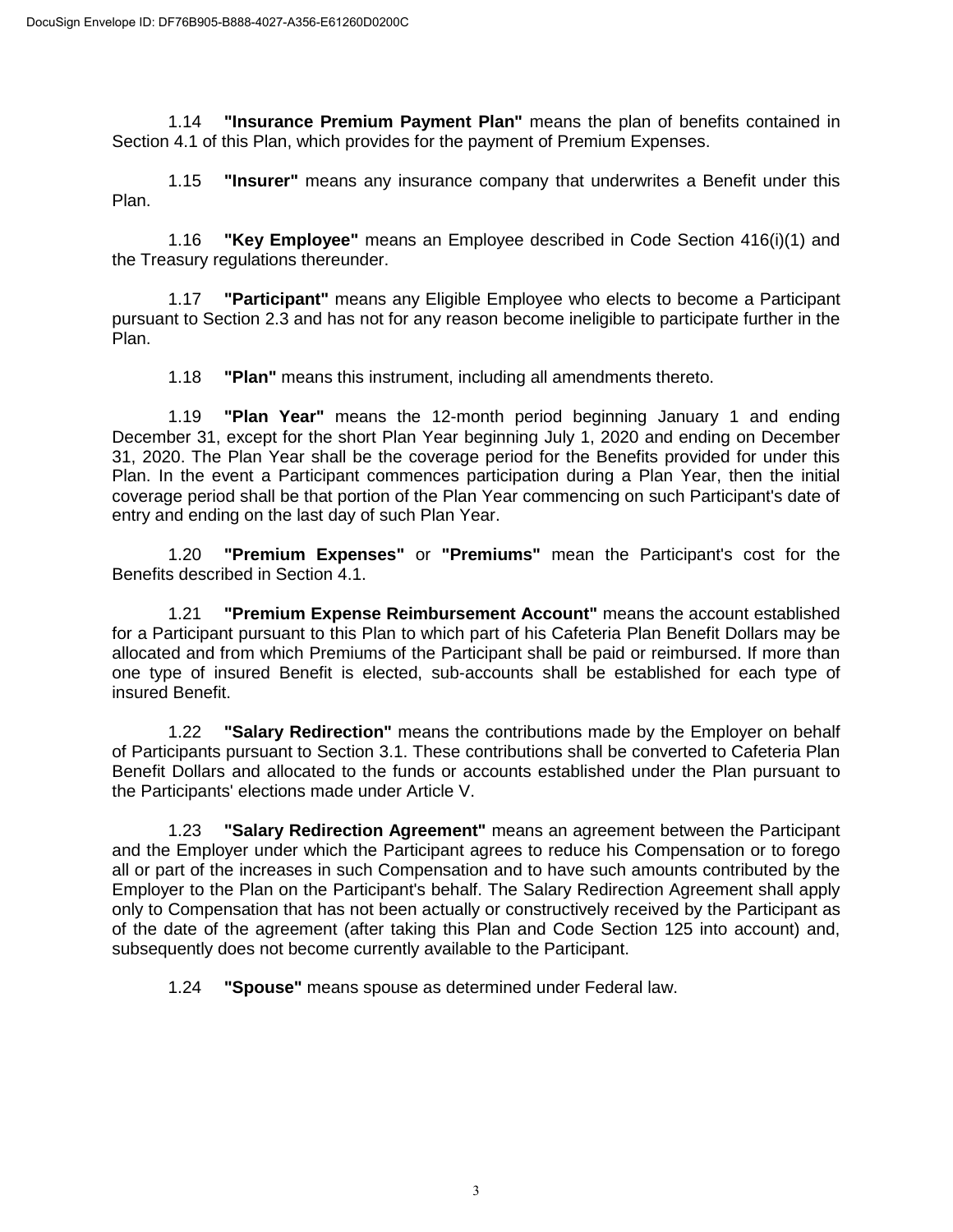#### **ARTICLE II PARTICIPATION**

## **2.1 ELIGIBILITY**

Any Eligible Employee shall be eligible to participate hereunder as of the date he satisfies the eligibility conditions for the Employer's group medical plan, the provisions of which are specifically incorporated herein by reference. However, any Eligible Employee who was a Participant in the Plan on the effective date of this amendment shall continue to be eligible to participate in the Plan.

## **2.2 EFFECTIVE DATE OF PARTICIPATION**

An Eligible Employee shall become a Participant effective as of the entry date under the Employer's group medical plan, the provisions of which are specifically incorporated herein by reference.

## **2.3 APPLICATION TO PARTICIPATE**

An Employee who is eligible to participate in this Plan shall, during the applicable Election Period, complete an application to participate in a manner set forth by the Administrator. The election shall be irrevocable until the end of the applicable Plan Year unless the Participant is entitled to change his Benefit elections pursuant to Section 5.4 hereof.

An Eligible Employee shall also be required to complete a Salary Redirection Agreement during the Election Period for the Plan Year during which he wishes to participate in this Plan. Any such Salary Redirection Agreement shall be effective for the first pay period beginning on or after the Employee's effective date of participation pursuant to Section 2.2.

Notwithstanding the foregoing, an Employee who is eligible to participate in this Plan and who is covered by the Employer's insured Benefits under this Plan shall automatically become a Participant to the extent of the Premiums for such insurance unless the Employee elects, during the Election Period, not to participate in the Plan.

## **2.4 TERMINATION OF PARTICIPATION**

A Participant shall no longer participate in this Plan upon the occurrence of any of the following events:

(a) **Termination of employment.** The Participant's termination of employment, subject to the provisions of Section 2.5;

(b) **Death.** The Participant's death, subject to the provisions of Section 2.6; or

(c) **Termination of the plan.** The termination of this Plan, subject to the provisions of Section 10.2.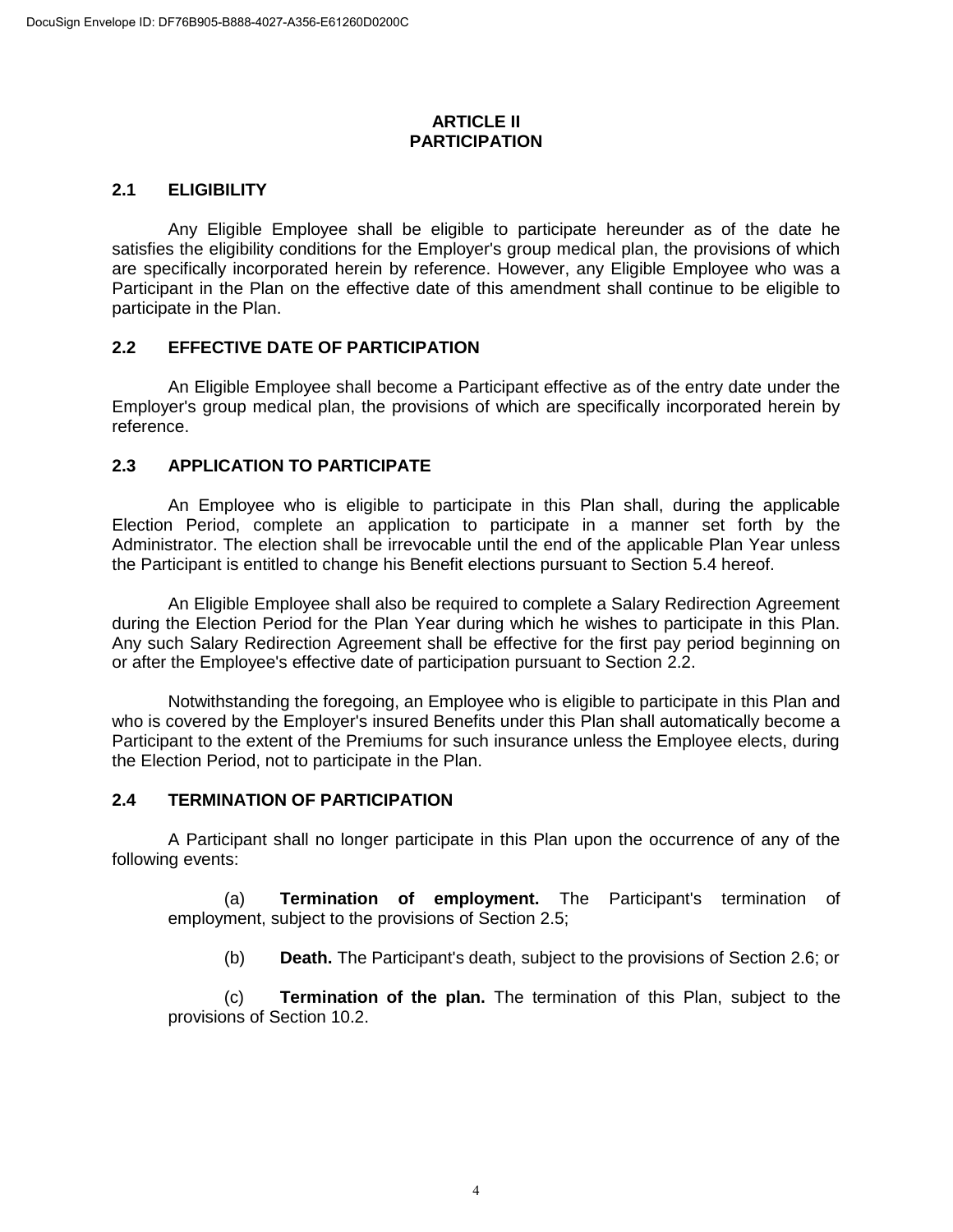## **2.5 TERMINATION OF EMPLOYMENT**

If a Participant's employment with the Employer is terminated for any reason other than death, his participation in the Benefit Options provided under Section 4.1 shall be governed in accordance with the following:

(a) **Insurance Benefit.** With regard to Benefits which are insured, the Participant's participation in the Plan shall cease, subject to the Participant's right to continue coverage under any Insurance Contract for which premiums have already been paid.

(b) **Dependent Care FSA.** With regard to the Dependent Care Flexible Spending Account, the Participant's participation in the Plan shall cease and no further Salary Redirection contributions shall be made. However, such Participant may submit claims for employment related Dependent Care Expense reimbursements for claims incurred through the remainder of the Plan Year in which such termination occurs and submitted within 60 days after the end of the Plan Year, based on the level of the Participant's Dependent Care Flexible Spending Account as of the date of termination.

(c) **COBRA applicability.** With regard to the Health Flexible Spending Account, the Participant may submit claims for expenses that were incurred during the portion of the Plan Year employed. Such Participant must submit claims for services incurred prior to their termination date within 60 days after the last day of the month in which termination occurs. Thereafter, the health benefits under this Plan including the Health Flexible Spending Account shall be applied and administered consistent with such further rights a Participant and his Dependents may be entitled to pursuant to Code Section 4980B and Section 11.14 of the Plan.

#### **2.6 DEATH**

If a Participant dies, his participation in the Plan shall cease. However, such Participant's spouse or Dependents may submit claims for expenses or benefits for the remainder of the Plan Year or until the Cafeteria Plan Benefit Dollars allocated to each specific benefit are exhausted. In no event may reimbursements be paid to someone who is not a spouse or Dependent. If the Plan is subject to the provisions of Code Section 4980B, then those provisions and related regulations shall apply for purposes of the Health Flexible Spending Account.

#### **ARTICLE III CONTRIBUTIONS TO THE PLAN**

## **3.1 SALARY REDIRECTION**

Benefits under the Plan shall be financed by Salary Redirections sufficient to support Benefits that a Participant has elected hereunder and to pay the Participant's Premium Expenses. The salary administration program of the Employer shall be revised to allow each Participant to agree to reduce his pay during a Plan Year by an amount determined necessary to purchase the elected Benefit Options. The amount of such Salary Redirection shall be specified in the Salary Redirection Agreement and shall be applicable for a Plan Year. Notwithstanding the above, for new Participants, the Salary Redirection Agreement shall only be applicable from the first day of the pay period following the Employee's entry date up to and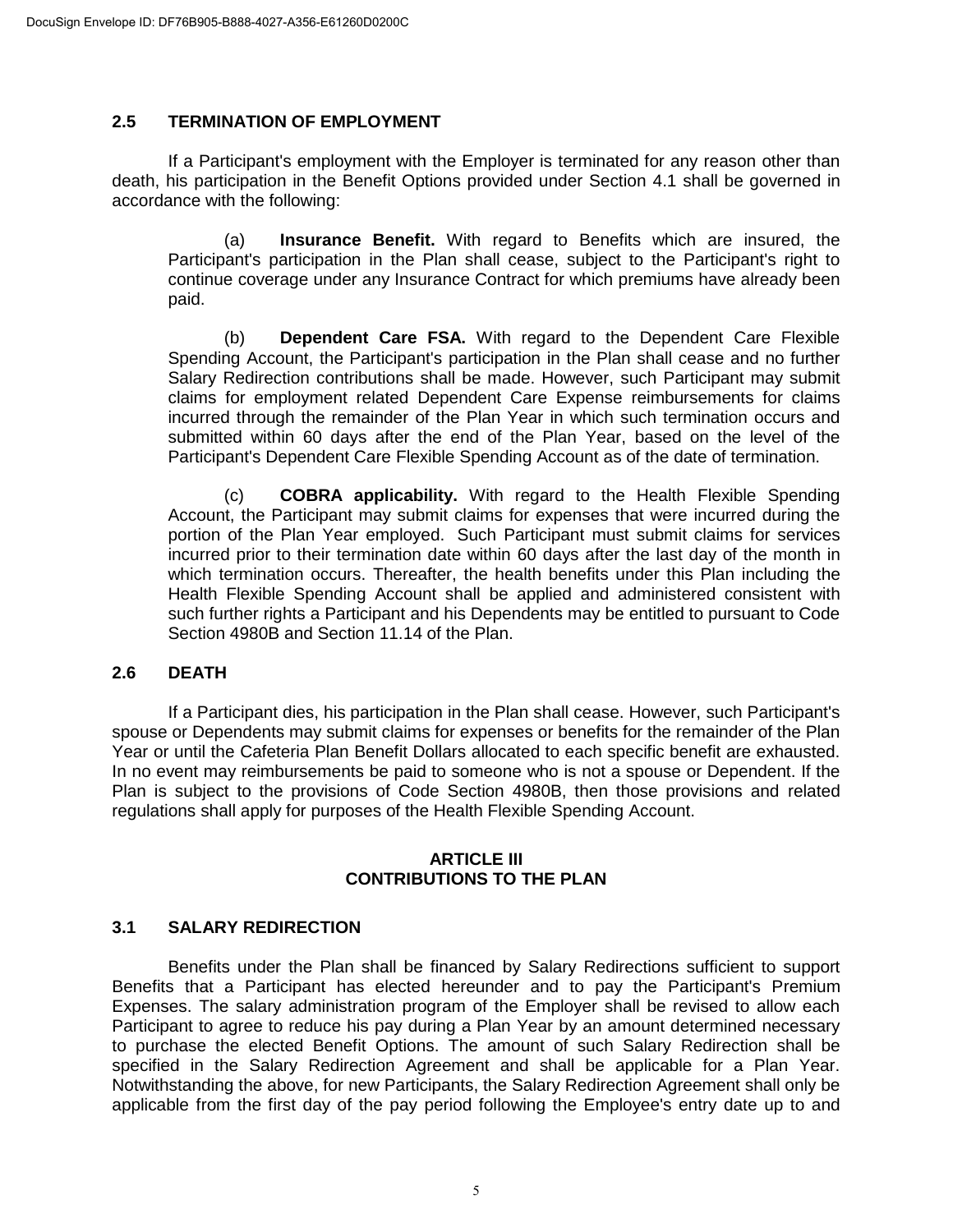including the last day of the Plan Year. These contributions shall be converted to Cafeteria Plan Benefit Dollars and allocated to the funds or accounts established under the Plan pursuant to the Participants' elections made under Article IV.

Any Salary Redirection shall be determined prior to the beginning of a Plan Year (subject to initial elections pursuant to Section 5.1) and prior to the end of the Election Period and shall be irrevocable for such Plan Year. However, a Participant may revoke a Benefit election or a Salary Redirection Agreement after the Plan Year has commenced and make a new election with respect to the remainder of the Plan Year, if both the revocation and the new election are on account of and consistent with a change in status and such other permitted events as determined under Article V of the Plan and consistent with the rules and regulations of the Department of the Treasury. Salary Redirection amounts shall be contributed on a pro rata basis for each pay period during the Plan Year. All individual Salary Redirection Agreements are deemed to be part of this Plan and incorporated by reference hereunder.

## **3.2 APPLICATION OF CONTRIBUTIONS**

As soon as reasonably practical after each payroll period, the Employer shall apply the Salary Redirection to provide the Benefits elected by the affected Participants. Any contribution made or withheld for the Health Flexible Spending Account or Dependent Care Flexible Spending Account shall be credited to such fund or account. Amounts designated for the Participant's Premium Expense Reimbursement Account shall likewise be credited to such account for the purpose of paying Premium Expenses.

## **3.3 PERIODIC CONTRIBUTIONS**

Notwithstanding the requirement provided above and in other Articles of this Plan that Salary Redirections be contributed to the Plan by the Employer on behalf of an Employee on a level and pro rata basis for each payroll period, the Employer and Administrator may implement a procedure in which Salary Redirections are contributed throughout the Plan Year on a periodic basis that is not pro rata for each payroll period. However, with regard to the Health Flexible Spending Account, the payment schedule for the required contributions may not be based on the rate or amount of reimbursements during the Plan Year.

## **ARTICLE IV BENEFITS**

## **4.1 BENEFIT OPTIONS**

Each Participant may elect any one or more of the following optional Benefits:

- (1) Health Flexible Spending Account
- (2) Dependent Care Flexible Spending Account

In addition, each Participant shall have a sufficient portion of his Salary Redirections applied to the following Benefits unless the Participant elects not to receive such Benefits:

(3) Health Insurance Benefit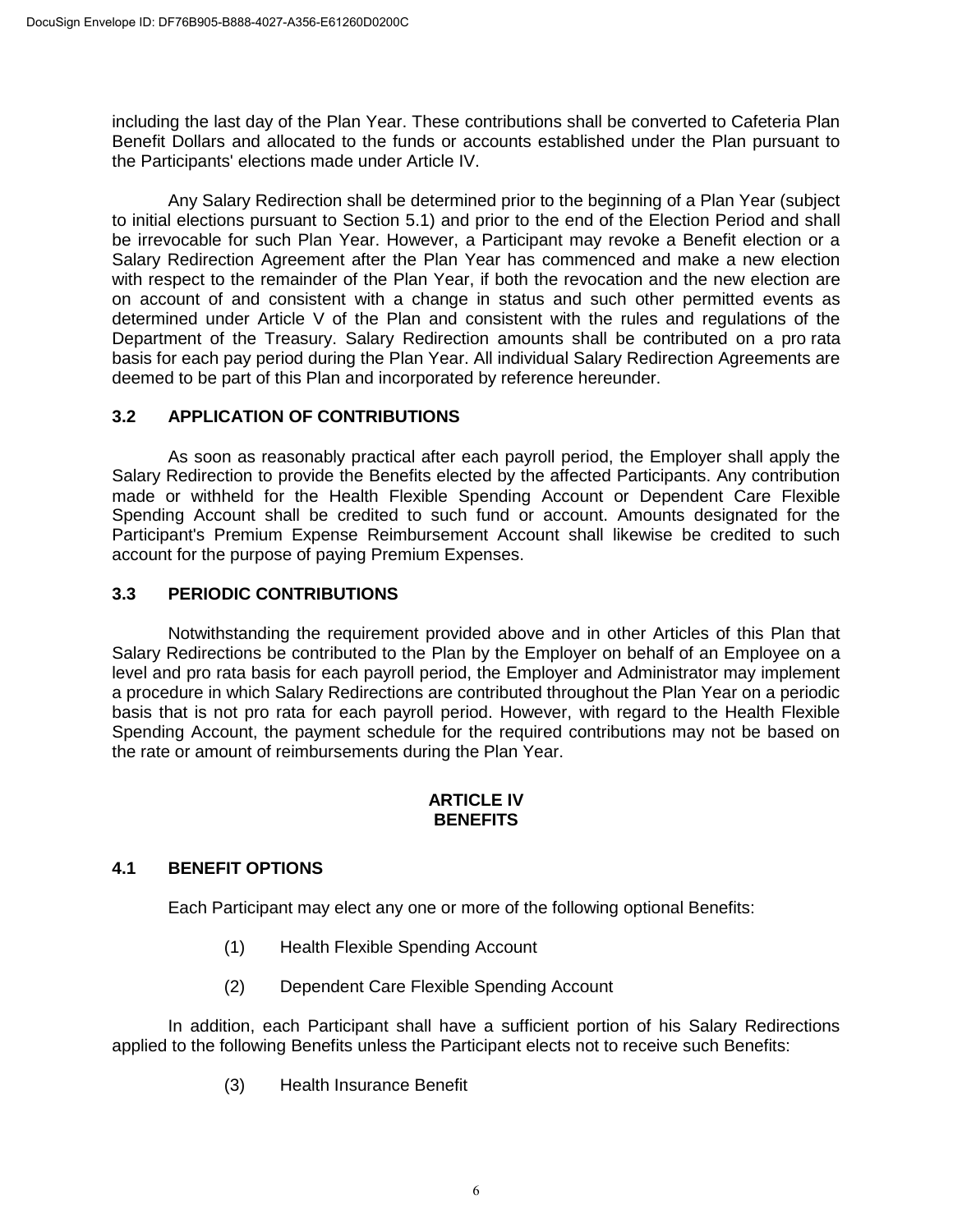#### (4) Vision Insurance Benefit

## **4.2 HEALTH FLEXIBLE SPENDING ACCOUNT BENEFIT**

Each Participant may elect to participate in the Health Flexible Spending Account option, in which case Article VI shall apply.

#### **4.3 DEPENDENT CARE FLEXIBLE SPENDING ACCOUNT BENEFIT**

Each Participant may elect to participate in the Dependent Care Flexible Spending Account option, in which case Article VII shall apply.

#### **4.4 HEALTH INSURANCE BENEFIT**

(a) **Coverage for Participant and Dependents.** Each Participant may elect to be covered under a health Insurance Contract for the Participant, his or her Spouse, and his or her Dependents.

(b) **Employer selects contracts.** The Employer may select suitable health Insurance Contracts for use in providing this health insurance benefit, which policies will provide uniform benefits for all Participants electing this Benefit.

(c) **Contract incorporated by reference.** The rights and conditions with respect to the benefits payable from such health Insurance Contract shall be determined therefrom, and such Insurance Contract shall be incorporated herein by reference.

#### **4.5 VISION INSURANCE BENEFIT**

(a) **Coverage for Participant and/or Dependents.** Each Participant may elect to be covered under the Employer's vision Insurance Contract. In addition, the Participant may elect either individual or family coverage.

(b) **Employer selects contracts.** The Employer may select suitable vision Insurance Contracts for use in providing this vision insurance benefit, which policies will provide uniform benefits for all Participants electing this Benefit.

(c) **Contract incorporated by reference.** The rights and conditions with respect to the benefits payable from such vision Insurance Contract shall be determined therefrom, and such vision Insurance Contract shall be incorporated herein by reference.

## **4.6 NONDISCRIMINATION REQUIREMENTS**

(a) **Intent to be nondiscriminatory.** It is the intent of this Plan to provide benefits to a classification of employees which the Secretary of the Treasury finds not to be discriminatory in favor of the group in whose favor discrimination may not occur under Code Section 125.

(b) **25% concentration test.** It is the intent of this Plan not to provide qualified benefits as defined under Code Section 125 to Key Employees in amounts that exceed 25% of the aggregate of such Benefits provided for all Eligible Employees under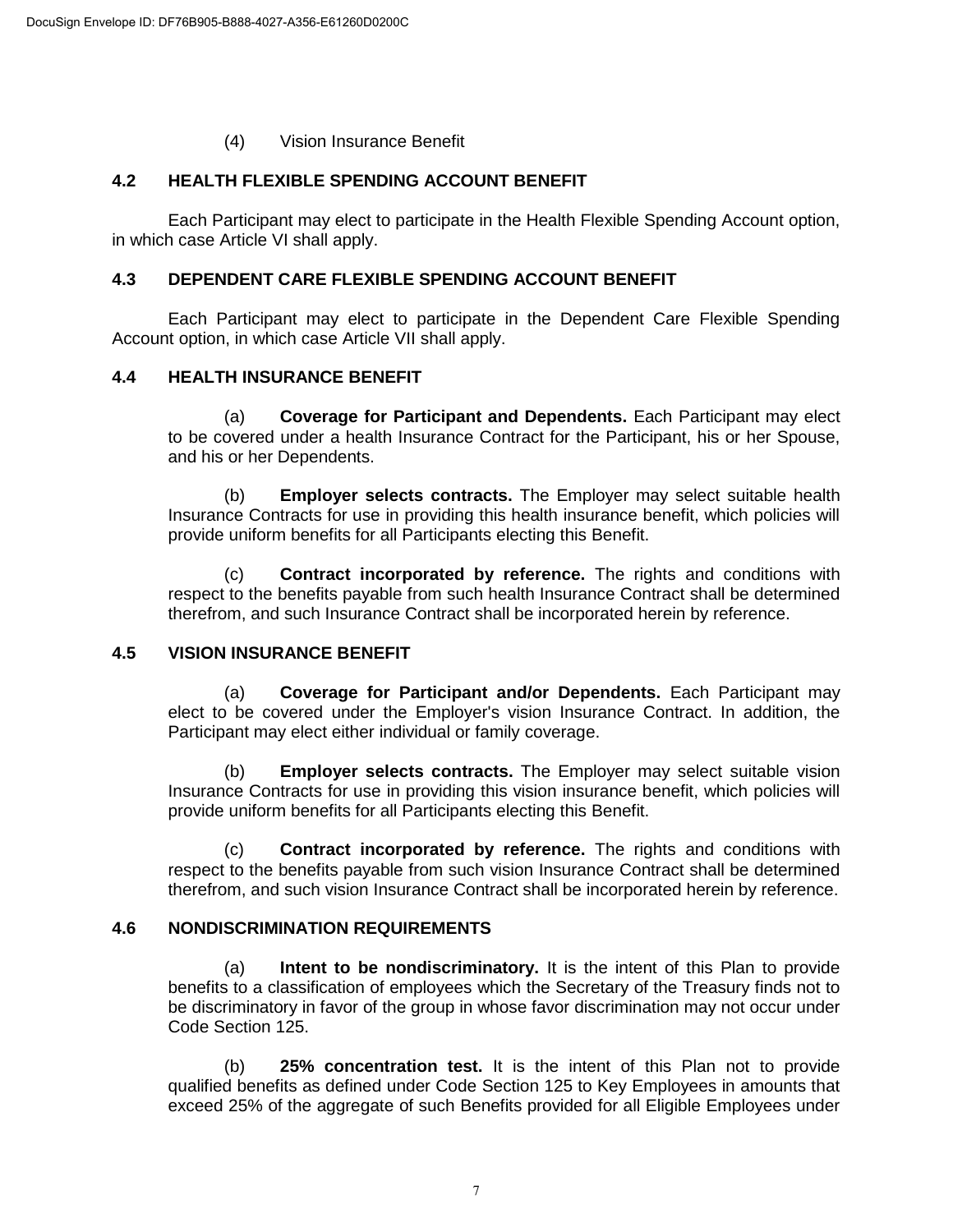the Plan. For purposes of the preceding sentence, qualified benefits shall not include benefits which (without regard to this paragraph) are includible in gross income.

(c) **Adjustment to avoid test failure.** If the Administrator deems it necessary to avoid discrimination or possible taxation to Key Employees or a group of employees in whose favor discrimination may not occur in violation of Code Section 125, it may, but shall not be required to, reduce contributions or non-taxable Benefits in order to assure compliance with the Code and regulations. Any act taken by the Administrator shall be carried out in a uniform and nondiscriminatory manner. With respect to any affected Participant who has had Benefits reduced pursuant to this Section, the reduction shall be made proportionately among Health Flexible Spending Account Benefits and Dependent Care Flexible Spending Account Benefits, and once all these Benefits are expended, proportionately among insured Benefits. Contributions which are not utilized to provide Benefits to any Participant by virtue of any administrative act under this paragraph shall be forfeited and deposited into the benefit plan surplus.

## **ARTICLE V PARTICIPANT ELECTIONS**

## **5.1 INITIAL ELECTIONS**

An Employee who meets the eligibility requirements of Section 2.1 on the first day of, or during, a Plan Year may elect to participate in this Plan for all or the remainder of such Plan Year, provided he elects to do so on or before his effective date of participation pursuant to Section 2.2.

Notwithstanding the foregoing, an Employee who is eligible to participate in this Plan and who is covered by the Employer's insured benefits under this Plan shall automatically become a Participant to the extent of the Premiums for such insurance unless the Employee elects, during the Election Period, not to participate in the Plan.

## **5.2 SUBSEQUENT ANNUAL ELECTIONS**

During the Election Period prior to each subsequent Plan Year, each Participant shall be given the opportunity to elect, on an election of benefits form to be provided by the Administrator, which spending account Benefit options he wishes to select. Any such election shall be effective for any Benefit expenses incurred during the Plan Year which follows the end of the Election Period. With regard to subsequent annual elections, the following options shall apply:

(a) A Participant or Employee who failed to initially elect to participate may elect different or new Benefits under the Plan during the Election Period;

(b) A Participant may terminate his participation in the Plan by notifying the Administrator in writing during the Election Period that he does not want to participate in the Plan for the next Plan Year;

(c) An Employee who elects not to participate for the Plan Year following the Election Period will have to wait until the next Election Period before again electing to participate in the Plan, except as provided for in Section 5.4.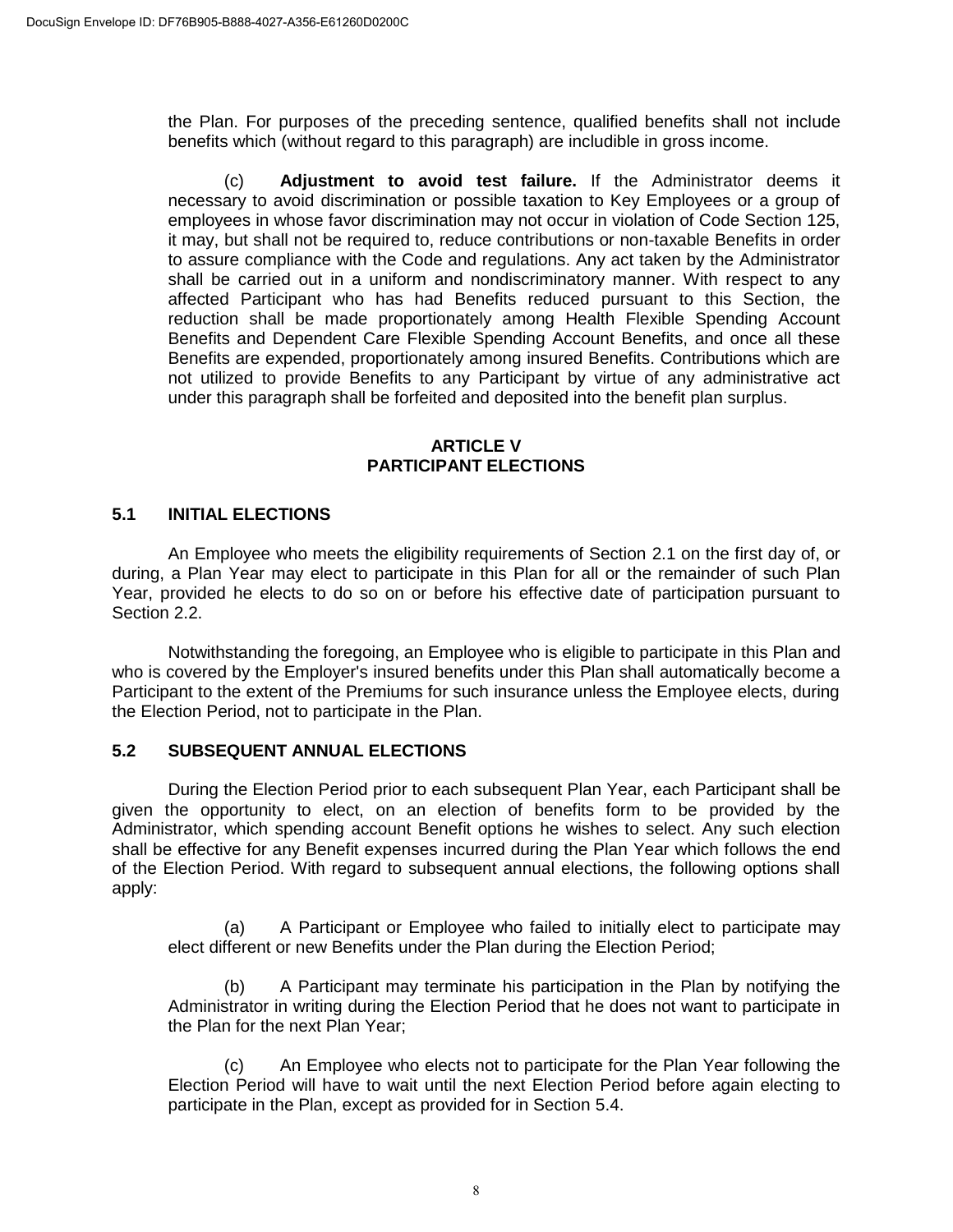## **5.3 FAILURE TO ELECT**

With regard to Benefits available under the Plan for which no Premium Expenses apply, any Participant who fails to complete a new benefit election form pursuant to Section 5.2 by the end of the applicable Election Period shall be deemed to have elected not to participate in the Plan for the upcoming Plan Year. No further Salary Redirections shall therefore be authorized or made for the subsequent Plan Year for such Benefits.

With regard to Benefits available under the Plan for which Premium Expenses apply, any Participant who fails to complete a new benefit election form pursuant to Section 5.2 by the end of the applicable Election Period shall be deemed to have made the same Benefit elections as are then in effect for the current Plan Year. The Participant shall also be deemed to have elected Salary Redirection in an amount necessary to purchase such Benefit options.

## **5.4 CHANGE IN STATUS**

(a) **Change in status defined.** Any Participant may change a Benefit election after the Plan Year (to which such election relates) has commenced and make new elections with respect to the remainder of such Plan Year if, under the facts and circumstances, the changes are necessitated by and are consistent with a change in status which is acceptable under rules and regulations adopted by the Department of the Treasury, the provisions of which are incorporated by reference. Notwithstanding anything herein to the contrary, if the rules and regulations conflict, then such rules and regulations shall control.

In general, a change in election is not consistent if the change in status is the Participant's divorce, annulment or legal separation from a Spouse, the death of a Spouse or Dependent, or a Dependent ceasing to satisfy the eligibility requirements for coverage, and the Participant's election under the Plan is to cancel accident or health insurance coverage for any individual other than the one involved in such event. In addition, if the Participant, Spouse or Dependent gains or loses eligibility for coverage, then a Participant's election under the Plan to cease or decrease coverage for that individual under the Plan corresponds with that change in status only if coverage for that individual becomes applicable or is increased under the family member plan.

Regardless of the consistency requirement, if the individual, the individual's Spouse, or Dependent becomes eligible for continuation coverage under the Employer's group health plan as provided in Code Section 4980B or any similar state law, then the individual may elect to increase payments under this Plan in order to pay for the continuation coverage. However, this does not apply for COBRA eligibility due to divorce, annulment or legal separation.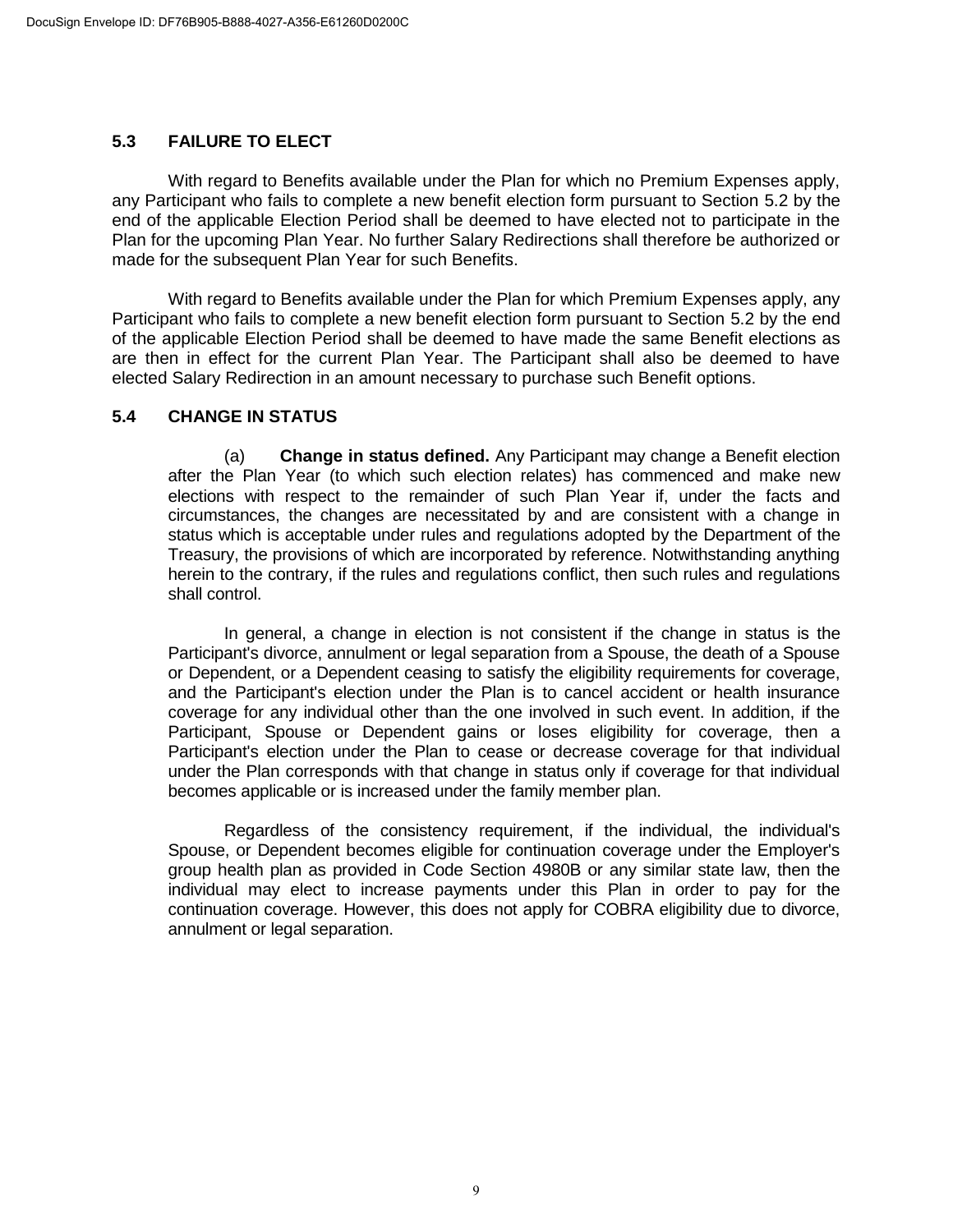Any new election shall be effective at such time as the Administrator shall prescribe, but not earlier than the first pay period beginning after the election form is completed and returned to the Administrator. For the purposes of this subsection, a change in status shall only include the following events or other events permitted by Treasury regulations:

(1) Legal Marital Status: events that change a Participant's legal marital status, including marriage, divorce, death of a Spouse, legal separation or annulment;

(2) Number of Dependents: Events that change a Participant's number of Dependents, including birth, adoption, placement for adoption, or death of a Dependent;

(3) Employment Status: Any of the following events that change the employment status of the Participant, Spouse, or Dependent: termination or commencement of employment, a strike or lockout, commencement or return from an unpaid leave of absence, or a change in worksite. In addition, if the eligibility conditions of this Plan or other employee benefit plan of the Employer of the Participant, Spouse, or Dependent depend on the employment status of that individual and there is a change in that individual's employment status with the consequence that the individual becomes (or ceases to be) eligible under the plan, then that change constitutes a change in employment under this subsection;

(4) Dependent satisfies or ceases to satisfy the eligibility requirements: An event that causes the Participant's Dependent to satisfy or cease to satisfy the requirements for coverage due to attainment of age, student status, or any similar circumstance; and

(5) Residency: A change in the place of residence of the Participant, Spouse or Dependent, that would lead to a change in status (such as a loss of HMO coverage).

For the Dependent Care Flexible Spending Account, a Dependent becoming or ceasing to be a "Qualifying Dependent" as defined under Code Section 21(b) shall also qualify as a change in status.

Notwithstanding anything in this Section to the contrary, the gain of eligibility or change in eligibility of a child, as allowed under Code Sections 105(b) and 106, and guidance thereunder, shall qualify as a change in status.

(b) **Special enrollment rights.** Notwithstanding subsection (a), the Participants may change an election for group health coverage during a Plan Year and make a new election that corresponds with the special enrollment rights provided in Code Section 9801(f), including those authorized under the provisions of the Children's Health Insurance Program Reauthorization Act of 2009 (SCHIP); provided that such Participant meets the sixty (60) day notice requirement imposed by Code Section 9801(f) (or such longer period as may be permitted by the Plan and communicated to Participants). Such change shall take place on a prospective basis, unless otherwise required by Code Section 9801(f) to be retroactive.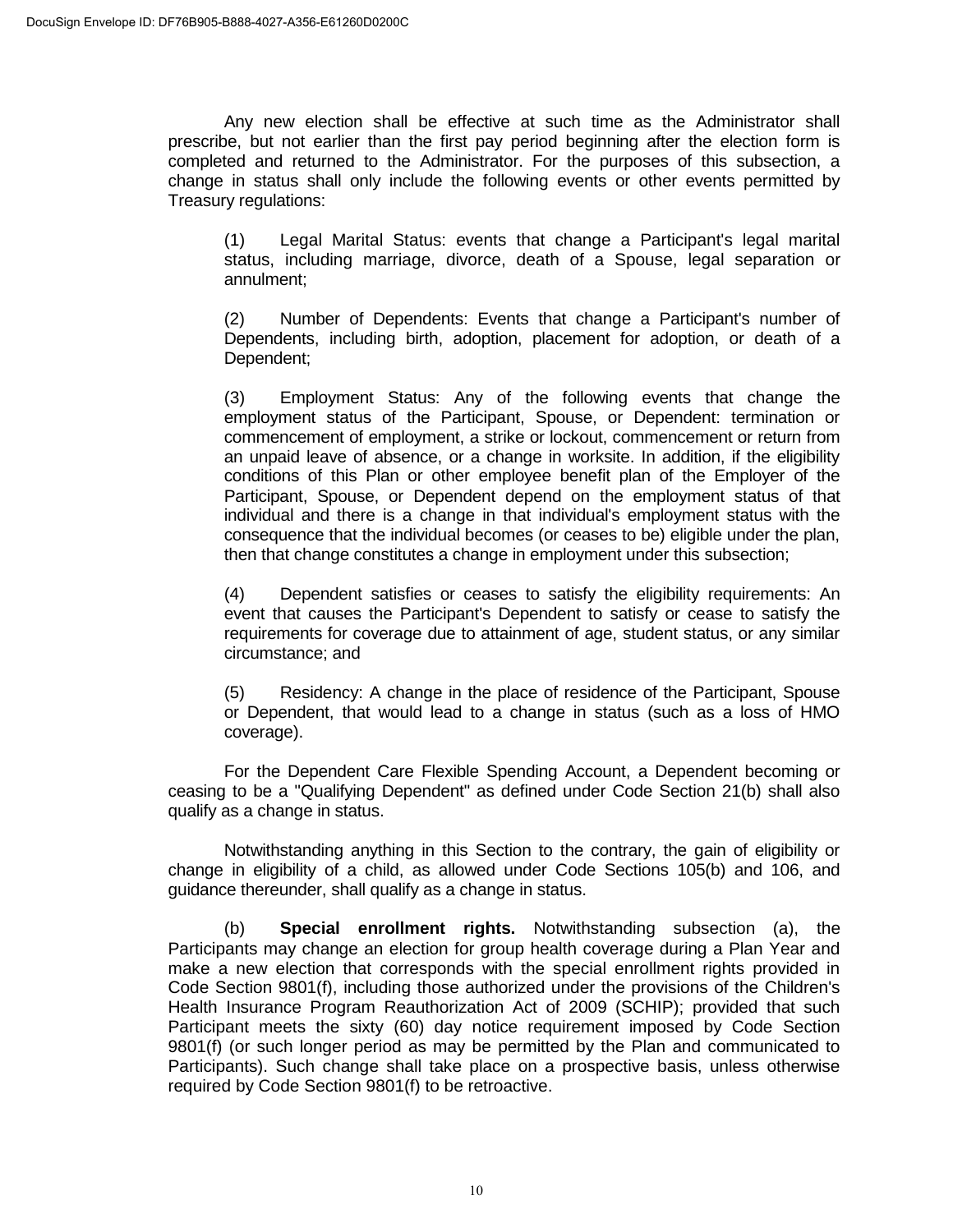(c) **Qualified Medical Support Order.** Notwithstanding subsection (a), in the event of a judgment, decree, or order (including approval of a property settlement) ("order") resulting from a divorce, legal separation, annulment, or change in legal custody which requires accident or health coverage for a Participant's child (including a foster child who is a Dependent of the Participant):

(1) The Plan may change an election to provide coverage for the child if the order requires coverage under the Participant's plan; or

(2) The Participant shall be permitted to change an election to cancel coverage for the child if the order requires the former Spouse to provide coverage for such child, under that individual's plan and such coverage is actually provided.

(d) **Medicare or Medicaid.** Notwithstanding subsection (a), a Participant may change elections to cancel accident or health coverage for the Participant or the Participant's Spouse or Dependent if the Participant or the Participant's Spouse or Dependent is enrolled in the accident or health coverage of the Employer and becomes entitled to coverage (i.e., enrolled) under Part A or Part B of the Title XVIII of the Social Security Act (Medicare) or Title XIX of the Social Security Act (Medicaid), other than coverage consisting solely of benefits under Section 1928 of the Social Security Act (the program for distribution of pediatric vaccines). If the Participant or the Participant's Spouse or Dependent who has been entitled to Medicaid or Medicare coverage loses eligibility, that individual may prospectively elect coverage under the Plan if a benefit package option under the Plan provides similar coverage.

(e) **Cost increase or decrease.** If the cost of a Benefit provided under the Plan increases or decreases during a Plan Year, then the Plan shall automatically increase or decrease, as the case may be, the Salary Redirections of all affected Participants for such Benefit. Alternatively, if the cost of a benefit package option increases significantly, the Administrator shall permit the affected Participants to either make corresponding changes in their payments or revoke their elections and, in lieu thereof, receive on a prospective basis coverage under another benefit package option with similar coverage, or drop coverage prospectively if there is no benefit package option with similar coverage.

A cost increase or decrease refers to an increase or decrease in the amount of elective contributions under the Plan, whether resulting from an action taken by the Participants or an action taken by the Employer.

(f) **Loss of coverage.** If the coverage under a Benefit is significantly curtailed or ceases during a Plan Year, affected Participants may revoke their elections of such Benefit and, in lieu thereof, elect to receive on a prospective basis coverage under another plan with similar coverage, or drop coverage prospectively if no similar coverage is offered.

(g) **Addition of a new benefit.** If, during the period of coverage, a new benefit package option or other coverage option is added, an existing benefit package option is significantly improved, or an existing benefit package option or other coverage option is eliminated, then the affected Participants may elect the newly-added option, or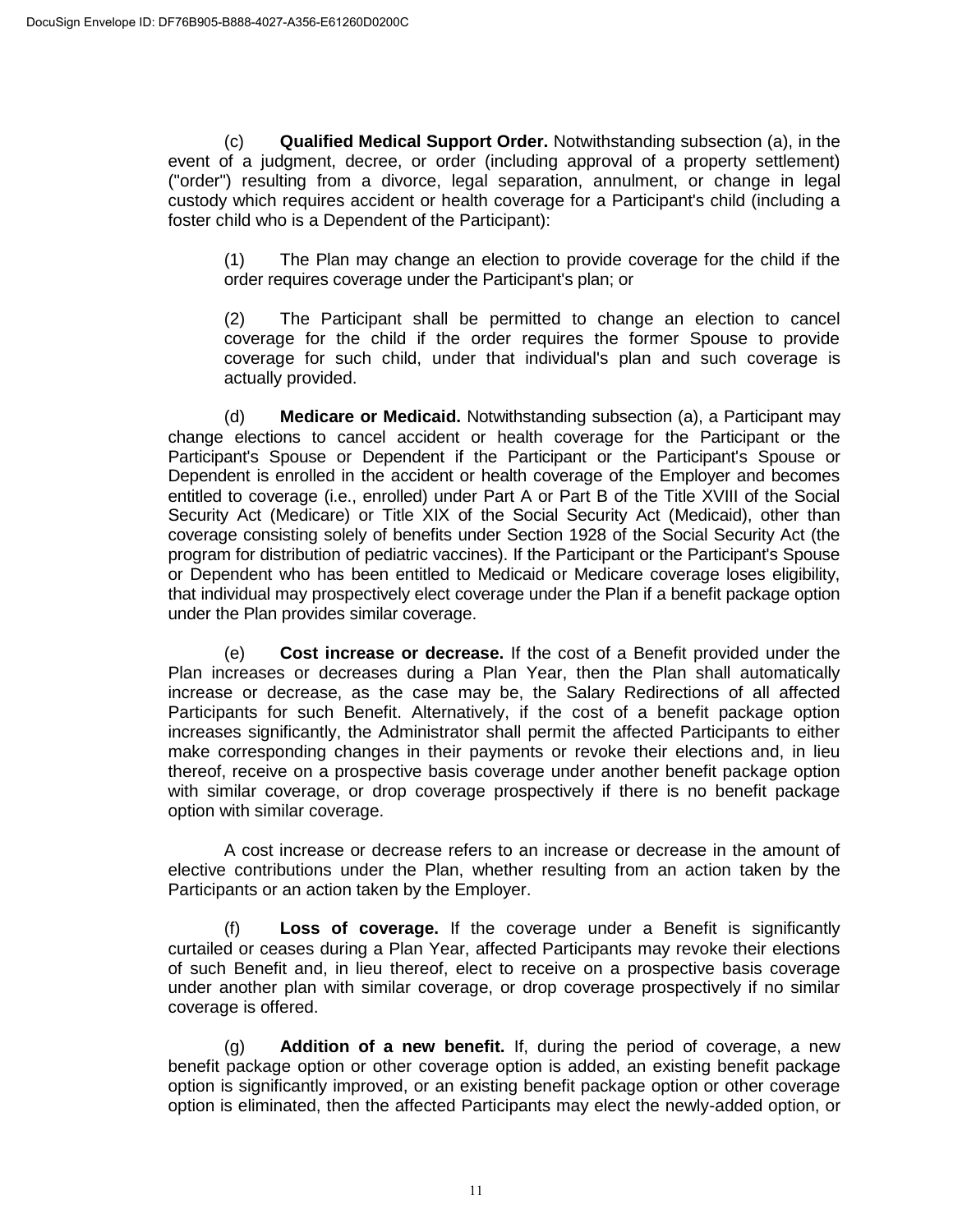elect another option if an option has been eliminated prospectively and make corresponding election changes with respect to other benefit package options providing similar coverage. In addition, those Eligible Employees who are not participating in the Plan may opt to become Participants and elect the new or newly improved benefit package option.

(h) **Loss of coverage under certain other plans.** A Participant may make a prospective election change to add group health coverage for the Participant, the Participant's Spouse or Dependent if such individual loses group health coverage sponsored by a governmental or educational institution, including a state children's health insurance program under the Social Security Act, the Indian Health Service or a health program offered by an Indian tribal government, a state health benefits risk pool, or a foreign government group health plan.

(i) **Change of coverage due to change under certain other plans.** A Participant may make a prospective election change that is on account of and corresponds with a change made under the plan of a Spouse's, former Spouse's or Dependent's employer if (1) the cafeteria plan or other benefits plan of the Spouse's, former Spouse's or Dependent's employer permits its participants to make a change; or (2) the cafeteria plan permits participants to make an election for a period of coverage that is different from the period of coverage under the cafeteria plan of a Spouse's, former Spouse's or Dependent's employer.

(j) **Change in dependent care provider.** A Participant may make a prospective election change that is on account of and corresponds with a change by the Participant in the dependent care provider. The availability of dependent care services from a new childcare provider is similar to a new benefit package option becoming available. A cost change is allowable in the Dependent Care Flexible Spending Account only if the cost change is imposed by a dependent care provider who is not related to the Participant, as defined in Code Section 152(a)(1) through (8).

(k) **Health FSA cannot change due to insurance change.** A Participant shall not be permitted to change an election to the Health Flexible Spending Account as a result of a cost or coverage change under any health insurance benefits.

## **ARTICLE VI HEALTH FLEXIBLE SPENDING ACCOUNT**

## **6.1 ESTABLISHMENT OF PLAN**

This Health Flexible Spending Account is intended to qualify as a medical reimbursement plan under Code Section 105 and shall be interpreted in a manner consistent with such Code Section and the Treasury regulations thereunder. Participants who elect to participate in this Health Flexible Spending Account may submit claims for the reimbursement of Medical Expenses. All amounts reimbursed shall be periodically paid from amounts allocated to the Health Flexible Spending Account. Periodic payments reimbursing Participants from the Health Flexible Spending Account shall in no event occur less frequently than monthly.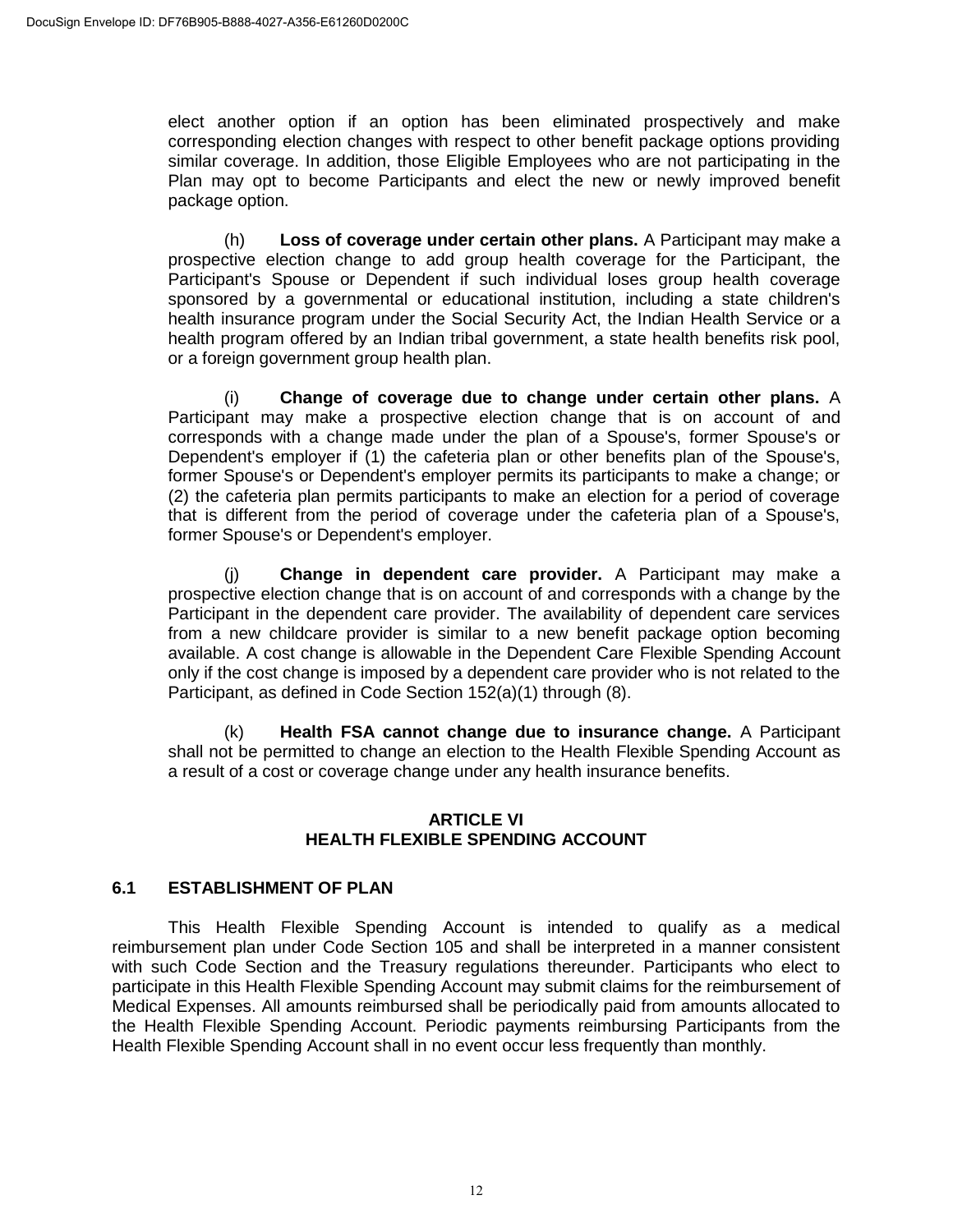#### **6.2 DEFINITIONS**

For the purposes of this Article and the Cafeteria Plan, the terms below have the following meaning:

(a) **"Health Flexible Spending Account"** means the account established for Participants pursuant to this Plan to which part of their Cafeteria Plan Benefit Dollars may be allocated and from which all allowable Medical Expenses incurred by a Participant, his or her Spouse and his or her Dependents may be reimbursed.

(b) **"Highly Compensated Participant"** means, for the purposes of this Article and determining discrimination under Code Section 105(h), a participant who is:

(1) one of the 5 highest paid officers;

(2) a shareholder who owns (or is considered to own applying the rules of Code Section 318) more than 10 percent in value of the stock of the Employer; or

(3) among the highest paid 25 percent of all Employees (other than exclusions permitted by Code Section 105(h)(3)(B) for those individuals who are not Participants).

(c) **"Medical Expenses"** means any expense for medical care within the meaning of the term "medical care" as defined in Code Section 213(d) and the rulings and Treasury regulations thereunder, and not otherwise used by the Participant as a deduction in determining his tax liability under the Code. "Medical Expenses" can be incurred by the Participant, his or her Spouse and his or her Dependents. "Incurred" means, with regard to Medical Expenses, when the Participant is provided with the medical care that gives rise to the Medical Expense and not when the Participant is formally billed or charged for, or pays for, the medical care.

A Participant may not be reimbursed for the cost of other health coverage such as premiums paid under plans maintained by the employer of the Participant's Spouse or individual policies maintained by the Participant or his Spouse or Dependent.

A Participant may not be reimbursed for "qualified long-term care services" as defined in Code Section 7702B(c).

(d) The definitions of Article I are hereby incorporated by reference to the extent necessary to interpret and apply the provisions of this Health Flexible Spending Account.

## **6.3 FORFEITURES**

The amount in the Health Flexible Spending Account as of the end of any Plan Year (and after the processing of all claims for such Plan Year pursuant to Section 6.7 hereof) shall be forfeited and credited to the benefit plan surplus. In such event, the Participant shall have no further claim to such amount for any reason, subject to Section 8.2.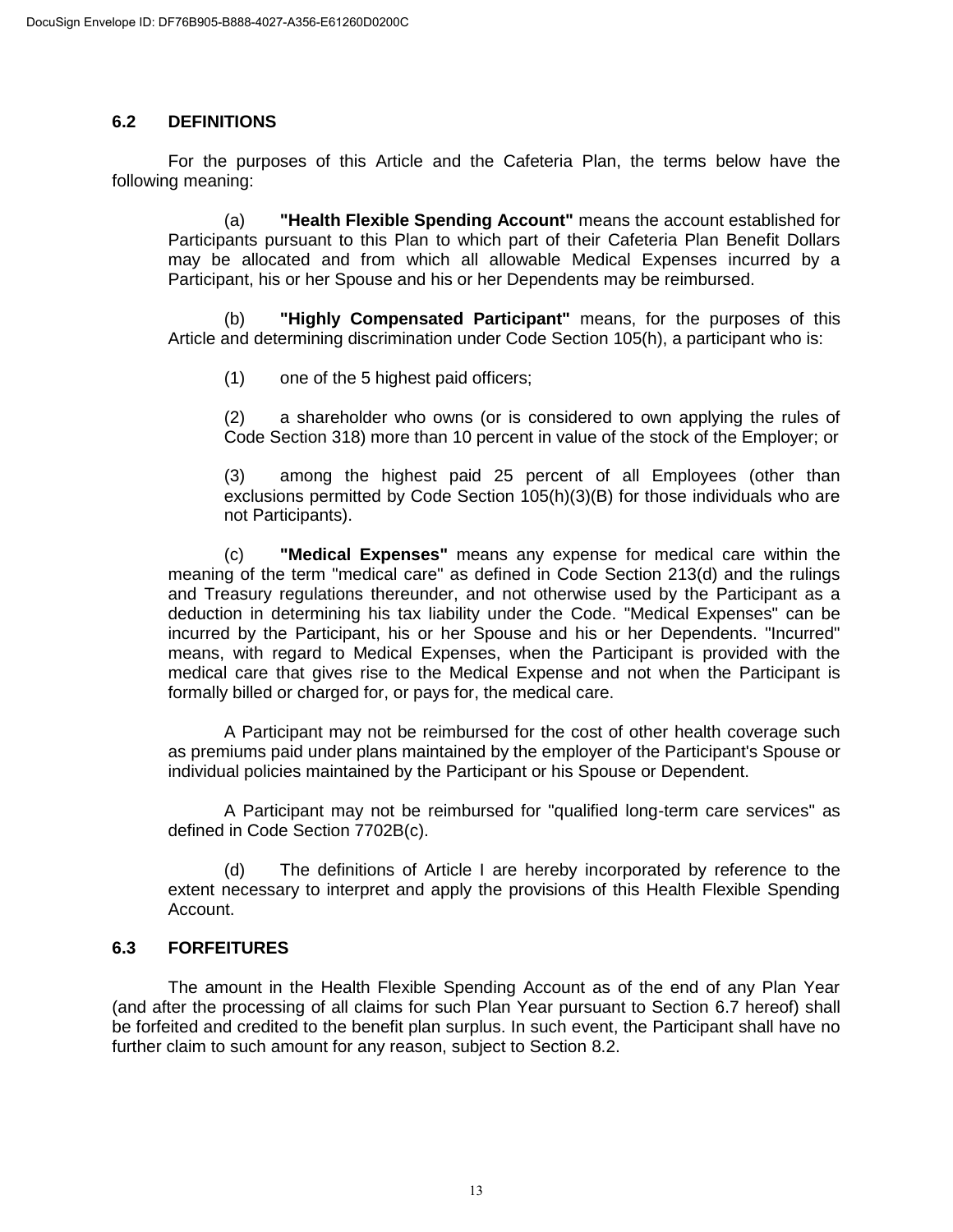## **6.4 LIMITATION ON ALLOCATIONS**

(a) Notwithstanding any provision contained in this Health Flexible Spending Account to the contrary, the maximum amount of salary reductions that may be allocated to the Health Flexible Spending Account by a Participant in or on account of any Plan Year is the statutory amount under Code Section 125(i)(2), as adjusted for increases in the cost of living. The cost of living adjustment in effect for a calendar year applies to any Plan Year beginning with or within such calendar year. The dollar increase in effect on January 1 of any calendar year shall be effective for the Plan Year beginning with or within such calendar year. For any short Plan Year, the limit shall be an amount equal to the limit for the calendar year in which the Plan Year begins multiplied by the ratio obtained by dividing the number of full months in the short Plan Year by twelve (12).

(b) **Participation in Other Plans.** All employers that are treated as a single employer under Code Sections 414(b), (c), or (m), relating to controlled groups and affiliated service groups, are treated as a single employer for purposes of the statutory limit. If a Participant participates in multiple cafeteria plans offering health flexible spending accounts maintained by members of a controlled group or affiliated service group, the Participant's total Health Flexible Spending Account contributions under all of the cafeteria plans are limited to the statutory limit (as adjusted). However, a Participant employed by two or more employers that are not members of the same controlled group may elect up to the statutory limit (as adjusted) under each Employer's Health Flexible Spending Account.

## **6.5 NONDISCRIMINATION REQUIREMENTS**

(a) **Intent to be nondiscriminatory.** It is the intent of this Health Flexible Spending Account not to discriminate in violation of the Code and the Treasury regulations thereunder.

(b) **Adjustment to avoid test failure.** If the Administrator deems it necessary to avoid discrimination under this Health Flexible Spending Account, it may, but shall not be required to, reject any elections or reduce contributions or Benefits in order to assure compliance with this Section. Any act taken by the Administrator under this Section shall be carried out in a uniform and nondiscriminatory manner. If the Administrator decides to reject any elections or reduce contributions or Benefits, it shall be done in the following manner. First, the Benefits designated for the Health Flexible Spending Account by the member of the group in whose favor discrimination may not occur pursuant to Code Section 105 that elected to contribute the highest amount to the fund for the Plan Year shall be reduced until the nondiscrimination tests set forth in this Section or the Code are satisfied, or until the amount designated for the fund equals the amount designated for the fund by the next member of the group in whose favor discrimination may not occur pursuant to Code Section 105 who has elected the second highest contribution to the Health Flexible Spending Account for the Plan Year. This process shall continue until the nondiscrimination tests set forth in this Section or the Code are satisfied. Contributions which are not utilized to provide Benefits to any Participant by virtue of any administrative act under this paragraph shall be forfeited and credited to the benefit plan surplus.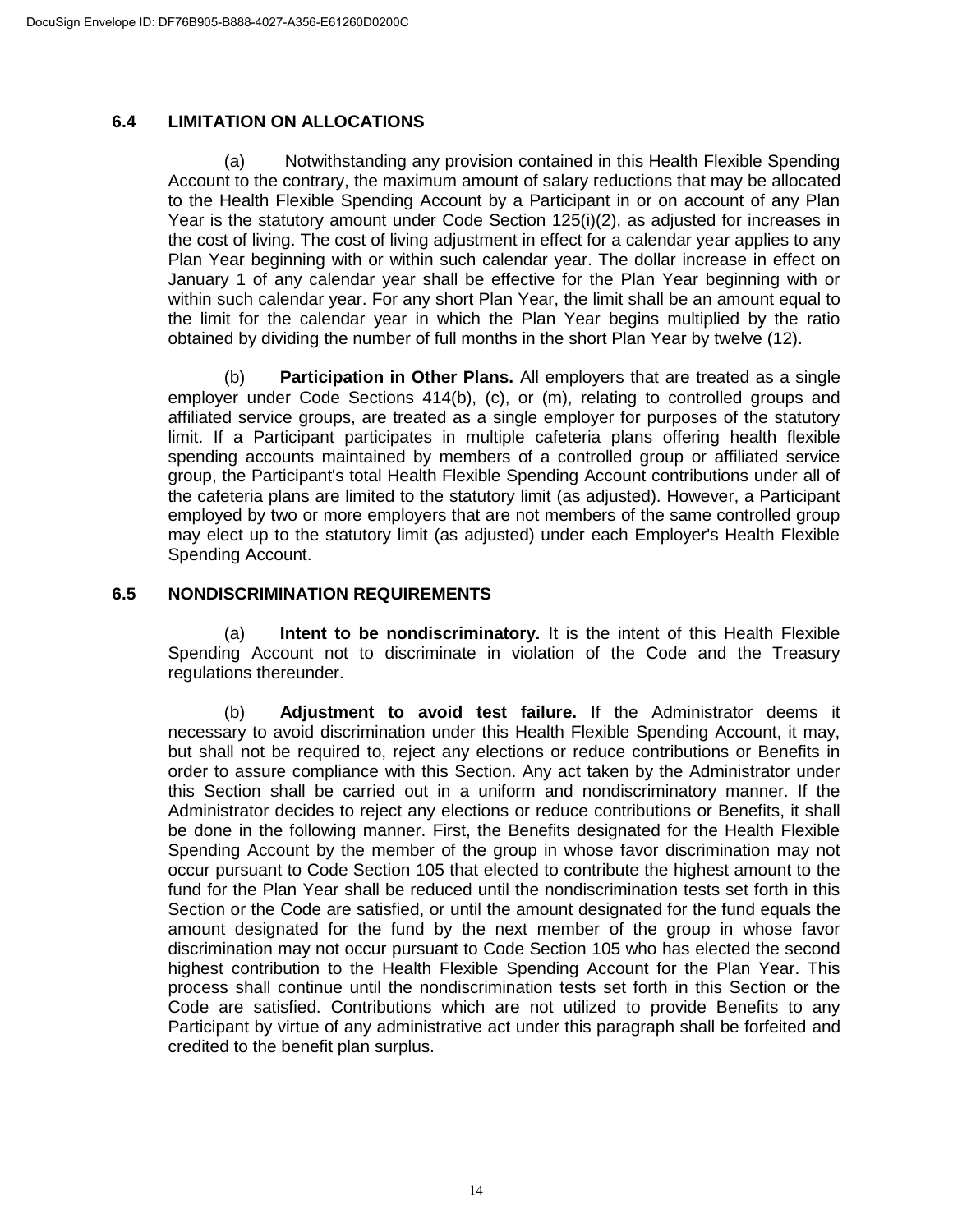## **6.6 COORDINATION WITH CAFETERIA PLAN**

All Participants under the Cafeteria Plan are eligible to receive Benefits under this Health Flexible Spending Account. The enrollment under the Cafeteria Plan shall constitute enrollment under this Health Flexible Spending Account. In addition, other matters concerning contributions, elections and the like shall be governed by the general provisions of the Cafeteria Plan.

## **6.7 HEALTH FLEXIBLE SPENDING ACCOUNT CLAIMS**

(a) **Expenses must be incurred during Plan Year.** All Medical Expenses incurred by a Participant, his or her Spouse and his or her Dependents during the Plan Year shall be reimbursed during the Plan Year subject to Section 2.5, even though the submission of such a claim occurs after his participation hereunder ceases; but provided that the Medical Expenses were incurred during the applicable Plan Year. Medical Expenses are treated as having been incurred when the Participant is provided with the medical care that gives rise to the medical expenses, not when the Participant is formally billed or charged for, or pays for the medical care.

(b) **Reimbursement available throughout Plan Year.** The Administrator shall direct the reimbursement to each eligible Participant for all allowable Medical Expenses, up to a maximum of the amount designated by the Participant for the Health Flexible Spending Account for the Plan Year. Reimbursements shall be made available to the Participant throughout the year without regard to the level of Cafeteria Plan Benefit Dollars which have been allocated to the fund at any given point in time. Furthermore, a Participant shall be entitled to reimbursements only for amounts in excess of any payments or other reimbursements under any health care plan covering the Participant and/or his Spouse or Dependents.

(c) **Payments.** Reimbursement payments under this Plan shall be made directly to the Participant. However, in the Administrator's discretion, payments may be made directly to the service provider. The application for payment or reimbursement shall be made to the Administrator on an acceptable form within a reasonable time of incurring the debt or paying for the service. The application shall include a written statement from an independent third party stating that the Medical Expense has been incurred and the amount of such expense. Furthermore, the Participant shall provide a written statement that the Medical Expense has not been reimbursed or is not reimbursable under any other health plan coverage and, if reimbursed from the Health Flexible Spending Account, such amount will not be claimed as a tax deduction. The Administrator shall retain a file of all such applications.

(d) **Claims for reimbursement.** Claims for the reimbursement of Medical Expenses incurred in any Plan Year shall be paid as soon after a claim has been filed as is administratively practicable; provided however, that if a Participant fails to submit a claim within 60 days after the end of the Plan Year, those Medical Expense claims shall not be considered for reimbursement by the Administrator.

## **6.8 QUALIFIED RESERVIST DISTRIBUTIONS**

(a) **Qualified Reservist Distribution.** A Participant may request a Qualified Reservist Distribution, provided the following provisions are satisfied. "Qualified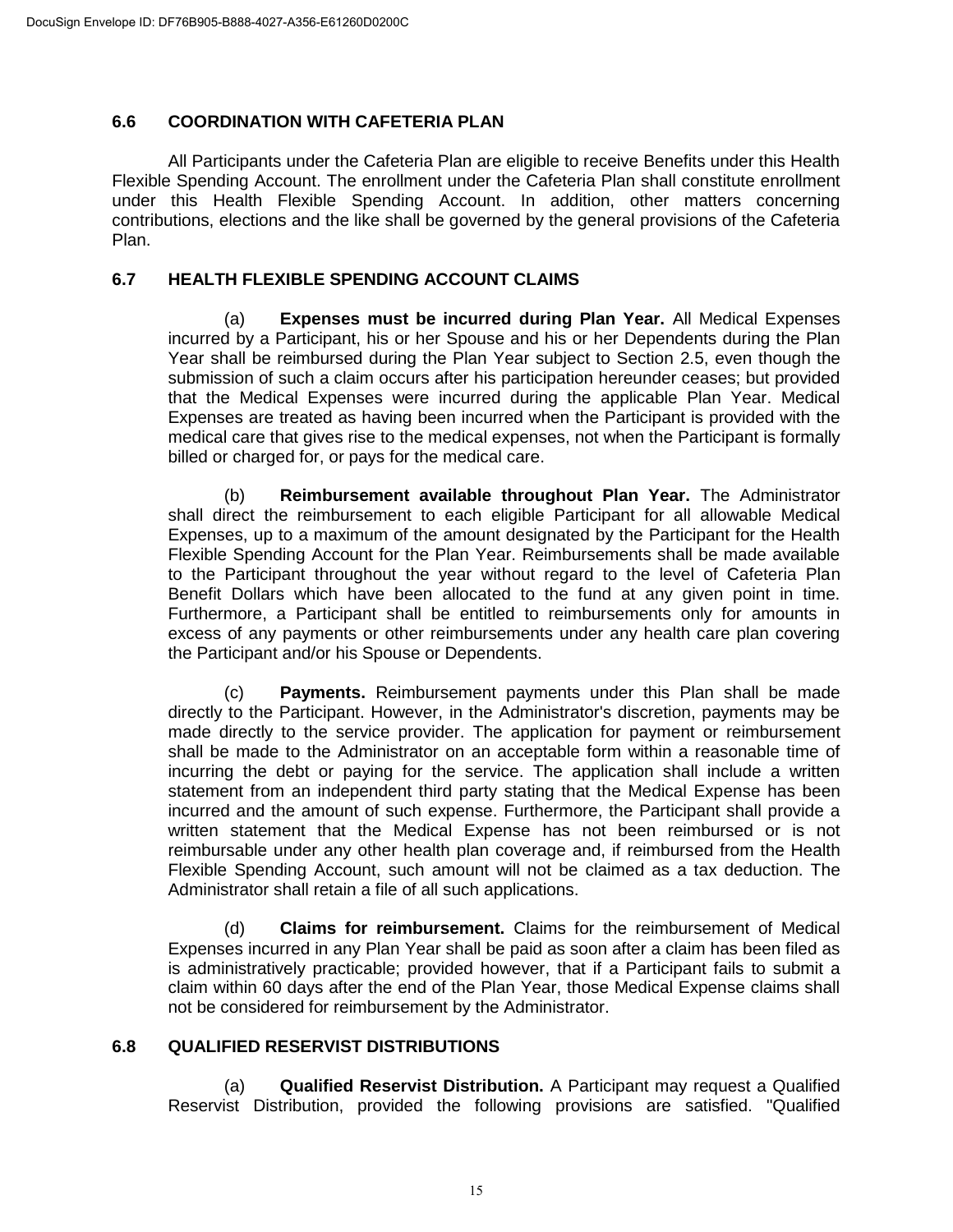Reservist Distribution" means any distribution to a Participant of all or a portion of the balance in the Participant's Health Flexible Spending Account if:

(1) Such Participant was an individual who was (by reason of being a member of a reserve component (as defined in Section 101 of Title 37, United States Code)) ordered or called to active duty for a period of 180 days or more or for an indefinite period.

(2) A Participant may have been called prior to June 18, 2008, provided the individual's active duty continues after June 18, 2008 and the period of duty complies with subsection (a).

(3) The distribution is made during the period beginning on the date of the order or call that applies to the Participant and ending on the last day of the Plan Year which includes the date of such order or call.

(4) The Qualified Reservist Distribution option is offered to all Participants who qualify under this Article.

(5) Qualified Reservist Distributions may only be made if the Participant is ordered or called to active duty, not the Participant's spouse or dependents.

(6) Under Section 101 of the Title 37 of the United States Code, "reserve component" means: (1) the Army National Guard, (2) the Army Reserve, (3) the Navy Reserve, (4) the Marine Corps Reserve, (5) the Air National Guard, (6) the Air Force Reserve, (7) the Coast Guard Reserve, or (8) the Reserve Corps of the Public Health Service.

(b) **Conditions:** The following conditions apply:

(1) The Employer must receive a copy of the order or call to active duty and may rely on the order or call to determine the period that the Participant has been ordered or called to duty.

(2) Eligibility for a Qualified Reservist Distribution is not affected if the order or call is for 180 days or more or is indefinite, but the actual period of active duty is less than 180 days or is changed otherwise from the order or call.

(3) If the original order is less than 180 days, then no Qualified Reservist Distribution is allowed. However, if subsequent calls or orders increase the total days of active duty to 180 or more, then a Qualified Reservist Distribution will be allowed.

(c) **Amount:** The amount a Participant may be reimbursed from the Health Flexible Spending Account is the amount contributed by the Participant to the Health Flexible Spending Account as of the date of the distribution request, less any reimbursements received as of the date of the distribution request.

(d) **Procedure.** The Employer must specify a process for requesting the distribution. The Employer may limit the number of distributions processed for a Participant to one per Plan Year. The distribution request must be made on or after the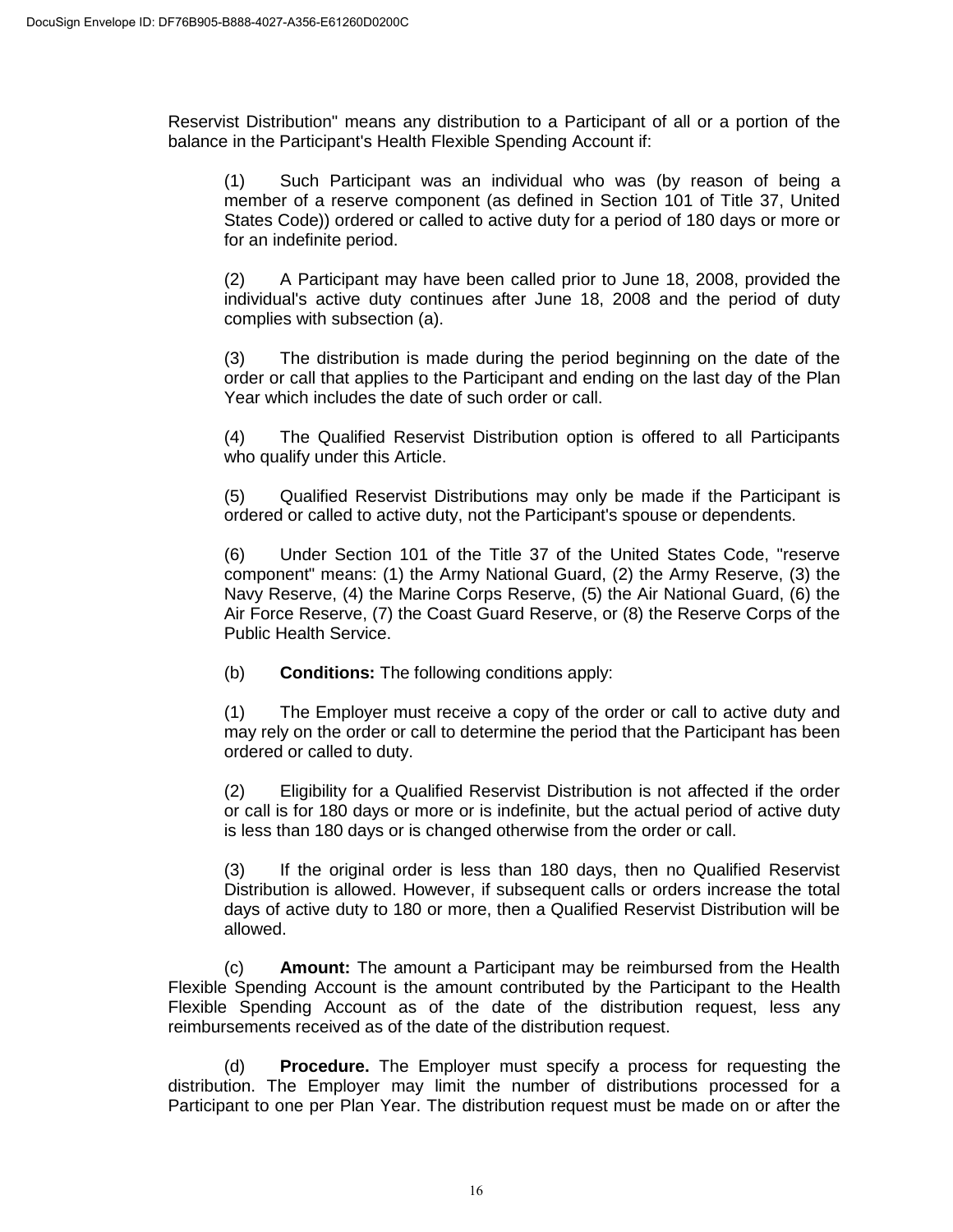call or order and before the last day of the Plan Year. The QRD shall be paid within a reasonable time but in no event more than 60 days after the date of the request.

(e) **Claims.** Claims incurred prior to the date of the request of the distribution shall be paid as any other claim. Claims incurred after the date of the distribution shall not be paid and the Participant's right to submit a claim shall be terminated as of the date of the distribution request.

#### **ARTICLE VII DEPENDENT CARE FLEXIBLE SPENDING ACCOUNT**

## **7.1 ESTABLISHMENT OF ACCOUNT**

This Dependent Care Flexible Spending Account is intended to qualify as a program under Code Section 129 and shall be interpreted in a manner consistent with such Code Section. Participants who elect to participate in this program may submit claims for the reimbursement of Employment-Related Dependent Care Expenses. All amounts reimbursed shall be paid from amounts allocated to the Participant's Dependent Care Flexible Spending Account.

## **7.2 DEFINITIONS**

For the purposes of this Article and the Cafeteria Plan the terms below shall have the following meaning:

(a) **"Dependent Care Flexible Spending Account"** means the account established for a Participant pursuant to this Article to which part of his Cafeteria Plan Benefit Dollars may be allocated and from which Employment-Related Dependent Care Expenses of the Participant may be reimbursed for the care of the Qualifying Dependents of Participants.

(b) **"Earned Income"** means earned income as defined under Code Section 32(c)(2), but excluding such amounts paid or incurred by the Employer for dependent care assistance to the Participant.

(c) **"Employment-Related Dependent Care Expenses"** means the amounts paid for expenses of a Participant for those services which if paid by the Participant would be considered employment related expenses under Code Section 21(b)(2). Generally, they shall include expenses for household services and for the care of a Qualifying Dependent, to the extent that such expenses are incurred to enable the Participant to be gainfully employed for any period for which there are one or more Qualifying Dependents with respect to such Participant. Employment-Related Dependent Care Expenses are treated as having been incurred when the Participant's Qualifying Dependents are provided with the dependent care that gives rise to the Employment-Related Dependent Care Expenses, not when the Participant is formally billed or charged for, or pays for the dependent care. The determination of whether an amount qualifies as an Employment-Related Dependent Care Expense shall be made subject to the following rules: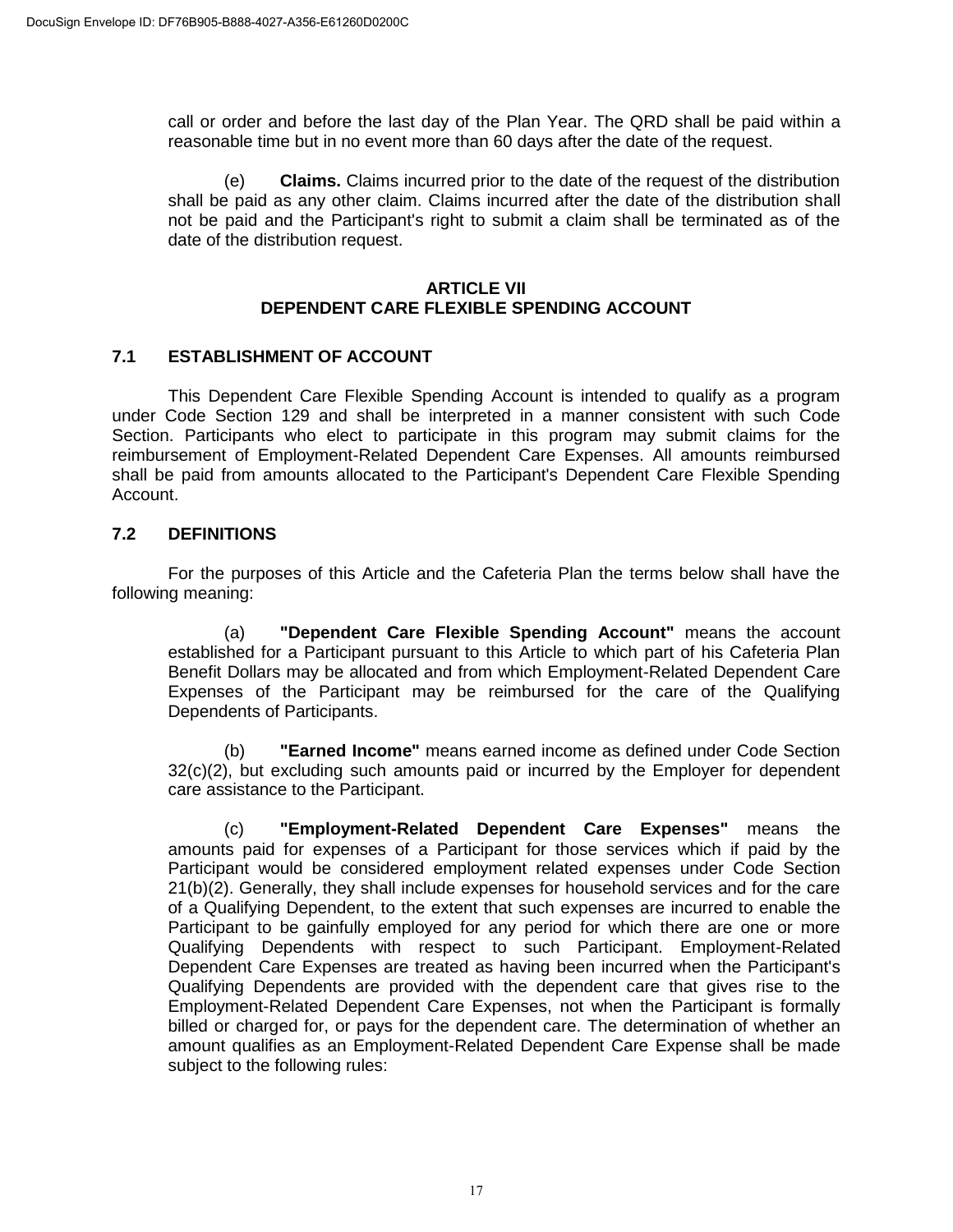(1) If such amounts are paid for expenses incurred outside the Participant's household, they shall constitute Employment-Related Dependent Care Expenses only if incurred for a Qualifying Dependent as defined in Section 7.2(d)(1) (or deemed to be, as described in Section 7.2(d)(1) pursuant to Section 7.2(d)(3)), or for a Qualifying Dependent as defined in Section 7.2(d)(2) (or deemed to be, as described in Section 7.2(d)(2) pursuant to Section 7.2(d)(3)) who regularly spends at least 8 hours per day in the Participant's household;

(2) If the expense is incurred outside the Participant's home at a facility that provides care for a fee, payment, or grant for more than 6 individuals who do not regularly reside at the facility, the facility must comply with all applicable state and local laws and regulations, including licensing requirements, if any; and

(3) Employment-Related Dependent Care Expenses of a Participant shall not include amounts paid or incurred to a child of such Participant who is under the age of 19 or to an individual who is a Dependent of such Participant or such Participant's Spouse.

(d) **"Qualifying Dependent"** means, for Dependent Care Flexible Spending Account purposes,

(1) a Participant's Dependent (as defined in Code Section  $152(a)(1)$ ) who has not attained age 13;

(2) a Dependent or the Spouse of a Participant who is physically or mentally incapable of caring for himself or herself and has the same principal place of abode as the Participant for more than one-half of such taxable year; or

(3) a child that is deemed to be a Qualifying Dependent described in paragraph (1) or (2) above, whichever is appropriate, pursuant to Code Section 21(e)(5).

(e) The definitions of Article I are hereby incorporated by reference to the extent necessary to interpret and apply the provisions of this Dependent Care Flexible Spending Account.

## **7.3 DEPENDENT CARE FLEXIBLE SPENDING ACCOUNTS**

The Administrator shall establish a Dependent Care Flexible Spending Account for each Participant who elects to apply Cafeteria Plan Benefit Dollars to Dependent Care Flexible Spending Account benefits.

## **7.4 INCREASES IN DEPENDENT CARE FLEXIBLE SPENDING ACCOUNTS**

A Participant's Dependent Care Flexible Spending Account shall be increased each pay period by the portion of Cafeteria Plan Benefit Dollars that he has elected to apply toward his Dependent Care Flexible Spending Account pursuant to elections made under Article V hereof.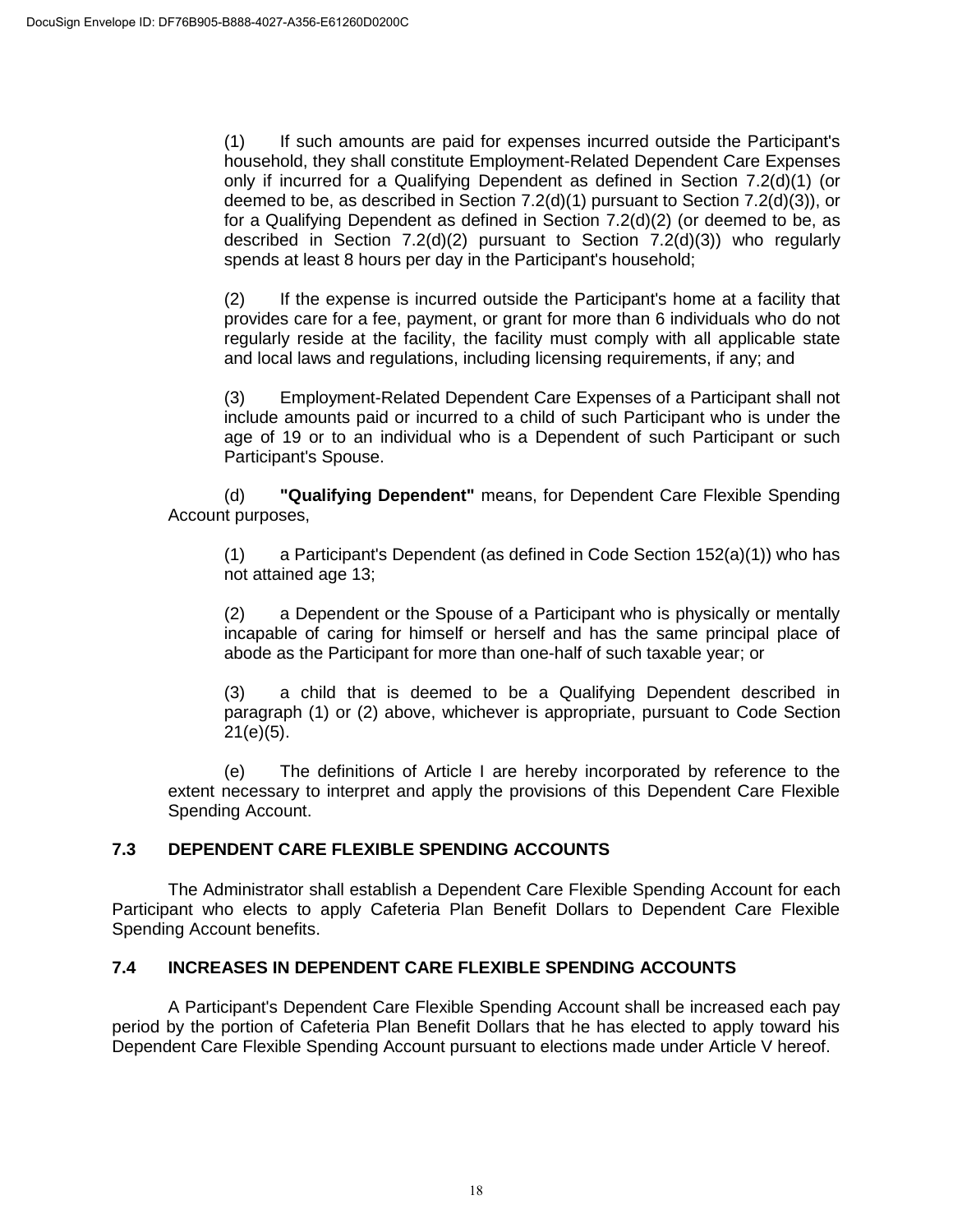## **7.5 DECREASES IN DEPENDENT CARE FLEXIBLE SPENDING ACCOUNTS**

A Participant's Dependent Care Flexible Spending Account shall be reduced by the amount of any Employment-Related Dependent Care Expense reimbursements paid or incurred on behalf of a Participant pursuant to Section 7.12 hereof.

## **7.6 ALLOWABLE DEPENDENT CARE REIMBURSEMENT**

Subject to limitations contained in Section 7.9 of this Program, and to the extent of the amount contained in the Participant's Dependent Care Flexible Spending Account, a Participant who incurs Employment-Related Dependent Care Expenses shall be entitled to receive from the Employer full reimbursement for the entire amount of such expenses incurred during the Plan Year or portion thereof during which he is a Participant.

## **7.7 ANNUAL STATEMENT OF BENEFITS**

On or before January 31st of each calendar year, the Employer shall furnish to each Employee who was a Participant and received benefits under Section 7.6 during the prior calendar year, a statement of all such benefits paid to or on behalf of such Participant during the prior calendar year. This statement is set forth on the Participant's Form W-2.

## **7.8 FORFEITURES**

The amount in a Participant's Dependent Care Flexible Spending Account as of the end of any Plan Year (and after the processing of all claims for such Plan Year pursuant to Section 7.12 hereof) shall be forfeited and credited to the benefit plan surplus. In such event, the Participant shall have no further claim to such amount for any reason.

#### **7.9 LIMITATION ON PAYMENTS**

(a) **Code limits.** Notwithstanding any provision contained in this Article to the contrary, amounts paid from a Participant's Dependent Care Flexible Spending Account in or on account of any taxable year of the Participant shall not exceed the lesser of the Earned Income limitation described in Code Section 129(b) or \$5,000 (\$2,500 if a separate tax return is filed by a Participant who is married as determined under the rules of paragraphs (3) and (4) of Code Section 21(e)).

## **7.10 NONDISCRIMINATION REQUIREMENTS**

(a) **Intent to be nondiscriminatory.** It is the intent of this Dependent Care Flexible Spending Account that contributions or benefits not discriminate in favor of the group of employees in whose favor discrimination may not occur under Code Section 129(d).

(b) **25% test for shareholders.** It is the intent of this Dependent Care Flexible Spending Account that not more than 25 percent of the amounts paid by the Employer for dependent care assistance during the Plan Year will be provided for the class of individuals who are shareholders or owners (or their Spouses or Dependents), each of whom (on any day of the Plan Year) owns more than 5 percent of the stock or of the capital or profits interest in the Employer.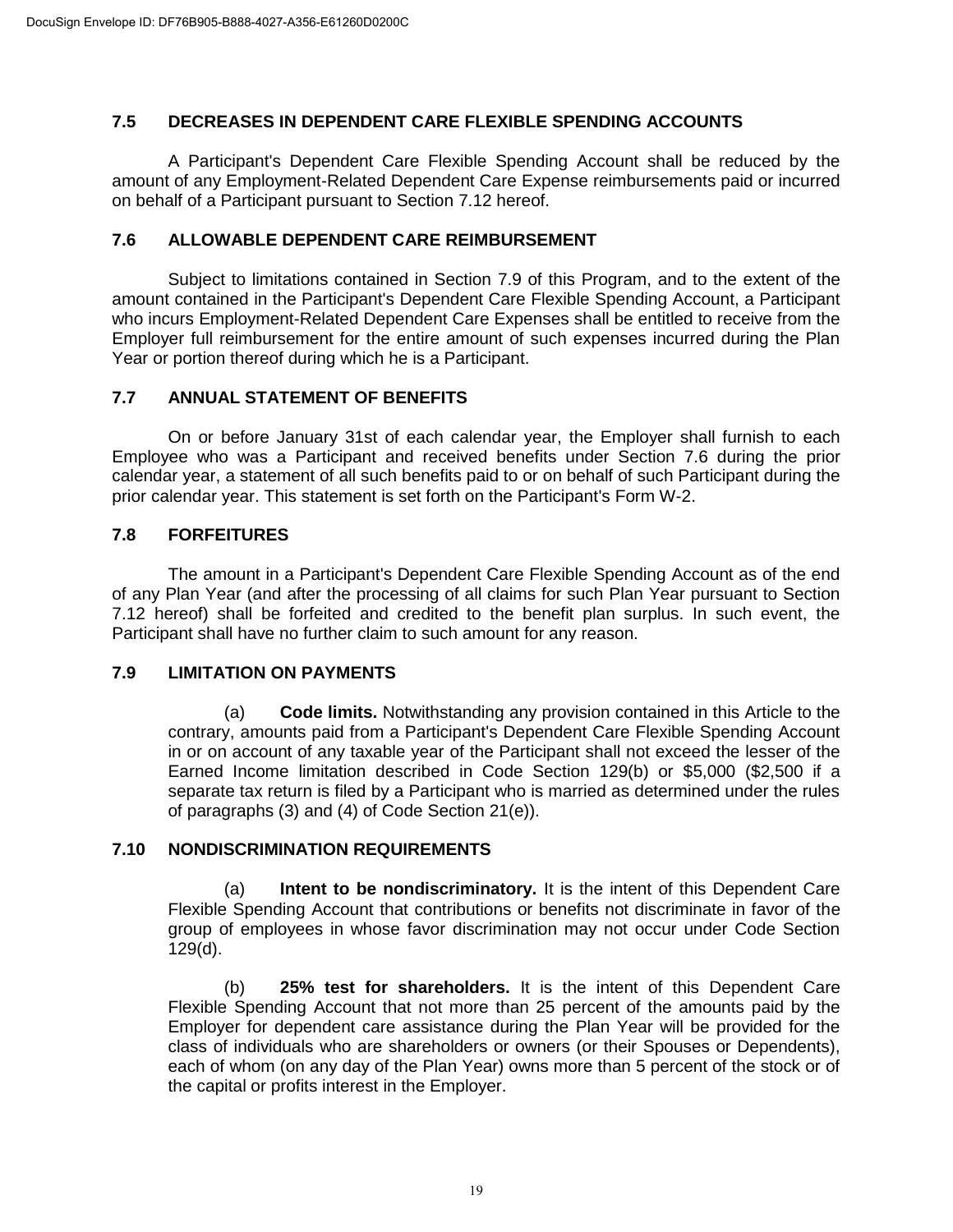(c) **Adjustment to avoid test failure.** If the Administrator deems it necessary to avoid discrimination or possible taxation to a group of employees in whose favor discrimination may not occur in violation of Code Section 129 it may, but shall not be required to, reject any elections or reduce contributions or non-taxable benefits in order to assure compliance with this Section. Any act taken by the Administrator under this Section shall be carried out in a uniform and nondiscriminatory manner. If the Administrator decides to reject any elections or reduce contributions or Benefits, it shall be done in the following manner. First, the Benefits designated for the Dependent Care Flexible Spending Account by the affected Participant that elected to contribute the highest amount to such account for the Plan Year shall be reduced until the nondiscrimination tests set forth in this Section are satisfied, or until the amount designated for the account equals the amount designated for the account of the affected Participant who has elected the second highest contribution to the Dependent Care Flexible Spending Account for the Plan Year. This process shall continue until the nondiscrimination tests set forth in this Section are satisfied. Contributions which are not utilized to provide Benefits to any Participant by virtue of any administrative act under this paragraph shall be forfeited.

## **7.11 COORDINATION WITH CAFETERIA PLAN**

All Participants under the Cafeteria Plan are eligible to receive Benefits under this Dependent Care Flexible Spending Account. The enrollment and termination of participation under the Cafeteria Plan shall constitute enrollment and termination of participation under this Dependent Care Flexible Spending Account. In addition, other matters concerning contributions, elections and the like shall be governed by the general provisions of the Cafeteria Plan.

#### **7.12 DEPENDENT CARE FLEXIBLE SPENDING ACCOUNT CLAIMS**

The Administrator shall direct the payment of all such Dependent Care claims to the Participant upon the presentation to the Administrator of documentation of such expenses in a form satisfactory to the Administrator. However, in the Administrator's discretion, payments may be made directly to the service provider. In its discretion in administering the Plan, the Administrator may utilize forms and require documentation of costs as may be necessary to verify the claims submitted. At a minimum, the form shall include a statement from an independent third party as proof that the expense has been incurred during the Plan Year and the amount of such expense. In addition, the Administrator may require that each Participant who desires to receive reimbursement under this Program for Employment-Related Dependent Care Expenses submit a statement which may contain some or all of the following information:

(a) The Dependent or Dependents for whom the services were performed;

(b) The nature of the services performed for the Participant, the cost of which he wishes reimbursement;

(c) The relationship, if any, of the person performing the services to the Participant;

(d) If the services are being performed by a child of the Participant, the age of the child;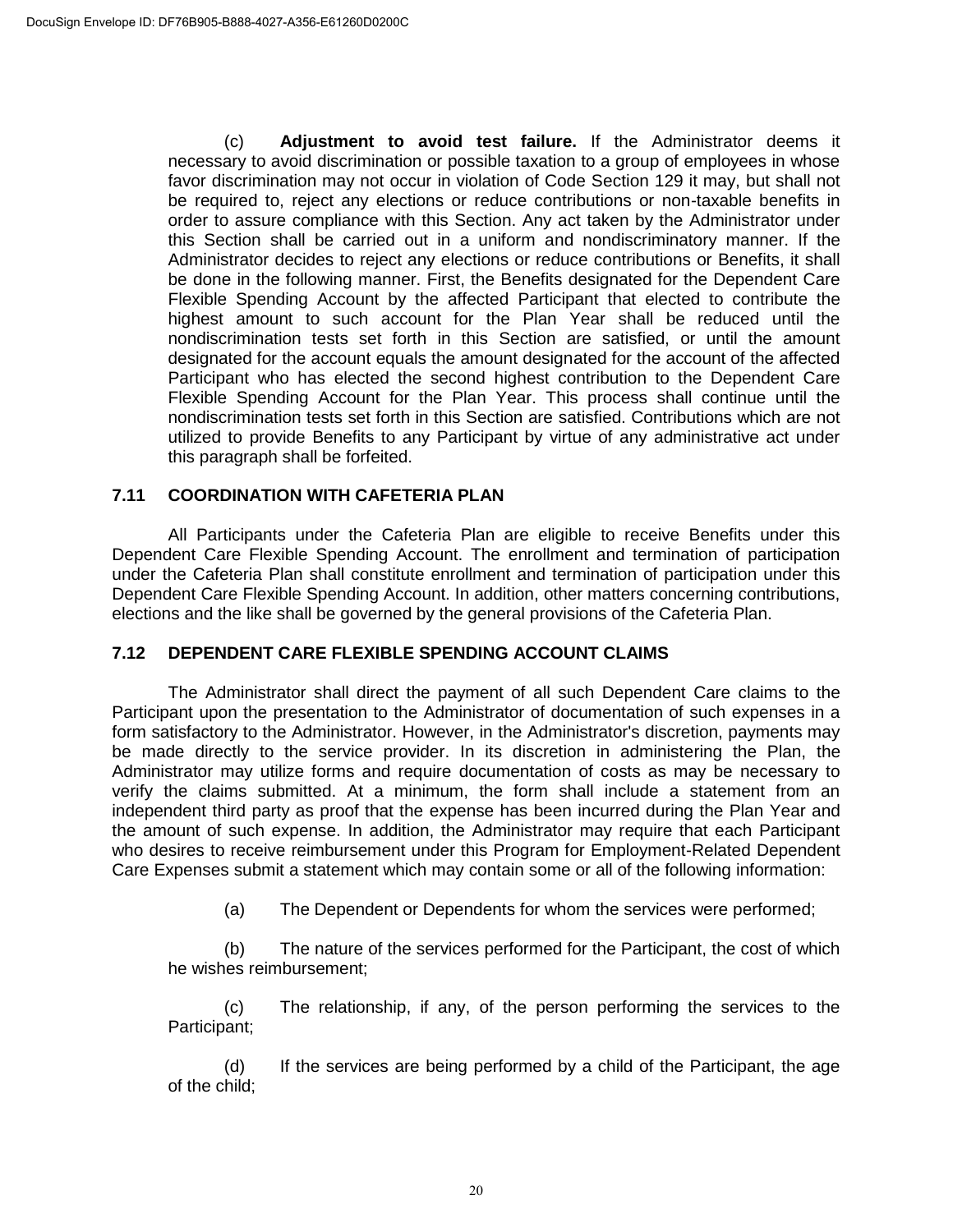(e) A statement as to where the services were performed;

(f) If any of the services were performed outside the home, a statement as to whether the Dependent for whom such services were performed spends at least 8 hours a day in the Participant's household;

(g) If the services were being performed in a day care center, a statement:

(1) that the day care center complies with all applicable laws and regulations of the state of residence,

(2) that the day care center provides care for more than 6 individuals (other than individuals residing at the center), and

- (3) of the amount of fee paid to the provider.
- (h) If the Participant is married, a statement containing the following:
- (1) the Spouse's salary or wages if he or she is employed, or
- (2) if the Participant's Spouse is not employed, that
	- (i) he or she is incapacitated, or

(ii) he or she is a full-time student attending an educational institution and the months during the year which he or she attended such institution.

(i) **Claims for reimbursement.** If a Participant fails to submit a claim within 60 days after the end of the Plan Year, those claims shall not be considered for reimbursement by the Administrator.

#### **ARTICLE VIII BENEFITS AND RIGHTS**

## **8.1 CLAIM FOR BENEFITS**

(a) **Insurance claims.** Any claim for Benefits underwritten by an Insurance Contract shall be made to the Insurer. If the Insurer denies any claim, the Participant or beneficiary shall follow the Insurer's claims review procedure. Any other claim for Benefits shall be made to the Administrator. If the Administrator denies a claim, in whole or in part, the Administrator will provide notice to the Participant or beneficiary, in writing, within 30 days after the claim is filed unless special circumstances require an extension of time for processing the claim. The notice of a denial of a claim or adverse benefit determination shall be written in a manner calculated to be understood by the claimant and shall set forth below:

(b) **Dependent Care Flexible Spending Account or Health Flexible Spending Account claims.** Any claim for Dependent Care Flexible Spending Account or Health Flexible Spending Account Benefits shall be made to the Administrator. For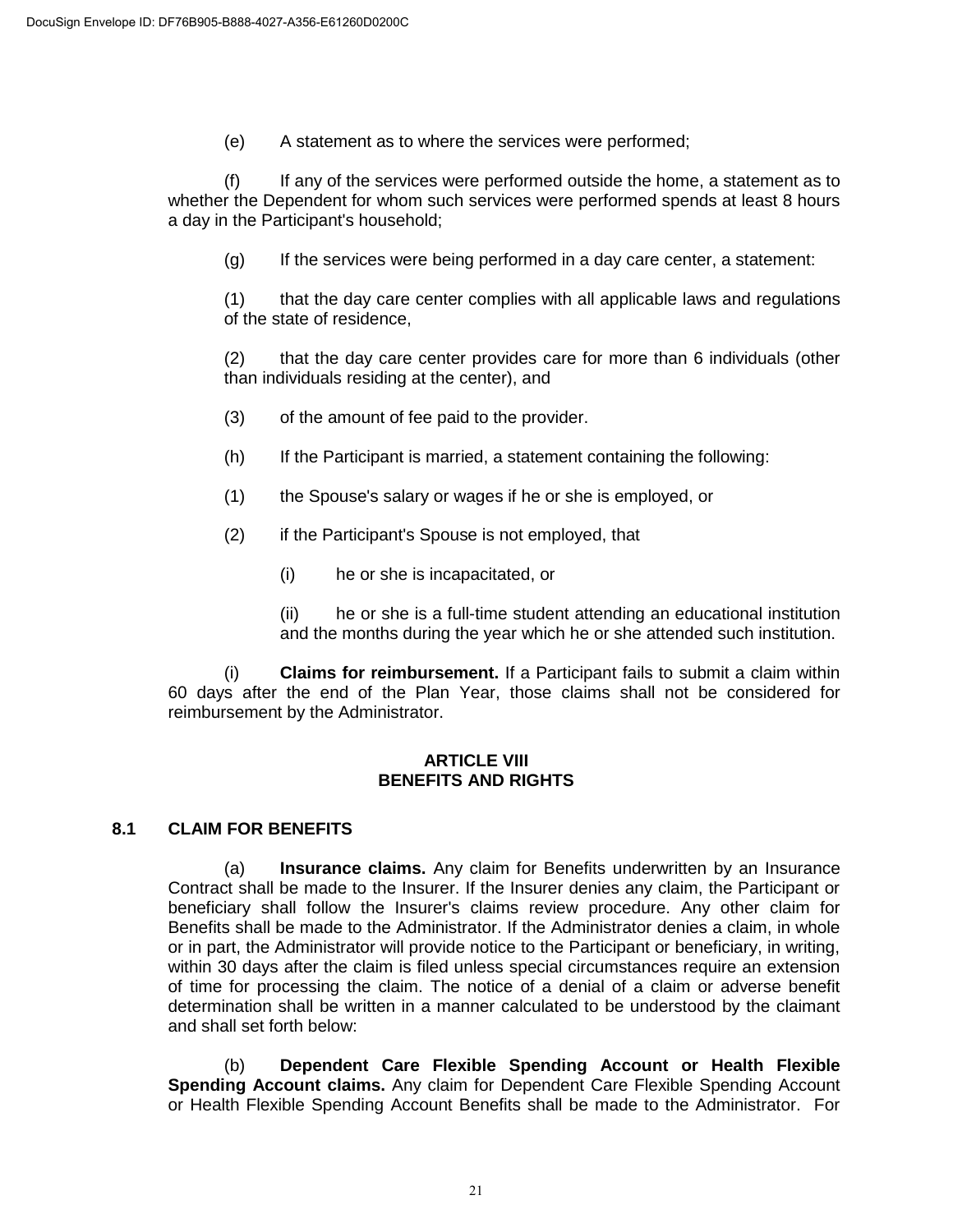the Health Flexible Spending Account, if a Participant fails to submit a claim within 60 days after the end of the Plan Year, those claims shall not be considered for reimbursement by the Administrator. For the Dependent Care Flexible Spending Account, if a Participant fails to submit a claim within 60 days after the end of the Plan Year, those claims shall not be considered for reimbursement by the Administrator. If the Administrator denies a claim, the Administrator may provide notice to the Participant or beneficiary, in writing, within 30 days after the claim is filed unless special circumstances require an extension of time for processing the claim. The notice of a denial of a claim shall be written in a manner calculated to be understood by the claimant and shall set forth below:

(1) specific references to the pertinent Plan provisions on which the denial is based;

(2) a description of any additional material or information necessary for the claimant to perfect the claim and an explanation as to why such information is necessary; and

(3) an explanation of the Plan's claim procedure.

(c) **Appeal.** Within 60 days after receipt of the above material, the claimant shall have a reasonable opportunity to appeal the claim denial to the Administrator for a full and fair review. The claimant or his duly authorized representative may:

- (1) request a review upon written notice to the Administrator;
- (2) review pertinent documents; and
- (3) submit issues and comments in writing.

(d) **Review of appeal.** A decision on the review by the Administrator will be made not later than 60 days after receipt of a request for review, unless special circumstances require an extension of time for processing (such as the need to hold a hearing), in which event a decision should be rendered as soon as possible, but in no event later than 120 days after such receipt. The decision of the Administrator shall be written and shall include specific reasons for the decision, written in a manner calculated to be understood by the claimant, with specific references to the pertinent Plan provisions on which the decision is based.

(e) **Forfeitures.** Any balance remaining in the Participant's Health Flexible Spending Account or Dependent Care Flexible Spending Account as of the end of the time for claims reimbursement for each Plan Year shall be forfeited and deposited in the benefit plan surplus of the Employer pursuant to Section 6.3 or Section 7.8, whichever is applicable, unless the Participant had made a claim for such Plan Year, in writing, which has been denied or is pending; in which event the amount of the claim shall be held in his account until the claim appeal procedures set forth above have been satisfied or the claim is paid. If any such claim is denied on appeal, the amount held beyond the end of the Plan Year shall be forfeited and credited to the benefit plan surplus.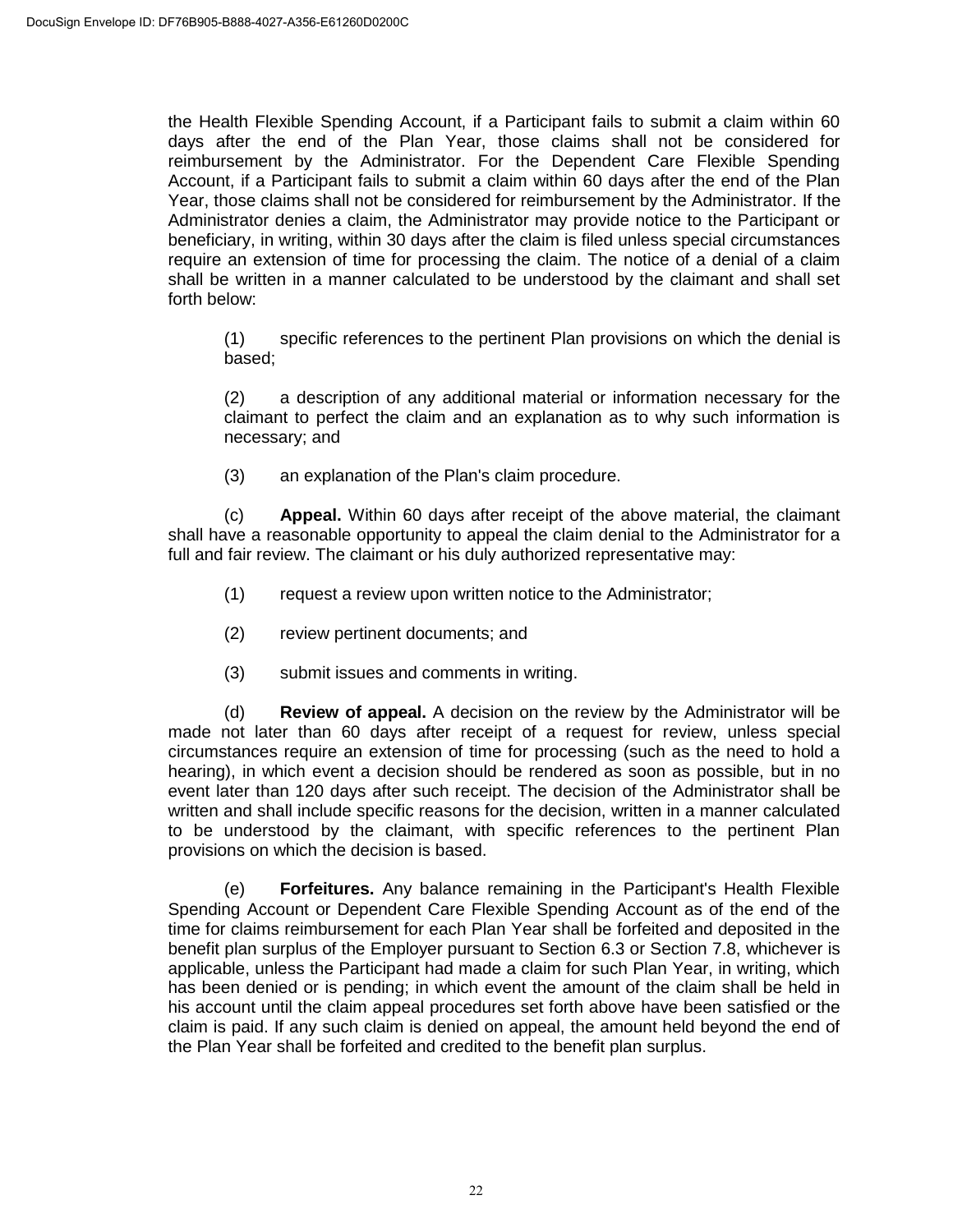# **8.2 APPLICATION OF BENEFIT PLAN SURPLUS**

Any forfeited amounts credited to the benefit plan surplus by virtue of the failure of a Participant to incur a qualified expense or seek reimbursement in a timely manner may, but need not be, separately accounted for after the close of the Plan Year (or after such further time specified herein for the filing of claims) in which such forfeitures arose. In no event shall such amounts be carried over to reimburse a Participant for expenses incurred during a subsequent Plan Year for the same or any other Benefit available under the Plan; nor shall amounts forfeited by a particular Participant be made available to such Participant in any other form or manner, except as permitted by Treasury regulations. Amounts in the benefit plan surplus shall be used to defray any administrative costs and experience losses or used to provide additional benefits under the Plan.

#### **ARTICLE IX ADMINISTRATION**

#### **9.1 PLAN ADMINISTRATION**

The Employer shall be the Administrator, unless the Employer elects otherwise. The Employer may appoint any person, including, but not limited to, the Employees of the Employer, to perform the duties of the Administrator. Any person so appointed shall signify acceptance by filing acceptance in writing (or such other form as acceptable to both parties) with the Employer. Upon the resignation or removal of any individual performing the duties of the Administrator, the Employer may designate a successor.

If the Employer elects, the Employer shall appoint one or more Administrators. Any person, including, but not limited to, the Employees of the Employer, shall be eligible to serve as an Administrator. Any person so appointed shall signify acceptance by filing acceptance in writing (or such other form as acceptable to both parties) with the Employer. An Administrator may resign by delivering a resignation in writing (or such other form as acceptable to both parties) to the Employer or be removed by the Employer by delivery of notice of removal (in writing or such other form as acceptable to both parties), to take effect at a date specified therein, or upon delivery to the Administrator if no date is specified. The Employer shall be empowered to appoint and remove the Administrator from time to time as it deems necessary for the proper administration of the Plan to ensure that the Plan is being operated for the exclusive benefit of the Employees entitled to participate in the Plan in accordance with the terms of the Plan and the Code.

The operation of the Plan shall be under the supervision of the Administrator. It shall be a principal duty of the Administrator to see that the Plan is carried out in accordance with its terms, and for the exclusive benefit of Employees entitled to participate in the Plan. The Administrator shall have full power and discretion to administer the Plan in all of its details and determine all questions arising in connection with the administration, interpretation, and application of the Plan. The Administrator may establish procedures, correct any defect, supply any information, or reconciles any inconsistency in such manner and to such extent as shall be deemed necessary or advisable to carry out the purpose of the Plan. The Administrator shall have all powers necessary or appropriate to accomplish the Administrator's duties under the Plan. The Administrator shall be charged with the duties of the general administration of the Plan as set forth under the Plan, including, but not limited to, in addition to all other powers provided by this Plan: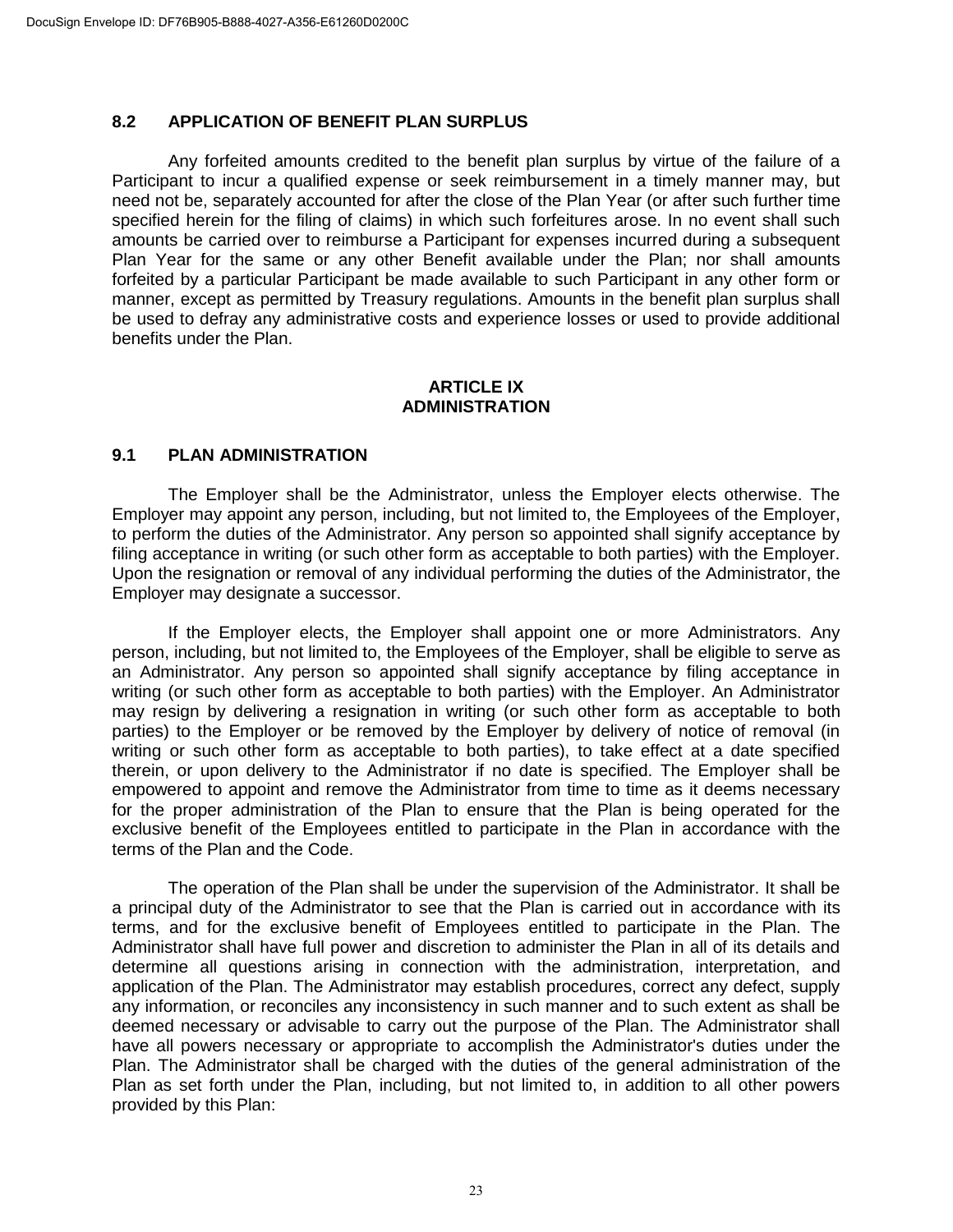(a) To make and enforce such procedures, rules and regulations as the Administrator deems necessary or proper for the efficient administration of the Plan;

(b) To interpret the provisions of the Plan, the Administrator's interpretations thereof in good faith to be final and conclusive on all persons claiming benefits by operation of the Plan;

(c) To decide all questions concerning the Plan and the eligibility of any person to participate in the Plan and to receive benefits provided by operation of the Plan;

(d) To reject elections or to limit contributions or Benefits for certain highly compensated participants if it deems such to be desirable in order to avoid discrimination under the Plan in violation of applicable provisions of the Code;

(e) To provide Employees with a reasonable notification of their benefits available by operation of the Plan and to assist any Participant regarding the Participant's rights, benefits or elections under the Plan;

(f) To keep and maintain the Plan documents and all other records pertaining to and necessary for the administration of the Plan;

(g) To review and settle all claims against the Plan, to approve reimbursement requests, and to authorize the payment of benefits if the Administrator determines such shall be paid if the Administrator decides in its discretion that the applicant is entitled to them. This authority specifically permits the Administrator to settle disputed claims for benefits and any other disputed claims made against the Plan;

(h) To appoint such agents, counsel, accountants, consultants, and other persons or entities as may be required to assist in administering the Plan.

Any procedure, discretionary act, interpretation or construction taken by the Administrator shall be done in a nondiscriminatory manner based upon uniform principles consistently applied and shall be consistent with the intent that the Plan shall continue to comply with the terms of Code Section 125 and the Treasury regulations thereunder.

## **9.2 EXAMINATION OF RECORDS**

The Administrator shall make available to each Participant, Eligible Employee and any other Employee of the Employer such records as pertain to their interest under the Plan for examination at reasonable times during normal business hours.

#### **9.3 PAYMENT OF EXPENSES**

Any reasonable administrative expenses shall be paid by the Employer unless the Employer determines that administrative costs shall be borne by the Participants under the Plan or by any Trust Fund which may be established hereunder. The Administrator may impose reasonable conditions for payments, provided that such conditions shall not discriminate in favor of highly compensated employees.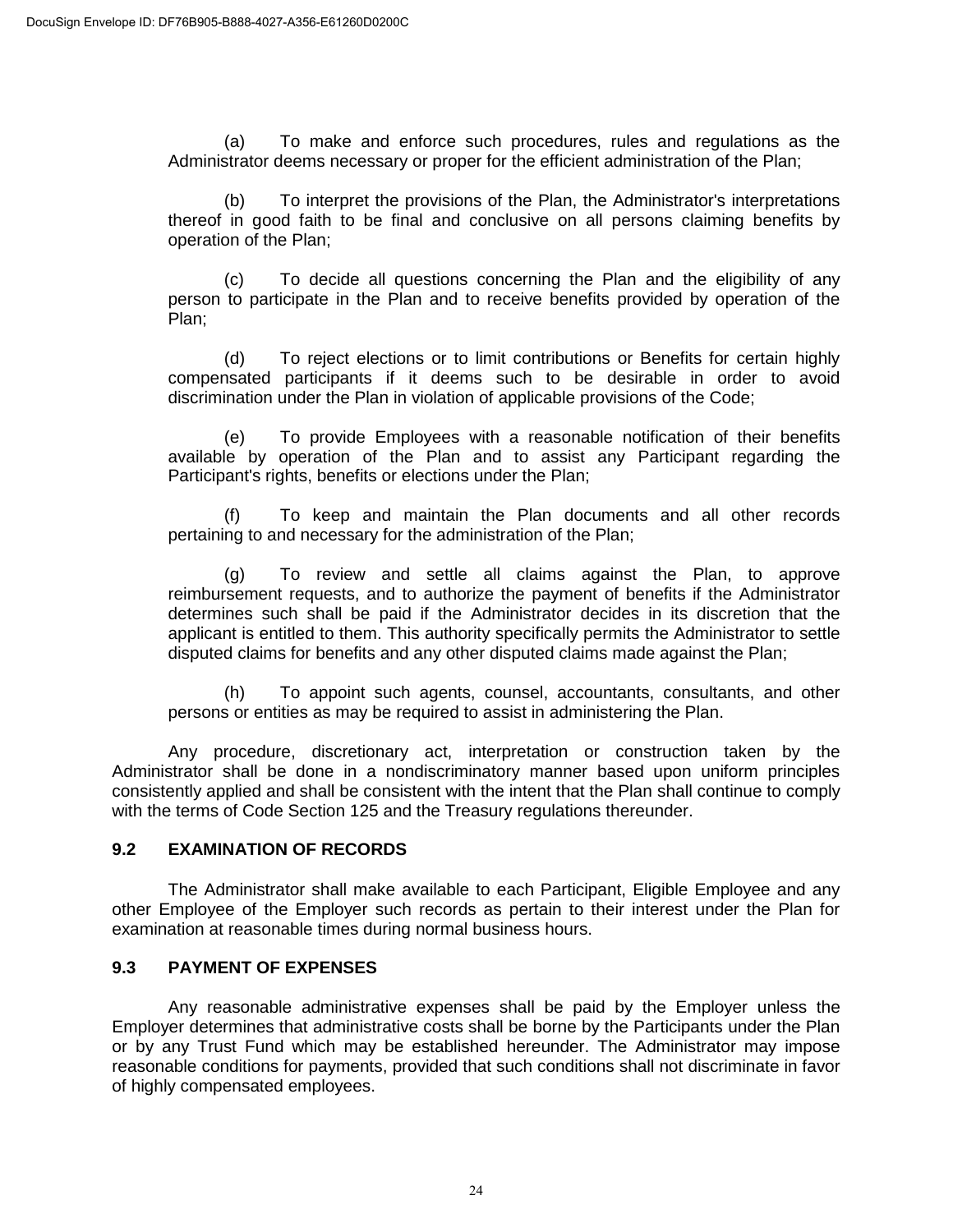#### **9.4 INSURANCE CONTROL CLAUSE**

In the event of a conflict between the terms of this Plan and the terms of an Insurance Contract of an independent third party Insurer whose product is then being used in conjunction with this Plan, the terms of the Insurance Contract shall control as to those Participants receiving coverage under such Insurance Contract. For this purpose, the Insurance Contract shall control in defining the persons eligible for insurance, the dates of their eligibility, the conditions which must be satisfied to become insured, if any, the benefits Participants are entitled to and the circumstances under which insurance terminates.

#### **9.5 INDEMNIFICATION OF ADMINISTRATOR**

The Employer agrees to indemnify and to defend to the fullest extent permitted by law any Employee serving as the Administrator or as a member of a committee designated as Administrator (including any Employee or former Employee who previously served as Administrator or as a member of such committee) against all liabilities, damages, costs and expenses (including attorney's fees and amounts paid in settlement of any claims approved by the Employer) occasioned by any act or omission to act in connection with the Plan, if such act or omission is in good faith.

#### **ARTICLE X AMENDMENT OR TERMINATION OF PLAN**

#### **10.1 AMENDMENT**

The Employer, at any time or from time to time, may amend any or all of the provisions of the Plan without the consent of any Employee or Participant. No amendment shall have the effect of modifying any benefit election of any Participant in effect at the time of such amendment, unless such amendment is made to comply with Federal, state or local laws, statutes or regulations.

#### **10.2 TERMINATION**

The Employer reserves the right to terminate this Plan, in whole or in part, at any time. In the event the Plan is terminated, no further contributions shall be made. Benefits under any Insurance Contract shall be paid in accordance with the terms of the Insurance Contract.

No further additions shall be made to the Health Flexible Spending Account or Dependent Care Flexible Spending Account, but all payments from such fund shall continue to be made according to the elections in effect until 90 days after the termination date of the Plan. Any amounts remaining in any such fund or account as of the end of such period shall be forfeited and deposited in the benefit plan surplus after the expiration of the filing period.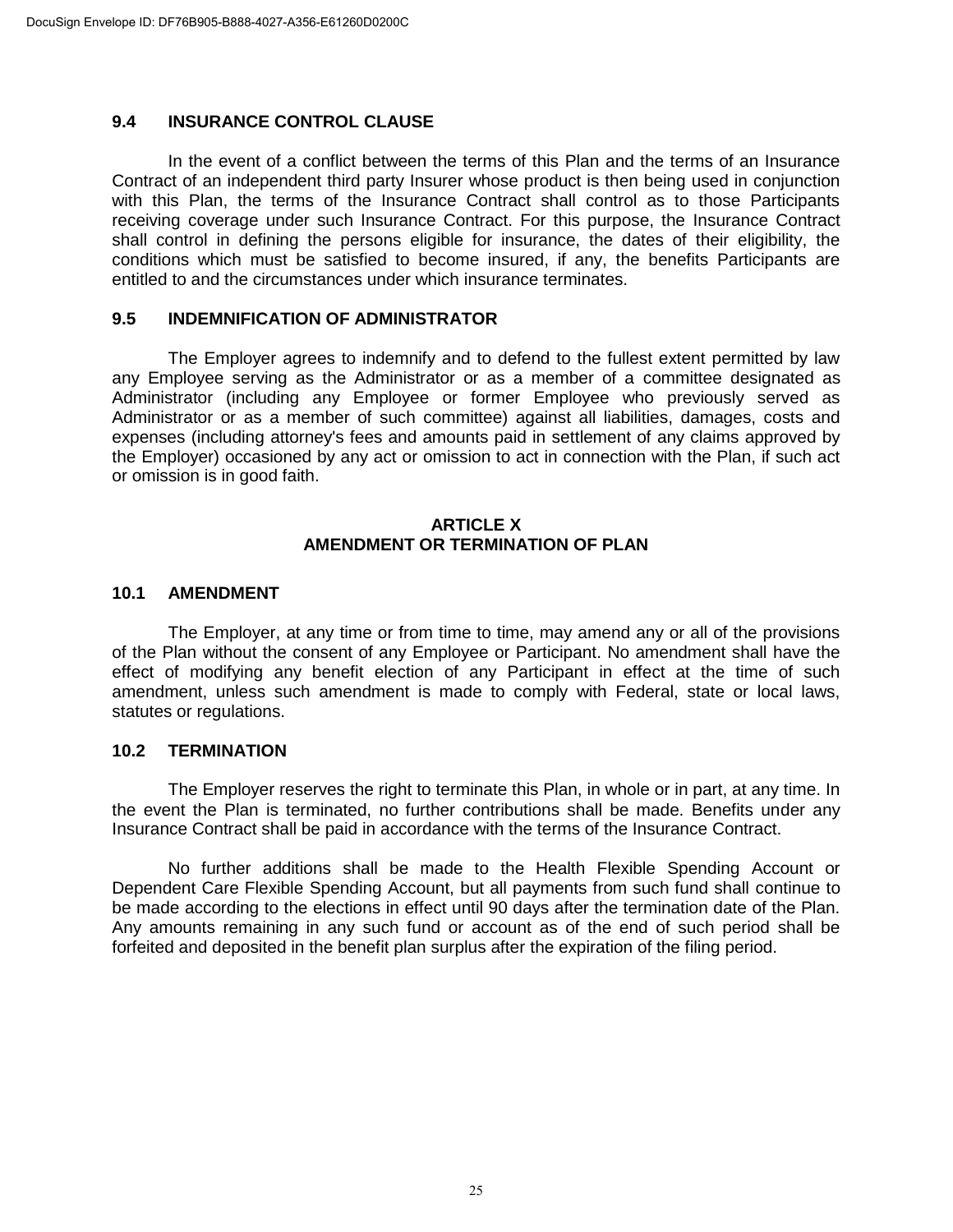#### **ARTICLE XI MISCELLANEOUS**

#### **11.1 PLAN INTERPRETATION**

All provisions of this Plan shall be interpreted and applied in a uniform, nondiscriminatory manner. This Plan shall be read in its entirety and not severed except as provided in Section 11.12.

#### **11.2 GENDER, NUMBER AND TENSE**

Wherever any words are used herein in one gender, they shall be construed as though they were also used in all genders in all cases where they would so apply; whenever any words are used herein in the singular or plural form, they shall be construed as though they were also used in the other form in all cases where they would so apply; and whenever any words are used herein in the past or present tense, they shall be construed as though they were also used in the other form in all cases where they would so apply.

#### **11.3 WRITTEN DOCUMENT**

This Plan, in conjunction with any separate written document which may be required by law, is intended to satisfy the written Plan requirement of Code Section 125 and any Treasury regulations thereunder relating to cafeteria plans.

## **11.4 EXCLUSIVE BENEFIT**

This Plan shall be maintained for the exclusive benefit of the Employees who participate in the Plan.

## **11.5 PARTICIPANT'S RIGHTS**

This Plan shall not be deemed to constitute an employment contract between the Employer and any Participant or to be a consideration or an inducement for the employment of any Participant or Employee. Nothing contained in this Plan shall be deemed to give any Participant or Employee the right to be retained in the service of the Employer or to interfere with the right of the Employer to discharge any Participant or Employee at any time regardless of the effect which such discharge shall have upon him as a Participant of this Plan.

#### **11.6 ACTION BY THE EMPLOYER**

Whenever the Employer under the terms of the Plan is permitted or required to do or perform any act or matter or thing, it shall be done and performed by a person duly authorized by its legally constituted authority.

## **11.7 EMPLOYER'S PROTECTIVE CLAUSES**

(a) **Insurance purchase.** Upon the failure of either the Participant or the Employer to obtain the insurance contemplated by this Plan (whether as a result of negligence, gross neglect or otherwise), the Participant's Benefits shall be limited to the insurance premium(s), if any, that remained unpaid for the period in question and the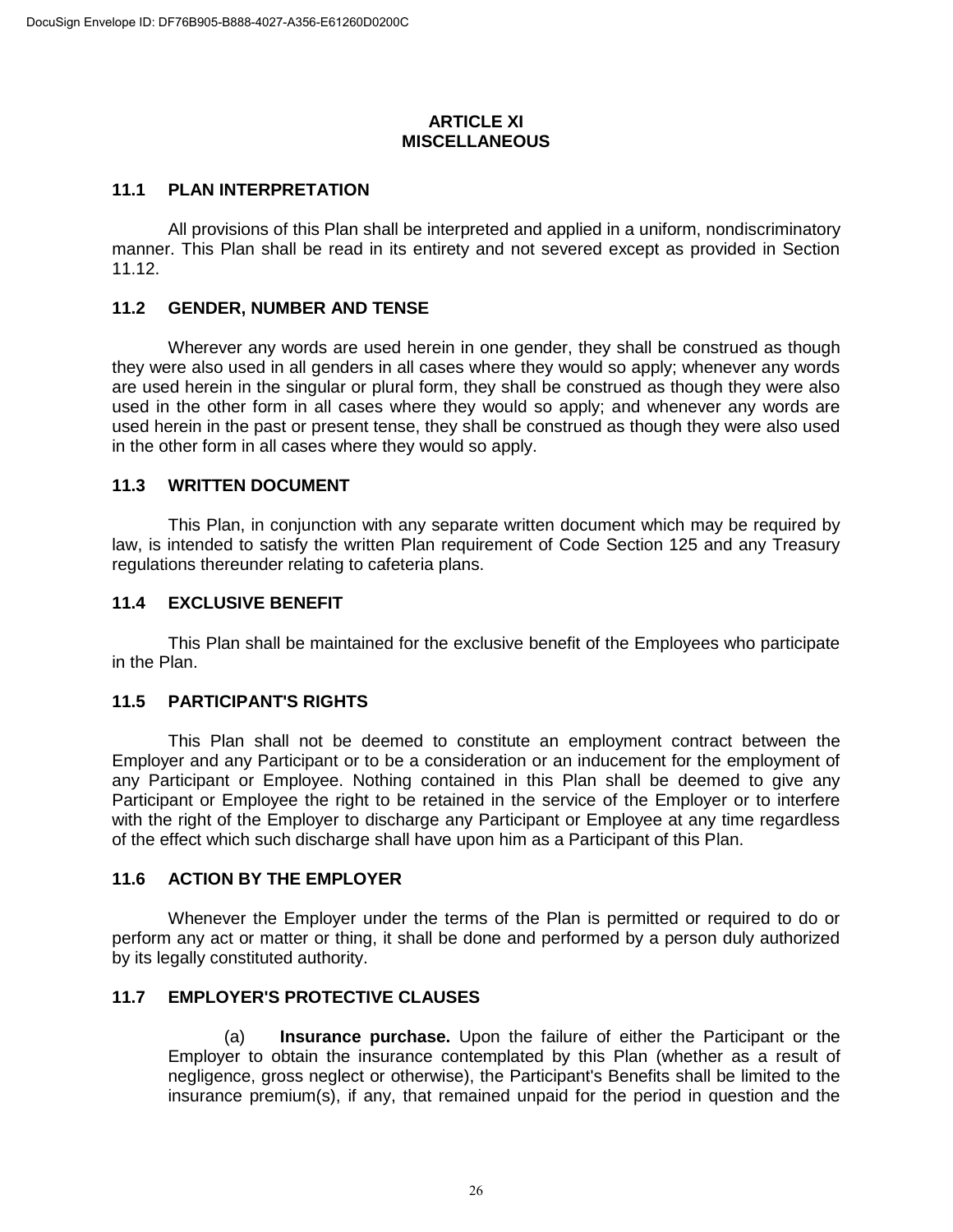actual insurance proceeds, if any, received by the Employer or the Participant as a result of the Participant's claim.

(b) **Validity of insurance contract.** The Employer shall not be responsible for the validity of any Insurance Contract issued hereunder or for the failure on the part of the Insurer to make payments provided for under any Insurance Contract. Once insurance is applied for or obtained, the Employer shall not be liable for any loss which may result from the failure to pay Premiums to the extent Premium notices are not received by the Employer.

#### **11.8 NO GUARANTEE OF TAX CONSEQUENCES**

Neither the Administrator nor the Employer makes any commitment or guarantee that any amounts paid to or for the benefit of a Participant under the Plan will be excludable from the Participant's gross income for federal or state income tax purposes, or that any other federal or state tax treatment will apply to or be available to any Participant. It shall be the obligation of each Participant to determine whether each payment under the Plan is excludable from the Participant's gross income for federal and state income tax purposes, and to notify the Employer if the Participant has reason to believe that any such payment is not so excludable. Notwithstanding the foregoing, the rights of Participants under this Plan shall be legally enforceable.

## **11.9 INDEMNIFICATION OF EMPLOYER BY PARTICIPANTS**

If any Participant receives one or more payments or reimbursements under the Plan that are not for a permitted Benefit, such Participant shall indemnify and reimburse the Employer for any liability it may incur for failure to withhold federal or state income tax or Social Security tax from such payments or reimbursements. However, such indemnification and reimbursement shall not exceed the amount of additional federal and state income tax (plus any penalties) that the Participant would have owed if the payments or reimbursements had been made to the Participant as regular cash compensation, plus the Participant's share of any Social Security tax that would have been paid on such compensation, less any such additional income and Social Security tax actually paid by the Participant.

#### **11.10 FUNDING**

Unless otherwise required by law, contributions to the Plan need not be placed in trust or dedicated to a specific Benefit, but may instead be considered general assets of the Employer. Furthermore, and unless otherwise required by law, nothing herein shall be construed to require the Employer or the Administrator to maintain any fund or segregate any amount for the benefit of any Participant, and no Participant or other person shall have any claim against, right to, or security or other interest in, any fund, account or asset of the Employer from which any payment under the Plan may be made.

#### **11.11 GOVERNING LAW**

This Plan is governed by the Code and the Treasury regulations issued thereunder (as they might be amended from time to time). In no event shall the Employer guarantee the favorable tax treatment sought by this Plan. To the extent not preempted by Federal law, the provisions of this Plan shall be construed, enforced and administered according to the laws of the State of Montana.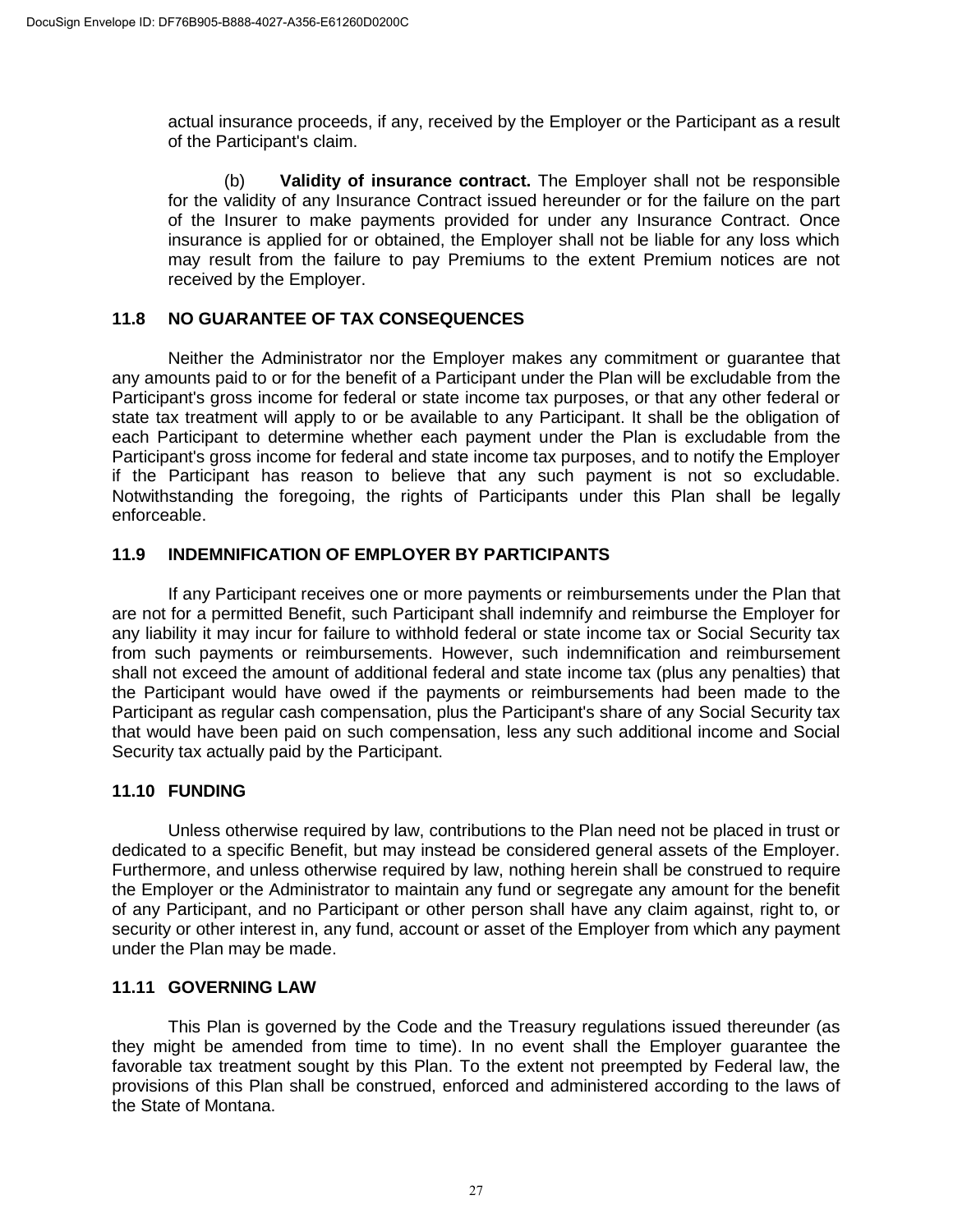#### **11.12 SEVERABILITY**

If any provision of the Plan is held invalid or unenforceable, its invalidity or unenforceability shall not affect any other provisions of the Plan, and the Plan shall be construed and enforced as if such provision had not been included herein.

#### **11.13 CAPTIONS**

The captions contained herein are inserted only as a matter of convenience and for reference, and in no way define, limit, enlarge or describe the scope or intent of the Plan, nor in any way shall affect the Plan or the construction of any provision thereof.

## **11.14 CONTINUATION OF COVERAGE (COBRA)**

Notwithstanding anything in the Plan to the contrary, in the event any benefit under this Plan subject to the continuation coverage requirement of Code Section 4980B becomes unavailable, each Participant will be entitled to continuation coverage as prescribed in Code Section 4980B, and related regulations. This Section shall only apply if the Employer employs at least twenty (20) employees on more than 50% of its typical business days in the previous calendar year.

#### **11.15 FAMILY AND MEDICAL LEAVE ACT (FMLA)**

Notwithstanding anything in the Plan to the contrary, in the event any benefit under this Plan becomes subject to the requirements of the Family and Medical Leave Act and regulations thereunder, this Plan shall be operated in accordance with Regulation 1.125-3.

#### **11.16 HEALTH INSURANCE PORTABILITY AND ACCOUNTABILITY ACT (HIPAA)**

Notwithstanding anything in this Plan to the contrary, this Plan shall be operated in accordance with HIPAA and regulations thereunder.

## **11.17 UNIFORMED SERVICES EMPLOYMENT AND REEMPLOYMENT RIGHTS ACT (USERRA)**

Notwithstanding any provision of this Plan to the contrary, contributions, benefits and service credit with respect to qualified military service shall be provided in accordance with the Uniform Services Employment And Reemployment Rights Act (USERRA) and the regulations thereunder.

#### **11.18 COMPLIANCE WITH HIPAA PRIVACY STANDARDS**

(a) **Application.** If any benefits under this Cafeteria Plan are subject to the Standards for Privacy of Individually Identifiable Health Information (45 CFR Part 164, the "Privacy Standards"), then this Section shall apply.

(b) **Disclosure of PHI.** The Plan shall not disclose Protected Health Information to any member of the Employer's workforce unless each of the conditions set out in this Section are met. "Protected Health Information" shall have the same definition as set forth in the Privacy Standards but generally shall mean individually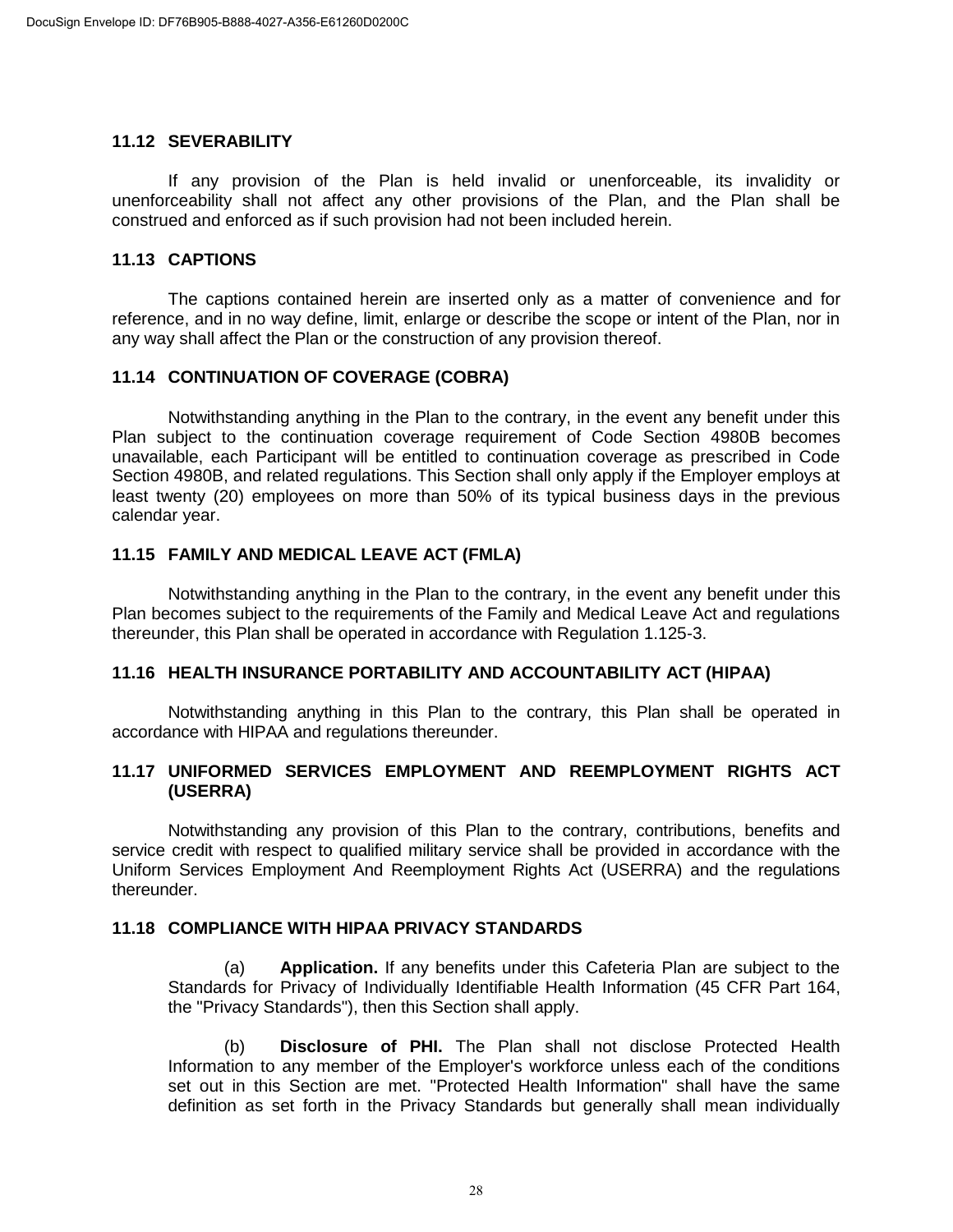identifiable information about the past, present or future physical or mental health or condition of an individual, including genetic information and information about treatment or payment for treatment.

(c) **PHI disclosed for administrative purposes.** Protected Health Information disclosed to members of the Employer's workforce shall be used or disclosed by them only for purposes of Plan administrative functions. The Plan's administrative functions shall include all Plan payment functions and health care operations. The terms "payment" and "health care operations" shall have the same definitions as set out in the Privacy Standards, but the term "payment" generally shall mean activities taken to determine or fulfill Plan responsibilities with respect to eligibility, coverage, provision of benefits, or reimbursement for health care. Protected Health Information that consists of genetic information will not be used or disclosed for underwriting purposes.

(d) **PHI disclosed to certain workforce members.** The Plan shall disclose Protected Health Information only to members of the Employer's workforce who are designated and authorized to receive such Protected Health Information, and only to the extent and in the minimum amount necessary for that person to perform his or her duties with respect to the Plan. "Members of the Employer's workforce" shall refer to all employees and other persons under the control of the Employer. The Employer shall keep an updated list of those authorized to receive Protected Health Information.

(1) An authorized member of the Employer's workforce who receives Protected Health Information shall use or disclose the Protected Health Information only to the extent necessary to perform his or her duties with respect to the Plan.

(2) In the event that any member of the Employer's workforce uses or discloses Protected Health Information other than as permitted by this Section and the Privacy Standards, the incident shall be reported to the Plan's privacy official. The privacy official shall take appropriate action, including:

(i) investigation of the incident to determine whether the breach occurred inadvertently, through negligence or deliberately; whether there is a pattern of breaches; and the degree of harm caused by the breach;

(ii) appropriate sanctions against the persons causing the breach which, depending upon the nature of the breach, may include oral or written reprimand, additional training, or termination of employment;

(iii) mitigation of any harm caused by the breach, to the extent practicable; and

(iv) documentation of the incident and all actions taken to resolve the issue and mitigate any damages.

(e) **Certification.** The Employer must provide certification to the Plan that it agrees to: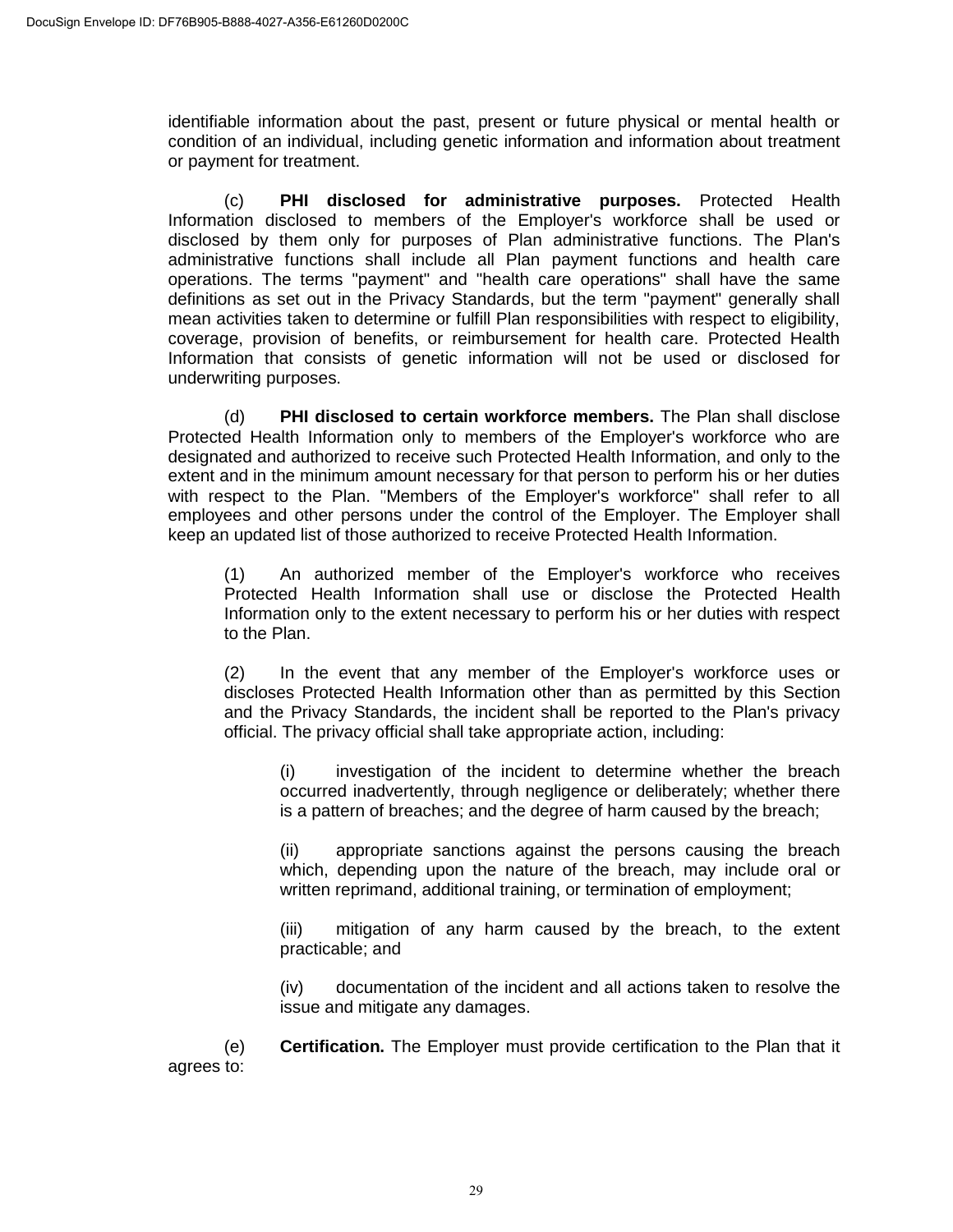(1) Not use or further disclose the information other than as permitted or required by the Plan documents or as required by law;

(2) Ensure that any agent or subcontractor, to whom it provides Protected Health Information received from the Plan, agrees to the same restrictions and conditions that apply to the Employer with respect to such information;

(3) Not use or disclose Protected Health Information for employment-related actions and decisions or in connection with any other benefit or employee benefit plan of the Employer;

(4) Report to the Plan any use or disclosure of the Protected Health Information of which it becomes aware that is inconsistent with the uses or disclosures permitted by this Section, or required by law;

(5) Make available Protected Health Information to individual Plan members in accordance with Section 164.524 of the Privacy Standards;

(6) Make available Protected Health Information for amendment by individual Plan members and incorporate any amendments to Protected Health Information in accordance with Section 164.526 of the Privacy Standards;

(7) Make available the Protected Health Information required to provide an accounting of disclosures to individual Plan members in accordance with Section 164.528 of the Privacy Standards;

(8) Make its internal practices, books and records relating to the use and disclosure of Protected Health Information received from the Plan available to the Department of Health and Human Services for purposes of determining compliance by the Plan with the Privacy Standards;

(9) If feasible, return or destroy all Protected Health Information received from the Plan that the Employer still maintains in any form, and retain no copies of such information when no longer needed for the purpose for which disclosure was made, except that, if such return or destruction is not feasible, limit further uses and disclosures to those purposes that make the return or destruction of the information infeasible; and

(10) Ensure the adequate separation between the Plan and members of the Employer's workforce, as required by Section 164.504(f)(2)(iii) of the Privacy Standards and set out in (d) above.

## **11.19 COMPLIANCE WITH HIPAA ELECTRONIC SECURITY STANDARDS**

Under the Security Standards for the Protection of Electronic Protected Health Information (45 CFR Part 164.300 et. seq., the "Security Standards"):

(a) **Implementation.** The Employer agrees to implement reasonable and appropriate administrative, physical and technical safeguards to protect the confidentiality, integrity and availability of Electronic Protected Health Information that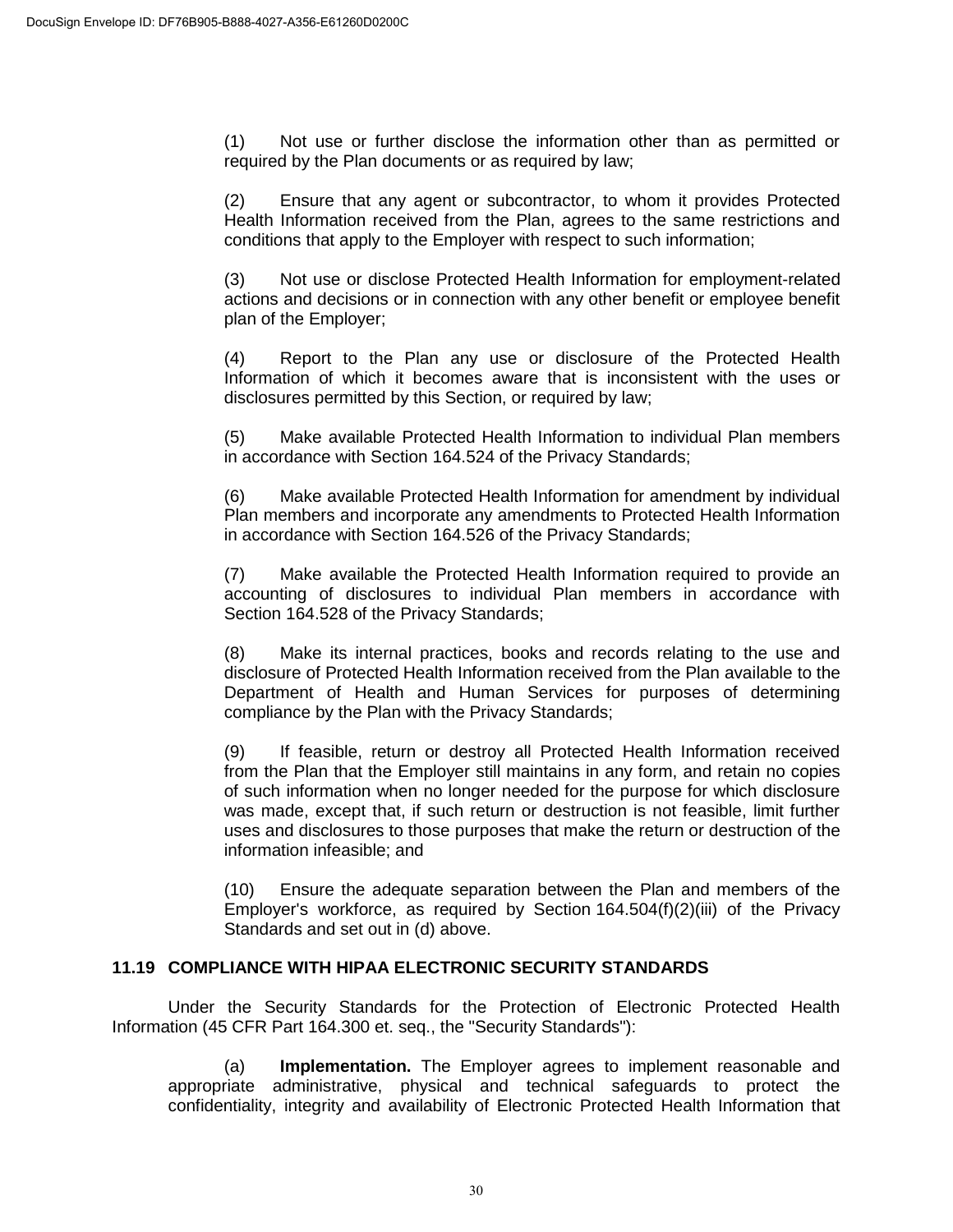the Employer creates, maintains or transmits on behalf of the Plan. "Electronic Protected Health Information" shall have the same definition as set out in the Security Standards, but generally shall mean Protected Health Information that is transmitted by or maintained in electronic media.

(b) **Agents or subcontractors shall meet security standards.** The Employer shall ensure that any agent or subcontractor to whom it provides Electronic Protected Health Information shall agree, in writing, to implement reasonable and appropriate security measures to protect the Electronic Protected Health Information.

(c) **Employer shall ensure security standards.** The Employer shall ensure that reasonable and appropriate security measures are implemented to comply with the conditions and requirements set forth in Section 11.18.

## **11.20 MENTAL HEALTH PARITY AND ADDICTION EQUITY ACT**

Notwithstanding anything in the Plan to the contrary, the Plan will comply with the Mental Health Parity and Addiction Equity Act.

## **11.21 GENETIC INFORMATION NONDISCRIMINATION ACT (GINA)**

Notwithstanding anything in the Plan to the contrary, the Plan will comply with the Genetic Information Nondiscrimination Act.

# **11.22 WOMEN'S HEALTH AND CANCER RIGHTS ACT**

Notwithstanding anything in the Plan to the contrary, the Plan will comply with the Women's Health and Cancer Rights Act of 1998.

## **11.23 NEWBORNS' AND MOTHERS' HEALTH PROTECTION ACT**

Notwithstanding anything in the Plan to the contrary, the Plan will comply with the Newborns' and Mothers' Health Protection Act.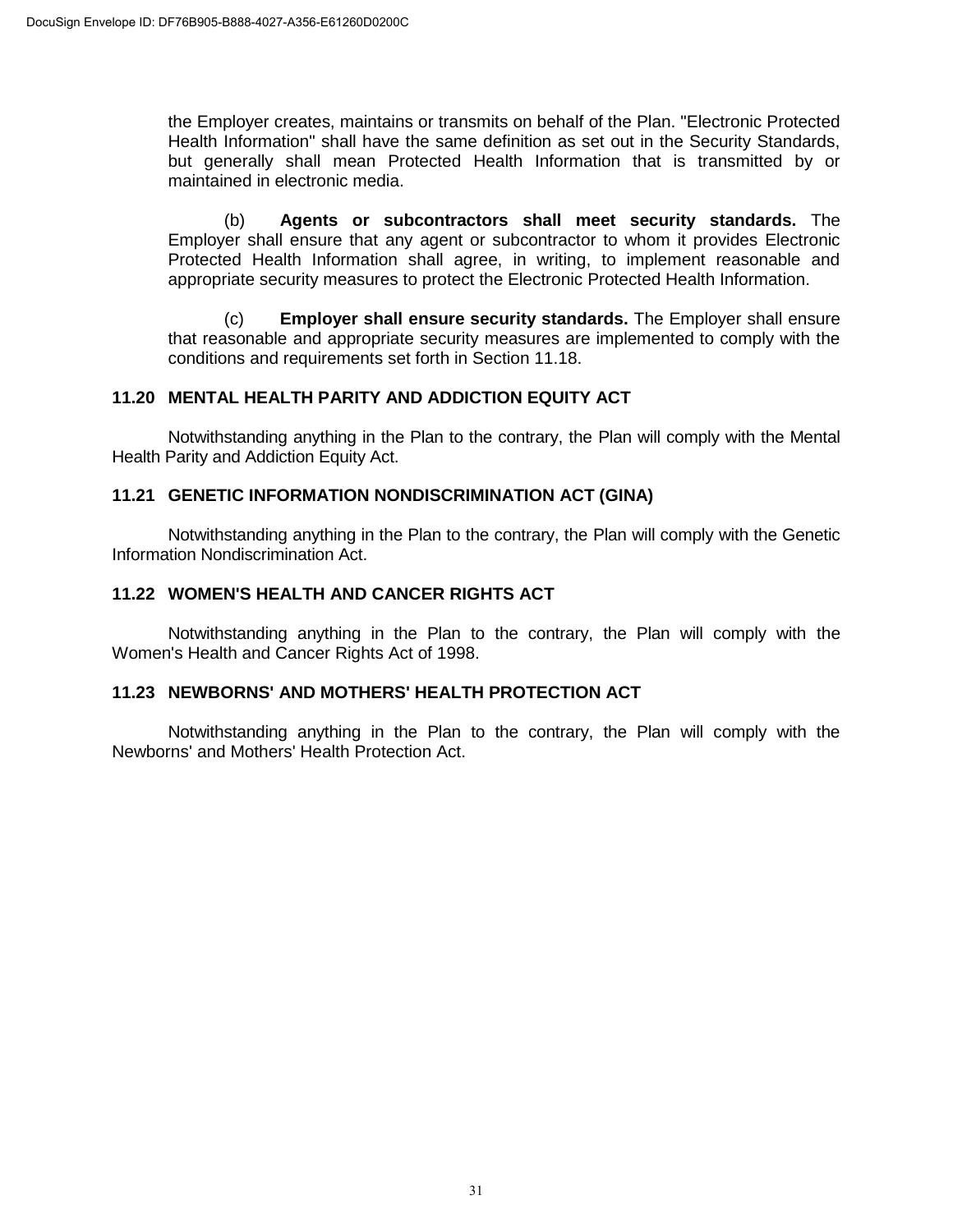IN WITNESS WHEREOF, this Plan document is hereby executed on  $\frac{7/24/2020}{2}$ .

City of Missoula

-DocuSigned by: teatly Cress By

**EMPLOYER**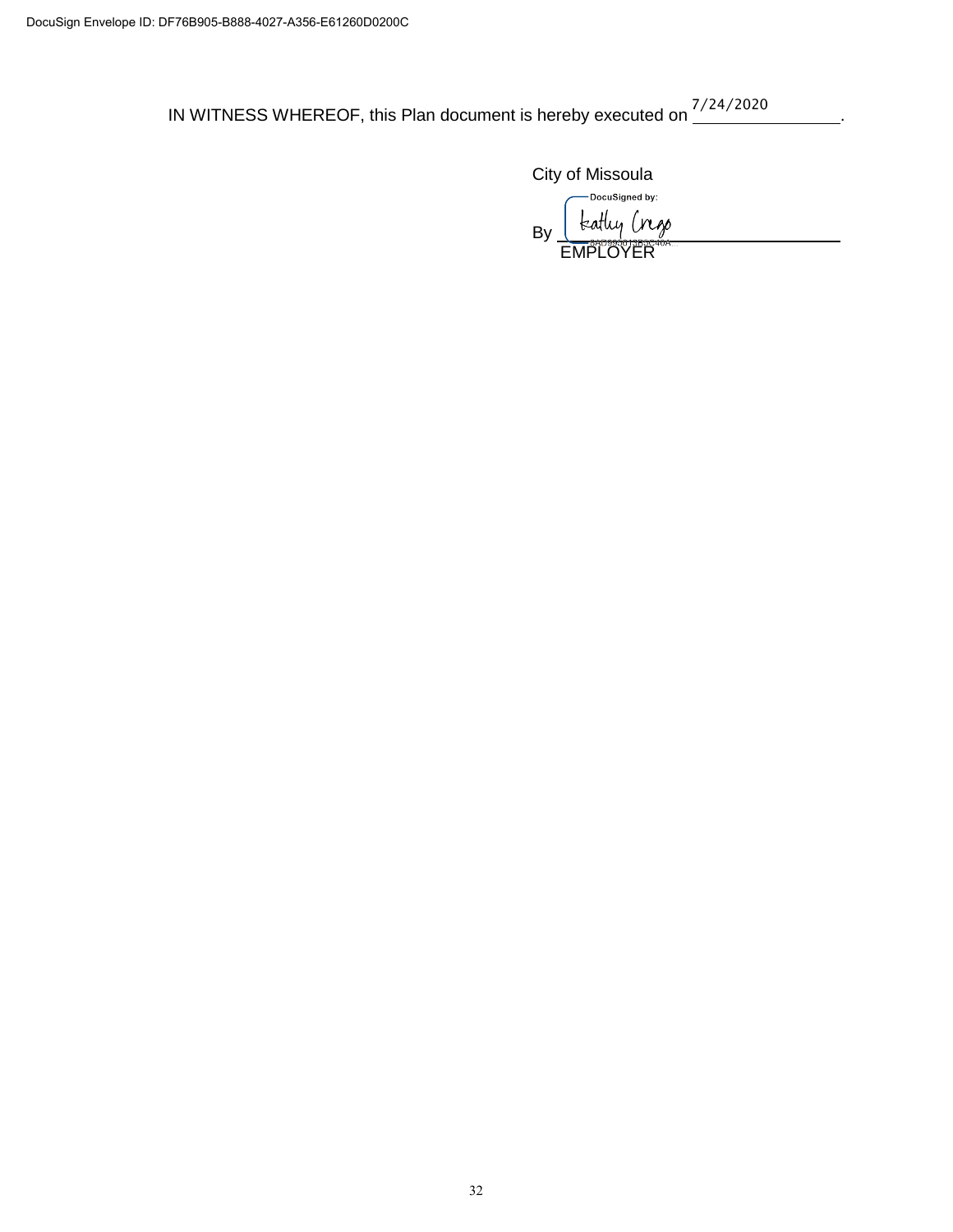# SUMMARY PLAN DESCRIPTION

for the

# FLEXIBLE BENEFITS PLAN

# For The Employees of **CITY OF MISSOULA**

PLAN EFFECTIVE DATE: JULY 1, 1997

PLAN DOCUMENT EFFECTIVE DATE: JULY 1, 2020

> GROUP NUMBER: 501029

PLAN NUMBER: 501

Flex Claims Processed By:

**ALLEGIANCE BENEFIT PLAN MANAGEMENT, INC.**

2806 Garfield Street P. O. Box 4346 Missoula, MT 59806

MISSOULA AREA: Phone Number: (406) 721-2222 Fax Number: (406) 523-3149

TOLL-FREE: Phone Number: (877) 424-3570 Fax Number: (877) 424-3539

> WEB SITE: www.askallegiance.com

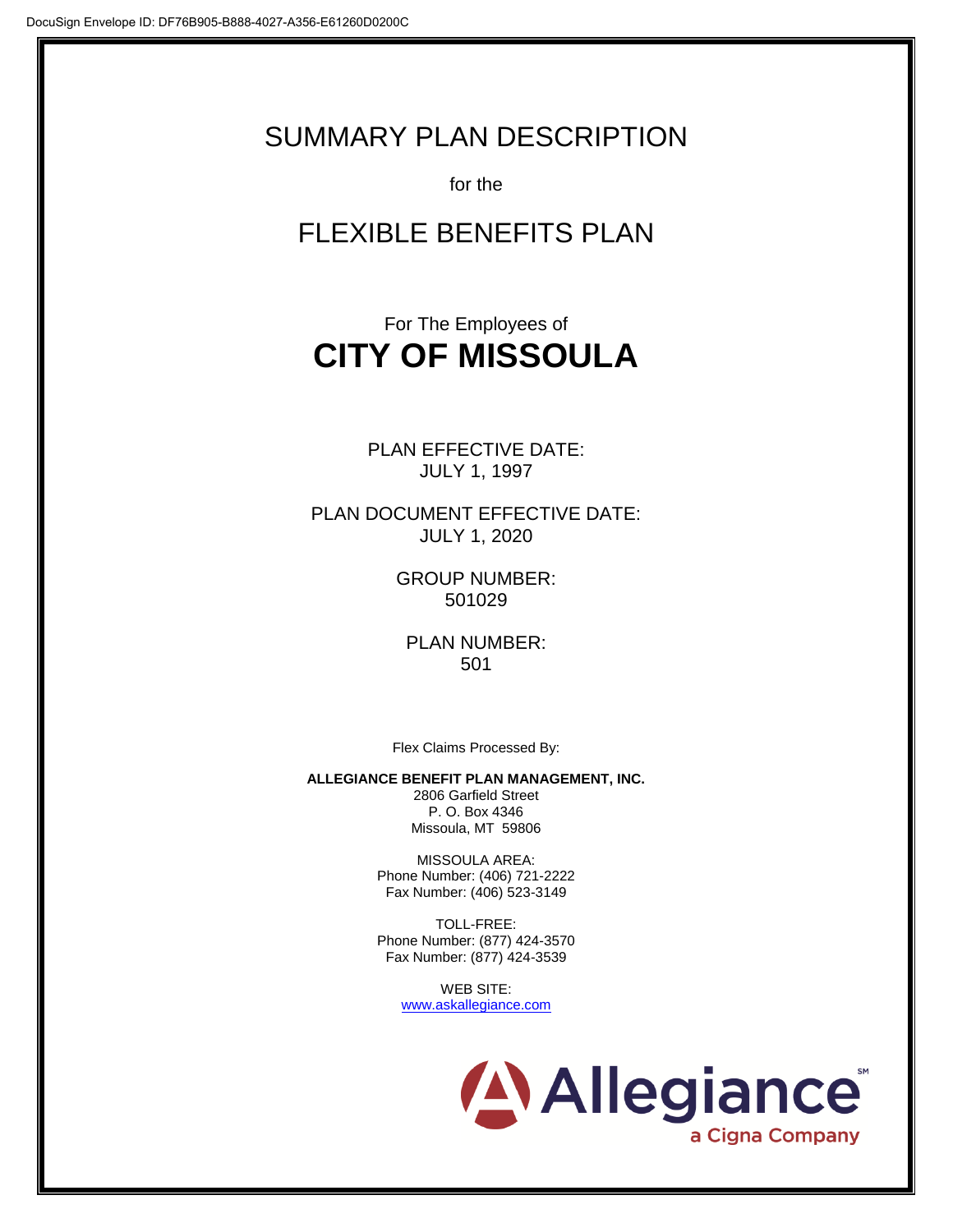# **TABLE OF CONTENTS**

#### **I ELIGIBILITY**

#### **II OPERATION**

|--|--|--|

#### **III CONTRIBUTIONS**

| 5. |  |
|----|--|
| 6. |  |

## **IV BENEFITS**

| 2. |  |
|----|--|
|    |  |

## **V BENEFIT PAYMENTS**

| What happens if I don't spend all Plan contributions during the Plan Year?<br>Uniformed Services Employment and Reemployment Rights Act (USERRA)8 |
|---------------------------------------------------------------------------------------------------------------------------------------------------|

# **VI**

# **HIGHLY COMPENSATED AND KEY EMPLOYEES**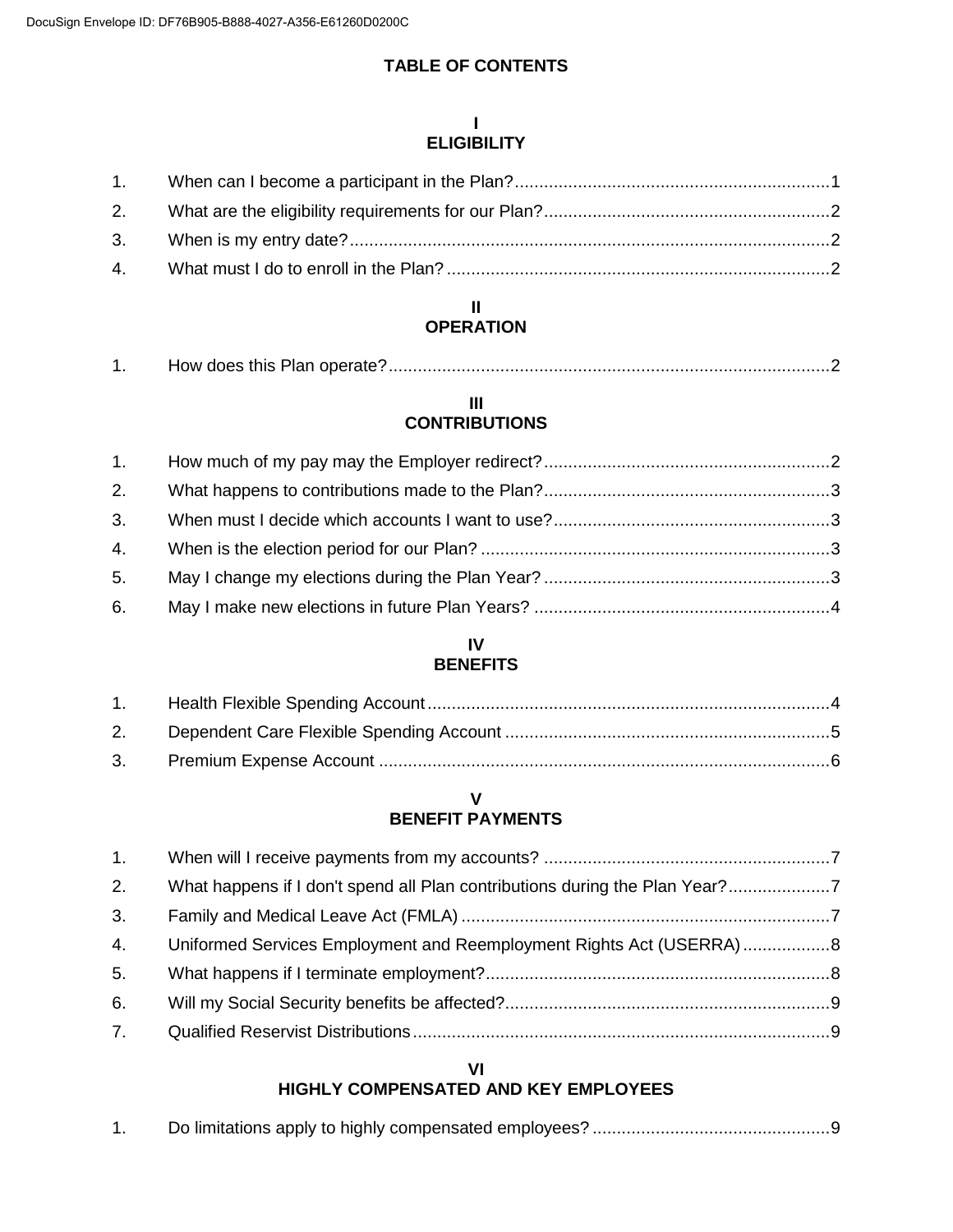#### **VII PLAN ACCOUNTING**

|--|--|

## **VIII GENERAL INFORMATION ABOUT OUR PLAN**

# **IX**

# **ADDITIONAL PLAN INFORMATION**

| ., |  |  |  |
|----|--|--|--|
|----|--|--|--|

#### **X CONTINUATION COVERAGE RIGHTS UNDER COBRA**

**XI SUMMARY**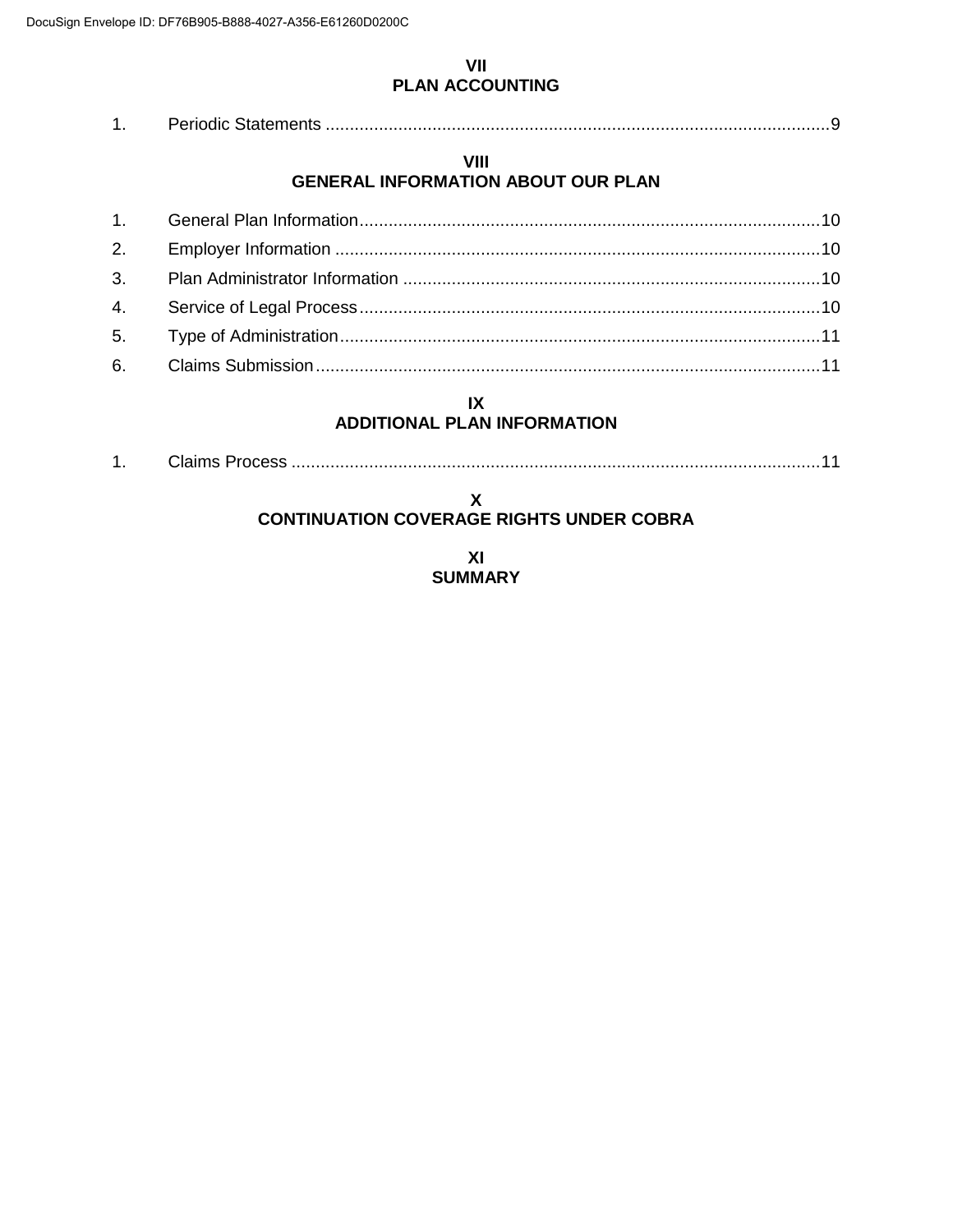#### **CITY OF MISSOULA FLEXIBLE BENEFITS PLAN**

#### **INTRODUCTION**

We have amended the "Flexible Benefits Plan" that we previously established for you and other eligible employees. Under this Plan, you will be able to choose among certain benefits that we make available. The benefits that you may choose are outlined in this Summary Plan Description. We will also tell you about other important information concerning the amended Plan, such as the rules you must satisfy before you can join and the laws that protect your rights.

One of the most important features of our Plan is that the benefits being offered are generally ones that you are already paying for, but normally with money that has first been subject to income and Social Security taxes. Under our Plan, these same expenses will be paid for with a portion of your pay before Federal income or Social Security taxes are withheld. This means that you will pay less tax and have more money to spend and save.

Read this Summary Plan Description carefully so that you understand the provisions of our amended Plan and the benefits you will receive. This SPD describes the Plan's benefits and obligations as contained in the legal Plan document, which governs the operation of the Plan. The Plan document is written in much more technical and precise language. If the non-technical language in this SPD and the technical, legal language of the Plan document conflict, the Plan document always governs. Also, if there is a conflict between an insurance contract and either the Plan document or this Summary Plan Description, the insurance contract will control. If you wish to receive a copy of the legal Plan document, please contact the Administrator.

This SPD describes the current provisions of the Plan which are designed to comply with applicable legal requirements. The Plan is subject to federal laws, such as the Internal Revenue Code and other federal and state laws which may affect your rights. The provisions of the Plan are subject to revision due to a change in laws or due to pronouncements by the Internal Revenue Service (IRS) or other federal agencies. We may also amend or terminate this Plan. If the provisions of the Plan that are described in this SPD change, we will notify you.

We have attempted to answer most of the questions you may have regarding your benefits in the Plan. If this SPD does not answer all of your questions, please contact the Administrator (or other plan representative). The name and address of the Administrator can be found in the Article of this SPD entitled "General Information About the Plan."

#### **I ELIGIBILITY**

#### **1. When can I become a participant in the Plan?**

Before you become a Plan member (referred to in this Summary Plan Description as a "Participant"), there are certain rules which you must satisfy. First, you must meet the eligibility requirements and be an active employee. After that, the next step is to actually join the Plan on the "entry date" that we have established for all employees. The "entry date" is defined in Question 3 below. You will also be required to complete certain application forms before you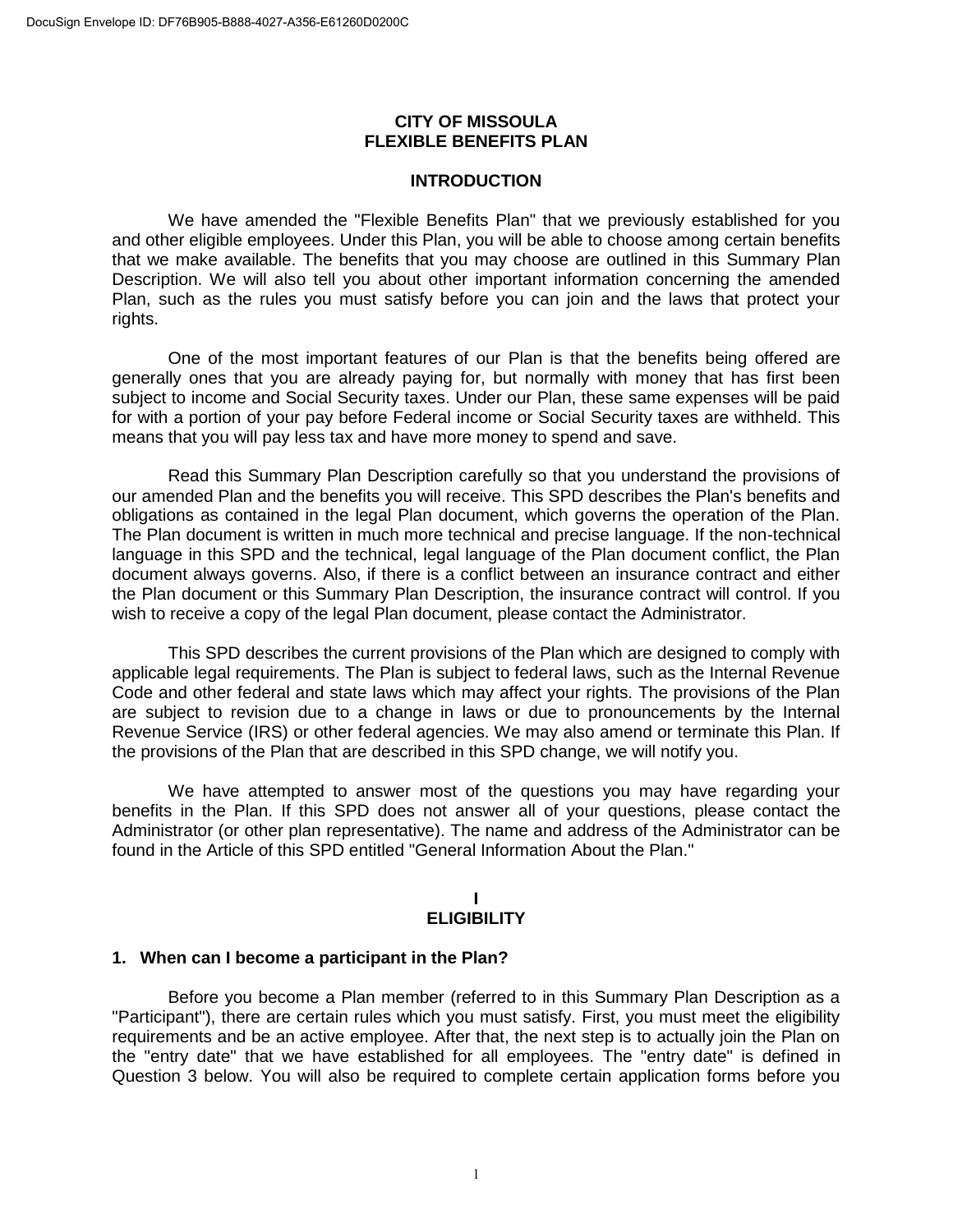can enroll in the Health Flexible Spending Account or Dependent Care Flexible Spending Account.

#### **2. What are the eligibility requirements for our Plan?**

You will be eligible to join the Plan once you have satisfied the conditions for coverage under our group medical plan. Of course, if you were already a participant before this amendment, you will remain a participant.

#### **3. When is my entry date?**

You can join the Plan on the same day you can enter our group medical plan.

#### **4. What must I do to enroll in the Plan?**

Before you can join the Plan, you must complete an application to participate in the Plan. The application includes your personal choices for each of the benefits which are being offered under the Plan. You must also authorize us to set some of your earnings aside in order to pay for the benefits you have elected.

However, if you are already covered under any of the insured benefits, you will automatically participate in this Plan to the extent of your premiums unless you elect not to participate in this Plan.

#### **II OPERATION**

#### **1. How does this Plan operate?**

Before the start of each Plan Year, you will be able to elect to have some of your upcoming pay contributed to the Plan. These amounts will be used to pay for the benefits you have chosen. The portion of your pay that is paid to the Plan is not subject to Federal income or Social Security taxes. In other words, this allows you to use tax-free dollars to pay for certain kinds of benefits and expenses which you normally pay for with out-of-pocket, taxable dollars. However, if you receive a reimbursement for an expense under the Plan, you cannot claim a Federal income tax credit or deduction on your return. (See the Article entitled "General Information About Our Plan" for the definition of "Plan Year.")

#### **III**

#### **CONTRIBUTIONS**

#### **1. How much of my pay may the Employer redirect?**

Each year, we will automatically contribute on your behalf enough of your compensation to pay for the insurance coverage provided unless you elect not to receive any or all of such coverage. You may also elect to have us contribute on your behalf enough of your compensation to pay for any other benefits that you elect under the Plan. These amounts will be deducted from your pay over the course of the year.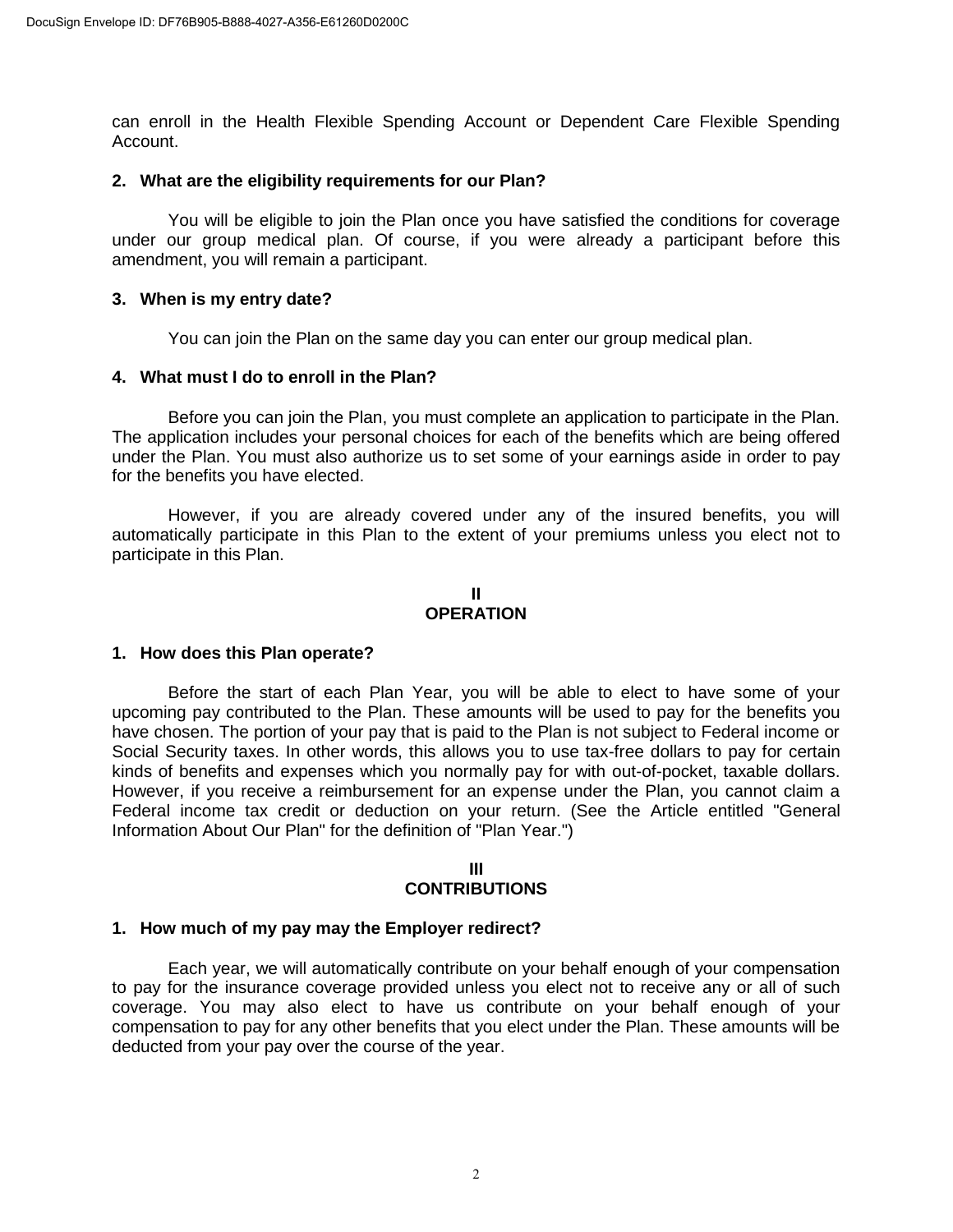#### **2. What happens to contributions made to the Plan?**

Before each Plan Year begins, you will select the benefits you want and how much of the contributions should go toward each benefit. It is very important that you make these choices carefully based on what you expect to spend on each covered benefit or expense during the Plan Year. Later, they will be used to pay for the expenses as they arise during the Plan Year.

#### **3. When must I decide which accounts I want to use?**

You are required by Federal law to decide before the Plan Year begins, during the election period (defined below). You must decide two things. First, which benefits you want and, second, how much should go toward each benefit.

If you are already covered by any of the insured benefits offered by this Plan, you will automatically become a Participant to the extent of the premiums for such insurance unless you elect, during the election period (defined below), not to participate in the Plan.

#### **4. When is the election period for our Plan?**

You will make your initial election on or before your entry date. (You should review Section I on Eligibility to better understand the eligibility requirements and entry date.) Then, for each following Plan Year, the election period is established by the Administrator and applied uniformly to all Participants. It will normally be a period of time prior to the beginning of each Plan Year. The Administrator will inform you each year about the election period. (See the Article entitled "General Information About Our Plan" for the definition of Plan Year.)

#### **5. May I change my elections during the Plan Year?**

Generally, you cannot change the elections you have made after the beginning of the Plan Year. However, there are certain limited situations when you can change your elections. You are permitted to change elections if you have a "change in status" and you make an election change that is consistent with the change in status. Currently, Federal law considers the following events to be a change in status:

-- Marriage, divorce, death of a spouse, legal separation or annulment;

-- Change in the number of dependents, including birth, adoption, placement for adoption, or death of a dependent;

-- Any of the following events for you, your spouse or dependent: termination or commencement of employment, a strike or lockout, commencement or return from an unpaid leave of absence, a change in worksite, or any other change in employment status that affects eligibility for benefits;

-- One of your dependents satisfies or ceases to satisfy the requirements for coverage due to change in age, student status, or any similar circumstance; and

-- A change in the place of residence of you, your spouse or dependent that would lead to a change in status, such as moving out of a coverage area for insurance.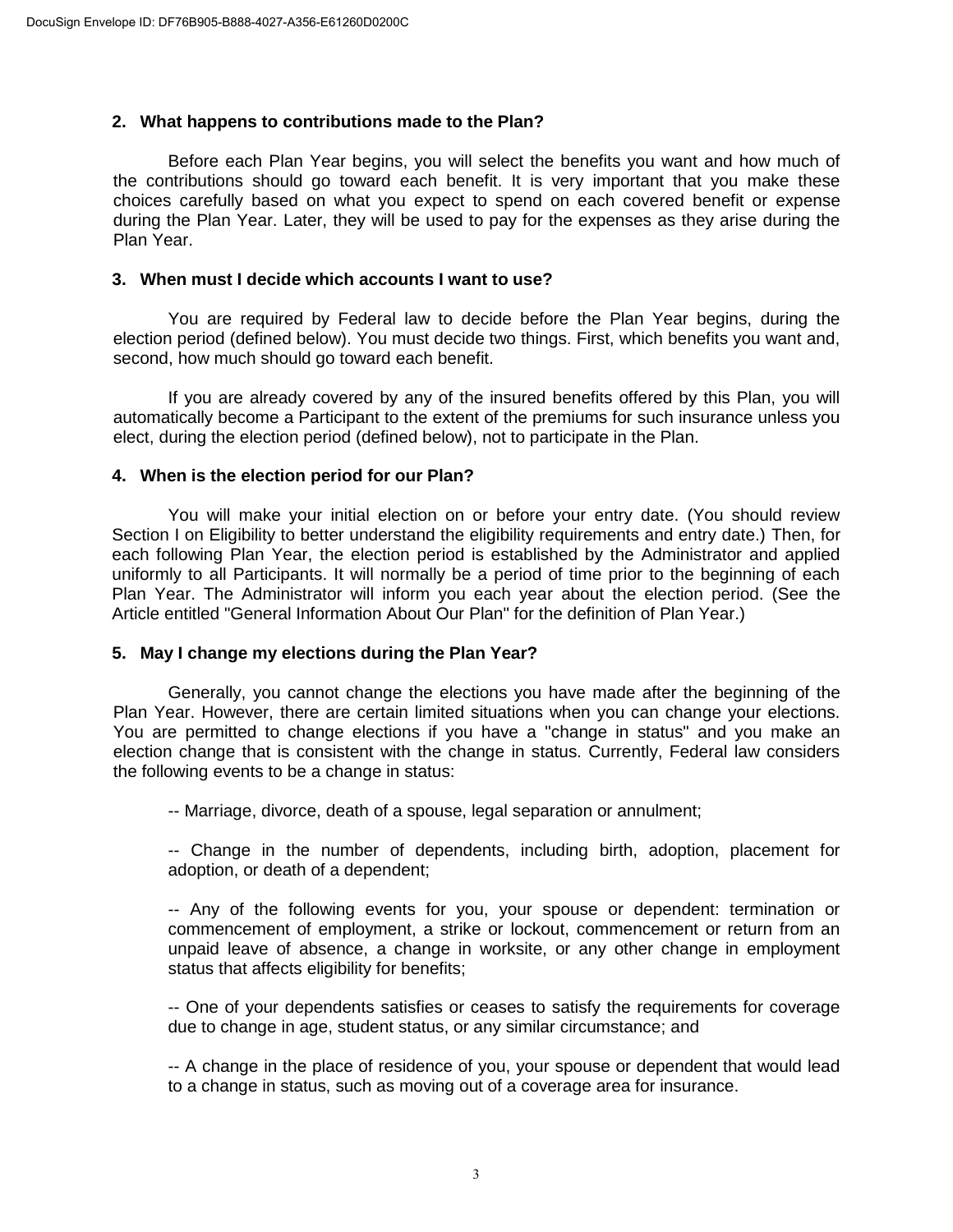In addition, if you are participating in the Dependent Care Flexible Spending Account, then there is a change in status if your dependent no longer meets the qualifications to be eligible for dependent care.

There are detailed rules on when a change in election is deemed to be consistent with a change in status. In addition, there are laws that give you rights to change health coverage for you, your spouse, or your dependents. If you change coverage due to rights you have under the law, then you can make a corresponding change in your elections under the Plan. If any of these conditions apply to you, you should contact the Administrator.

If the cost of a benefit provided under the Plan increases or decreases during a Plan Year, then we will automatically increase or decrease, as the case may be, your salary redirection election. If the cost increases significantly, you will be permitted to either make corresponding changes in your payments or revoke your election and obtain coverage under another benefit package option with similar coverage, or revoke your election entirely.

If the coverage under a Benefit is significantly curtailed or ceases during a Plan Year, then you may revoke your elections and elect to receive on a prospective basis coverage under another plan with similar coverage. In addition, if we add a new coverage option or eliminate an existing option, you may elect the newly-added option (or elect another option if an option has been eliminated) and make corresponding election changes to other options providing similar coverage. If you are not a Participant, you may elect to join the Plan. There are also certain situations when you may be able to change your elections on account of a change under the plan of your spouse's, former spouse's or dependent's employer.

These rules on change due to cost or coverage do not apply to the Health Flexible Spending Account, and you may not change your election to the Health Flexible Spending Account if you make a change due to cost or coverage for insurance.

You may not change your election under the Dependent Care Flexible Spending Account if the cost change is imposed by a dependent care provider who is your relative.

#### **6. May I make new elections in future Plan Years?**

Yes, you may. For each new Plan Year, you may change the elections that you previously made. You may also choose not to participate in the Plan for the upcoming Plan Year. If you do not make new elections during the election period before a new Plan Year begins, we will assume you want your elections for insured benefits only to remain the same and you will not be considered a Participant for the non-insured benefit options under the Plan for the upcoming Plan Year.

#### **IV BENEFITS**

#### **1. Health Flexible Spending Account**

The Health Flexible Spending Account enables you to pay for expenses allowed under Sections 105 and 213(d) of the Internal Revenue Code which are not covered by our insured medical plan and save taxes at the same time. The Health Flexible Spending Account allows you to be reimbursed by the Employer for expenses incurred by you and your dependents. If you actively participate in a health flexible spending account (FSA), or if your spouse actively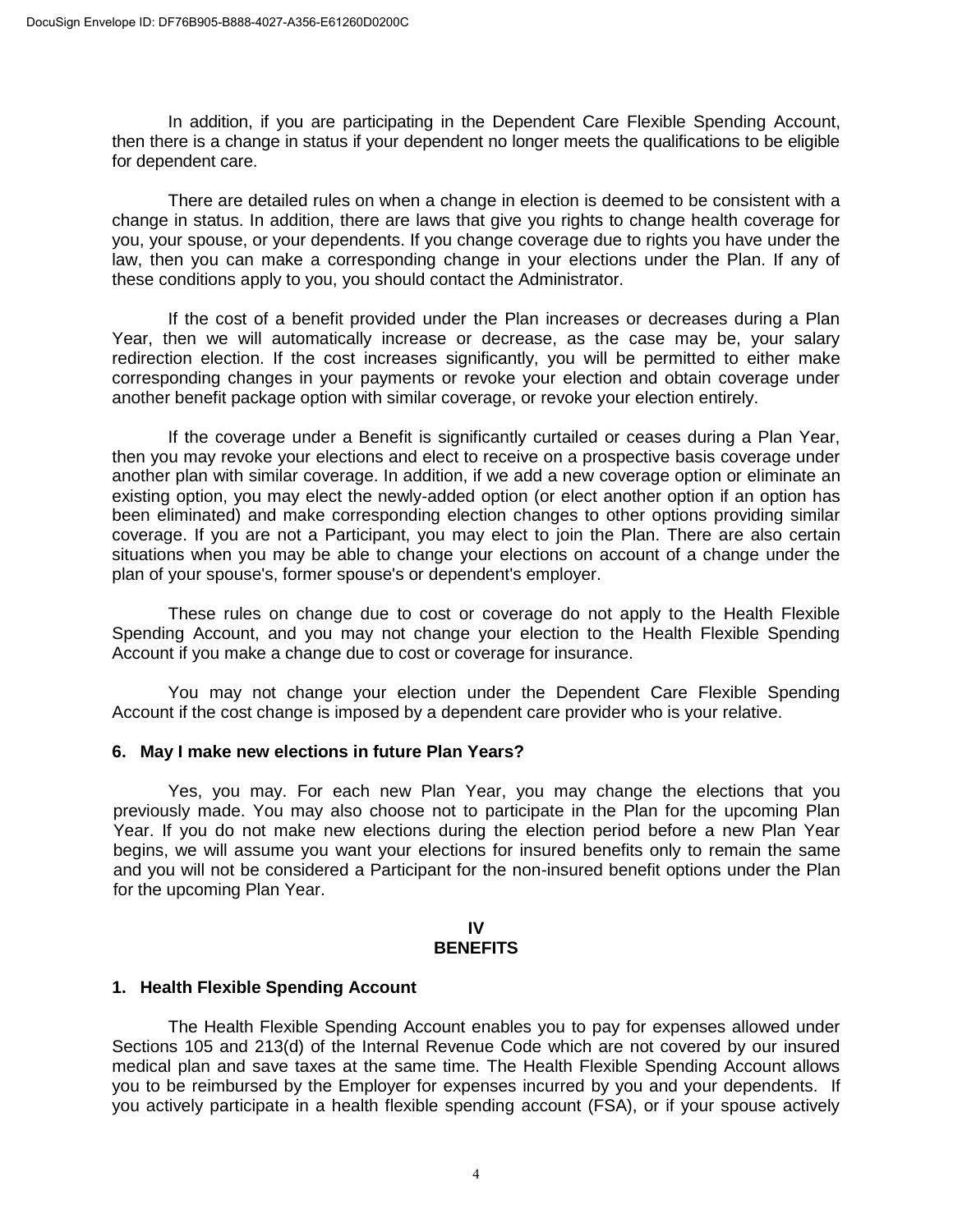participates in a FSA, you cannot contribute to and participate in a health savings account (HSA).

Drug costs, including insulin, may be reimbursed. In addition, you may claim reimbursement for your drug costs, including "over-the-counter" drugs. You may not, however, be reimbursed for the cost of other health care coverage maintained outside of the Plan, or for long-term care expenses. A list of covered expenses is available from the Administrator.

The most that you can contribute to your Health Flexible Spending Account each Plan Year is equal to the statutory amount under Code Section 125(i)(2). For 2020, the most you can contribute is \$2,750. Thereafter, the dollar limit may increase for cost of living adjustments.

In order to be reimbursed for a health care expense, you must submit to the Administrator an itemized bill from the service provider. Amounts reimbursed from the Plan may not be claimed as a deduction on your personal income tax return. Expenses under this Plan are treated as being "incurred" when you are provided with the care that gives rise to the expenses, not when you are formally billed or charged, or you pay for the medical care.

You may be reimbursed for expenses for any child until the end of the calendar year in which the child reaches age 26. A child is a natural child, stepchild, foster child, adopted child, or a child placed with you for adoption. If a child gains or regains eligibility due to these new rules, that qualifies as a change in status to change coverage.

Newborns' and Mothers' Health Protection Act: Group health plans generally may not, under Federal law, restrict benefits for any hospital length of stay in connection with childbirth for the mother or newborn child to less than 48 hours following a vaginal delivery, or less than 96 hours following a cesarean section. However, Federal law generally does not prohibit the mother's or newborn's attending provider, after consulting with the mother, from discharging the mother or her newborn earlier than 48 hours (or 96 hours as applicable). In any case, plans and issuers may not, under Federal law, require that a provider obtain authorization from the plan or the issuer for prescribing a length of stay not in excess of 48 hours (or 96 hours).

Women's Health and Cancer Rights Act: This plan, as required by the Women's Health and Cancer Rights Act of 1998, will reimburse up to plan limits for benefits for mastectomy-related services including reconstruction and surgery to achieve symmetry between the breasts, prostheses, and complications resulting from a mastectomy (including lymphedema). Contact your Plan Administrator for more information.

## **2. Dependent Care Flexible Spending Account**

The Dependent Care Flexible Spending Account enables you to pay for out-of-pocket, work-related dependent day-care cost with pre-tax dollars. If you are married, you can use the account if you and your spouse both work or, in some situations, if your spouse goes to school full-time. Single employees can also use the account.

An eligible dependent is someone for whom you can claim expenses on Federal Income Tax Form 2441 "Credit for Child and Dependent Care Expenses." Children must be under age 13. Other dependents must be physically or mentally unable to care for themselves. Dependent Care arrangements which qualify include: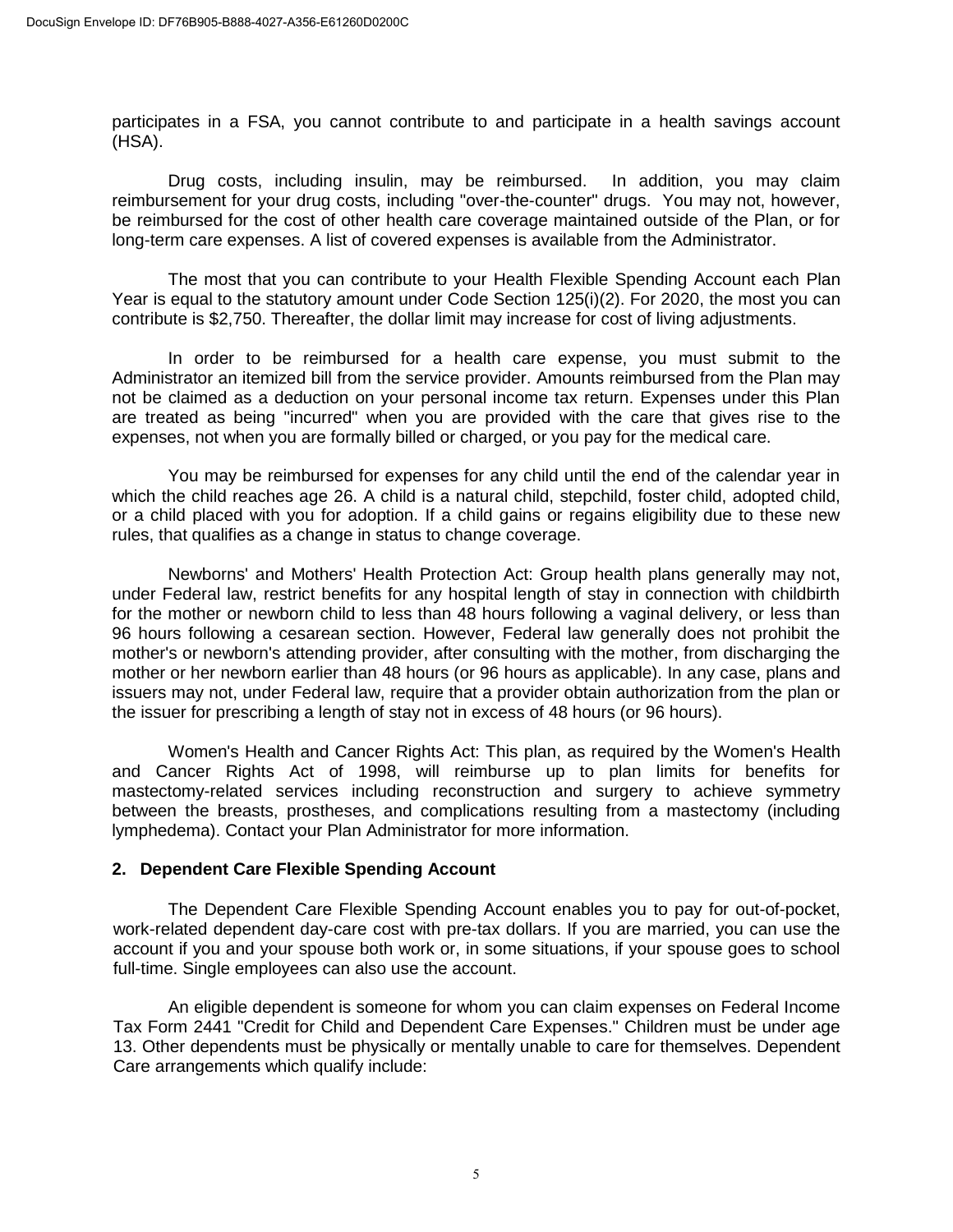(a) A Dependent (Day) Care Center, provided that if care is provided by the facility for more than six individuals, the facility complies with applicable state and local laws;

(b) An Educational Institution for pre-school children. For older children, only expenses for non-school care are eligible; and

(c) An "Individual" who provides care inside or outside your home: The "Individual" may not be a child of yours under age 19 or anyone you claim as a dependent for Federal tax purposes.

You should make sure that the dependent care expenses you are currently paying for qualify under our Plan.

The law places limits on the amount of money that can be paid to you in a calendar year from your Dependent Care Flexible Spending Account. Generally, your reimbursements may not exceed the lesser of: (a) \$5,000 (if you are married filing a joint return or you are head of a household) or \$2,500 (if you are married filing separate returns); (b) your taxable compensation; (c) your spouse's actual or deemed earned income (a spouse who is a full time student or incapable of caring for himself/herself has a monthly earned income of \$250 for one dependent or \$500 for two or more dependents).

Also, in order to have the reimbursements made to you from this account be excludable from your income, you must provide a statement from the service provider including the name, address, and in most cases, the taxpayer identification number of the service provider on your tax form for the year, as well as the amount of such expense as proof that the expense has been incurred. In addition, Federal tax laws permit a tax credit for certain dependent care expenses you may be paying for even if you are not a Participant in this Plan. You may save more money if you take advantage of this tax credit rather than using the Dependent Care Flexible Spending Account under our Plan. Ask your tax adviser which is better for you.

#### **3. Premium Expense Account**

A Premium Expense Account allows you to use tax-free dollars to pay for certain premium expenses under various insurance programs that we offer you. These premium expenses include:

-- Health care premiums under our insured group medical plan.

-- Vision insurance premiums.

Under our Plan, we will establish sub-accounts for you for each different type of insurance coverage that is available. Also, certain limits on the amount of coverage may apply.

The Administrator may terminate or modify Plan benefits at any time, subject to the provisions of any insurance contracts providing benefits described above. We will not be liable to you if an insurance company fails to provide any of the benefits described above. Also, your insurance will end when you leave employment, are no longer eligible under the terms of any insurance policies, or when insurance terminates.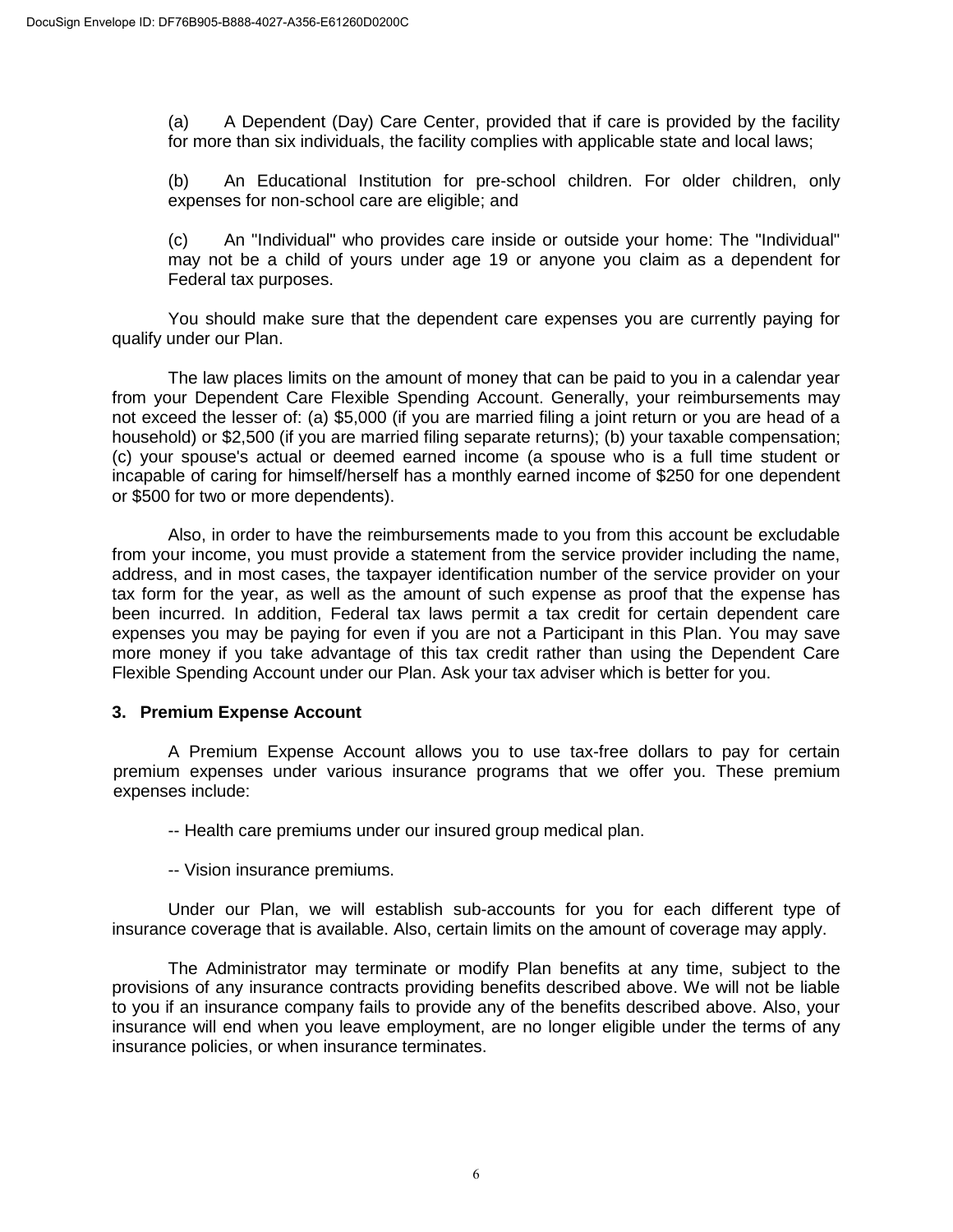Any benefits to be provided by insurance will be provided only after (1) you have provided the Administrator the necessary information to apply for insurance, and (2) the insurance is in effect for you.

If you cover your children up to age 26 under your insurance, you can pay for that coverage through the Plan.

> **V BENEFIT PAYMENTS**

#### **1. When will I receive payments from my accounts?**

During the course of the Plan Year, you may submit requests for reimbursement of expenses you have incurred. Expenses are considered "incurred" when the service is performed, not necessarily when it is paid for. The Administrator will provide you with acceptable forms for submitting these requests for reimbursement. If the request qualifies as a benefit or expense that the Plan has agreed to pay, you will receive a reimbursement payment soon thereafter. Remember, these reimbursements which are made from the Plan are generally not subject to federal income tax or withholding. Nor are they subject to Social Security taxes. Requests for payment of insured benefits should be made directly to the insurer. You will only be reimbursed from the Dependent Care Flexible Spending Account to the extent that there are sufficient funds in the Account to cover your request.

#### **2. What happens if I don't spend all Plan contributions during the Plan Year?**

Any monies left at the end of the Plan Year will be forfeited. Obviously, qualifying expenses that you incur late in the Plan Year for which you seek reimbursement after the end of such Plan Year will be paid first before any amount is forfeited. For the Health Flexible Spending Account, you must submit claims no later than 60 days after the end of the Plan Year. For the Dependent Care Flexible Spending Account, you must submit claims no later than 60 days after the end of the Plan Year. Because it is possible that you might forfeit amounts in the Plan if you do not fully use the contributions that have been made, it is important that you decide how much to place in each account carefully and conservatively. Remember, you must decide which benefits you want to contribute to and how much to place in each account before the Plan Year begins. You want to be as certain as you can that the amount you decide to place in each account will be used up entirely.

#### **3. Family and Medical Leave Act (FMLA)**

If you take leave under the Family and Medical Leave Act, you may revoke or change your existing elections for health insurance and the Health Flexible Spending Account. If your coverage in these benefits terminates, due to your revocation of the benefit while on leave or due to your non-payment of contributions, you will be permitted to reinstate coverage for the remaining part of the Plan Year upon your return. For the Health Flexible Spending Account, you may continue your coverage or you may revoke your coverage and resume it when you return. You can resume your coverage at its original level and make payments for the time that you are on leave. For example, if you elect \$1,200 for the year and are out on leave for 3 months, then return and elect to resume your coverage at that level, your remaining payments will be increased to cover the difference - from \$100 per month to \$150 per month. Alternatively your maximum amount will be reduced proportionately for the time that you were gone. For example, if you elect \$1,200 for the year and are out on leave for 3 months, your amount will be reduced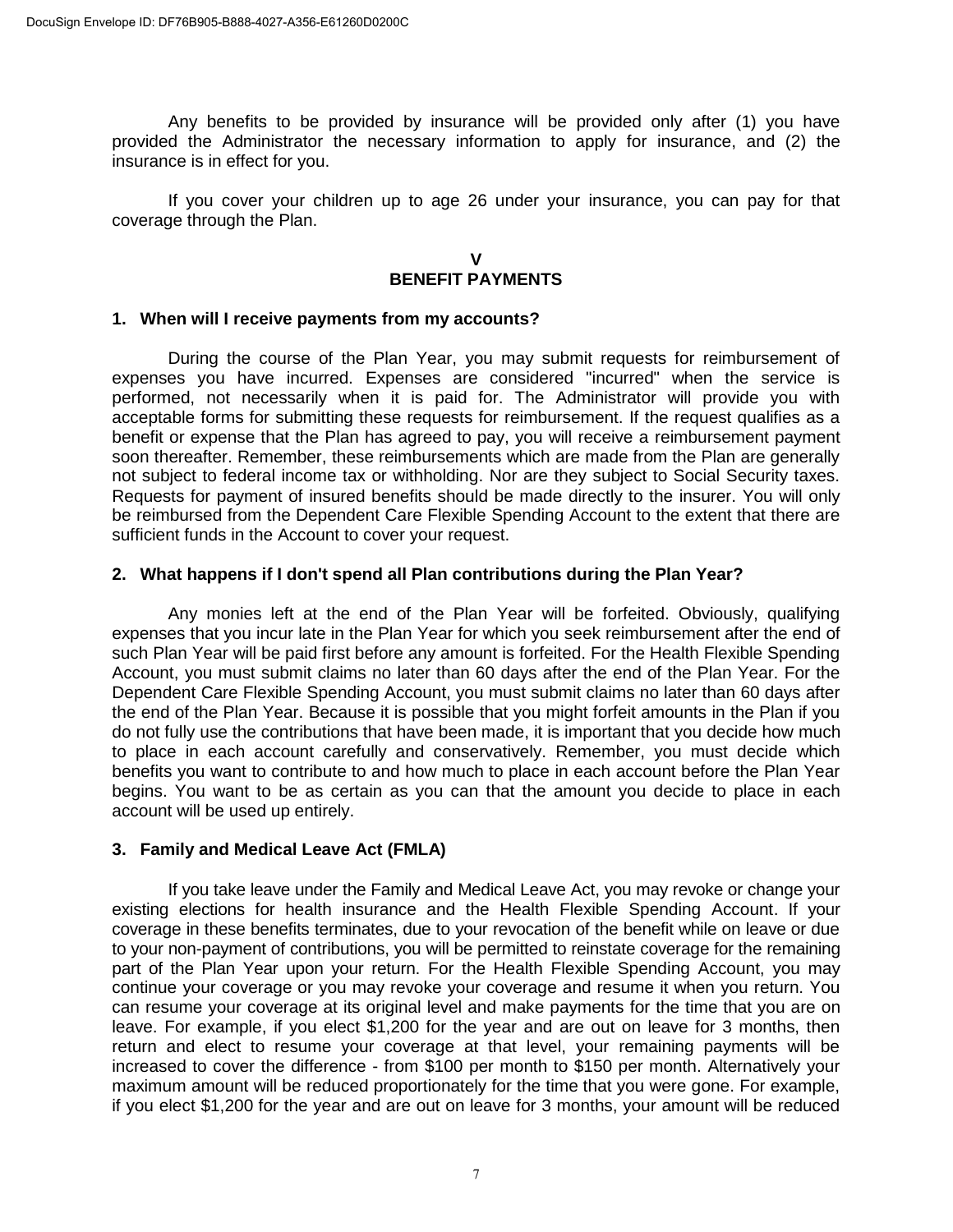to \$900. The expenses you incur during the time you are not in the Health Flexible Spending Account are not reimbursable.

If you continue your coverage during your unpaid leave, you may pre-pay for the coverage, you may pay for your coverage on an after-tax basis while you are on leave, or you and your Employer may arrange a schedule for you to "catch up" your payments when you return.

#### **4. Uniformed Services Employment and Reemployment Rights Act (USERRA)**

If you are going into or returning from military service, you may have special rights to health care coverage under your Health Flexible Spending Account under the Uniformed Services Employment and Reemployment Rights Act of 1994. These rights can include extended health care coverage. If you may be affected by this law, ask your Administrator for further details.

#### **5. What happens if I terminate employment?**

If you terminate employment during the Plan Year, your right to benefits will be determined in the following manner:

(a) You will remain covered by insurance, but only for the period for which premiums have been paid prior to your termination of employment.

(b) You will still be able to request reimbursement for qualifying dependent care expenses incurred during the remainder of the Plan Year from the balance remaining in your dependent care account at the time of termination of employment. However, no further salary redirection contributions will be made on your behalf after you terminate. You must submit claims within 60 days after the end of the Plan Year in which termination occurs.

(c) You will still be able to request reimbursement from the balance remaining in your Health Flexible Spending Account at the time of termination of employment for qualifying medical expenses incurred prior to your termination date. However, no further salary redirection contributions will be made on your behalf after you terminate. You must submit claims within 60 days after the end of the month in which termination occurs. However, you can elect to continue your participation in the Health Flexible Spending Account for the remainder of the Plan Year, subject to the following conditions. You may only continue to participate in the Health Flexible Spending Account if you have contributed more money than you have taken out in claims. For example, if you elected to contribute an annual amount of \$500 and, at the time you terminate employment, you have contributed \$300 but only claimed \$150, you may elect to continue coverage under the Health Flexible Spending Account. If you elect to continue coverage, then you would be able to continue to receive your health care reimbursements up to the \$500. However, you must continue to pay for the coverage, just as the money has been taken out of your paycheck, but on an after-tax basis. The Plan can also charge you an additional amount (see COBRA Continuation of Coverage section for details) to provide this benefit. If you are eligible to continue participation in the Health Flexible Spending Account, your dependents may also have an independent right to elect COBRA continuation coverage (see COBRA Continuation of Coverage section for details).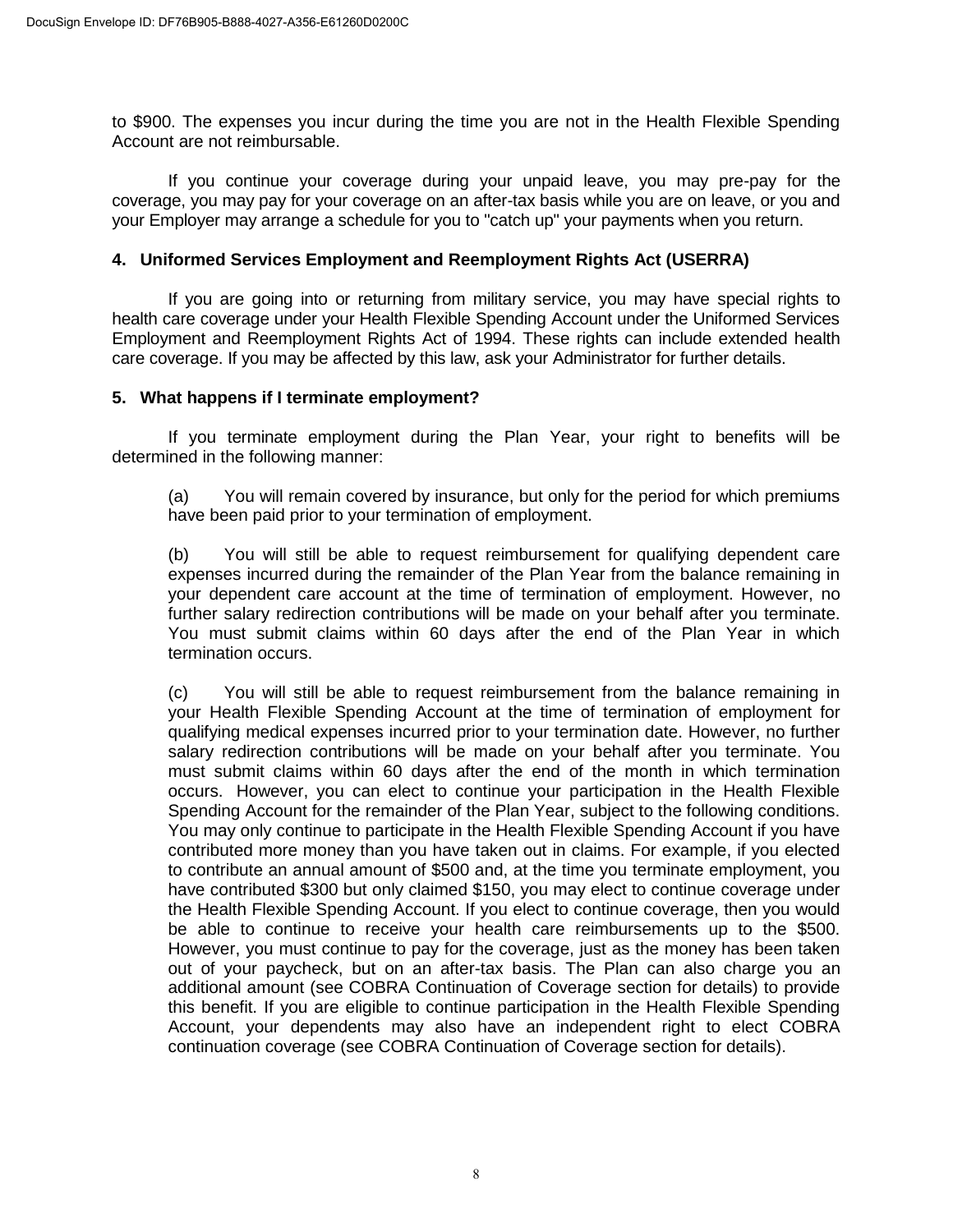#### **6. Will my Social Security benefits be affected?**

Your Social Security benefits may be slightly reduced because when you receive tax-free benefits under our Plan, it reduces the amount of contributions that you make to the Federal Social Security system as well as our contribution to Social Security on your behalf.

#### **7. Qualified Reservist Distributions**

If you are a member of a reserve unit and if you are ordered or called to active duty, then you may request a Qualified Reservist Distribution (QRD). A Qualified Reservist Distribution is a distribution of all or a portion of the amounts remaining in your Health Flexible Spending Account. You can only request this distribution if you are called to active duty for a period of 180 days or more or for an indefinite period. The distribution must be made during the period beginning on the date of the call and ending on the last date that reimbursements could otherwise be made under the Plan for the Plan Year which includes the date of the call.

You can receive the amount you have actually contributed minus any reimbursements you have already received (or are in process). The amount you request may be adjusted if needed to conform with your actual account balance. You must request the QRD before the last day of the Plan Year. Any claims that you submit after the date you request the QRD will not be processed. You can only request one QRD for a Plan Year.

#### **VI HIGHLY COMPENSATED AND KEY EMPLOYEES**

#### **1. Do limitations apply to highly compensated employees?**

Under the Internal Revenue Code, highly compensated employees and key employees generally are Participants who are officers, shareholders or highly paid. You will be notified by the Administrator each Plan Year whether you are a highly compensated employee or a key employee.

If you are within these categories, the amount of contributions and benefits for you may be limited so that the Plan as a whole does not unfairly favor those who are highly paid, their spouses or their dependents. Federal tax laws state that a plan will be considered to unfairly favor the key employees if they as a group receive more than 25% of all of the nontaxable benefits provided for under our Plan.

Plan experience will dictate whether contribution limitations on highly compensated employees or key employees will apply. You will be notified of these limitations if you are affected.

#### **VII PLAN ACCOUNTING**

#### **1. Periodic Statements**

The Administrator will provide you with a statement of your account periodically during the Plan Year that shows your account balance. It is important to read these statements carefully so you understand the balance remaining to pay for a benefit. Remember, you want to spend all the money you have designated for a particular benefit by the end of the Plan Year.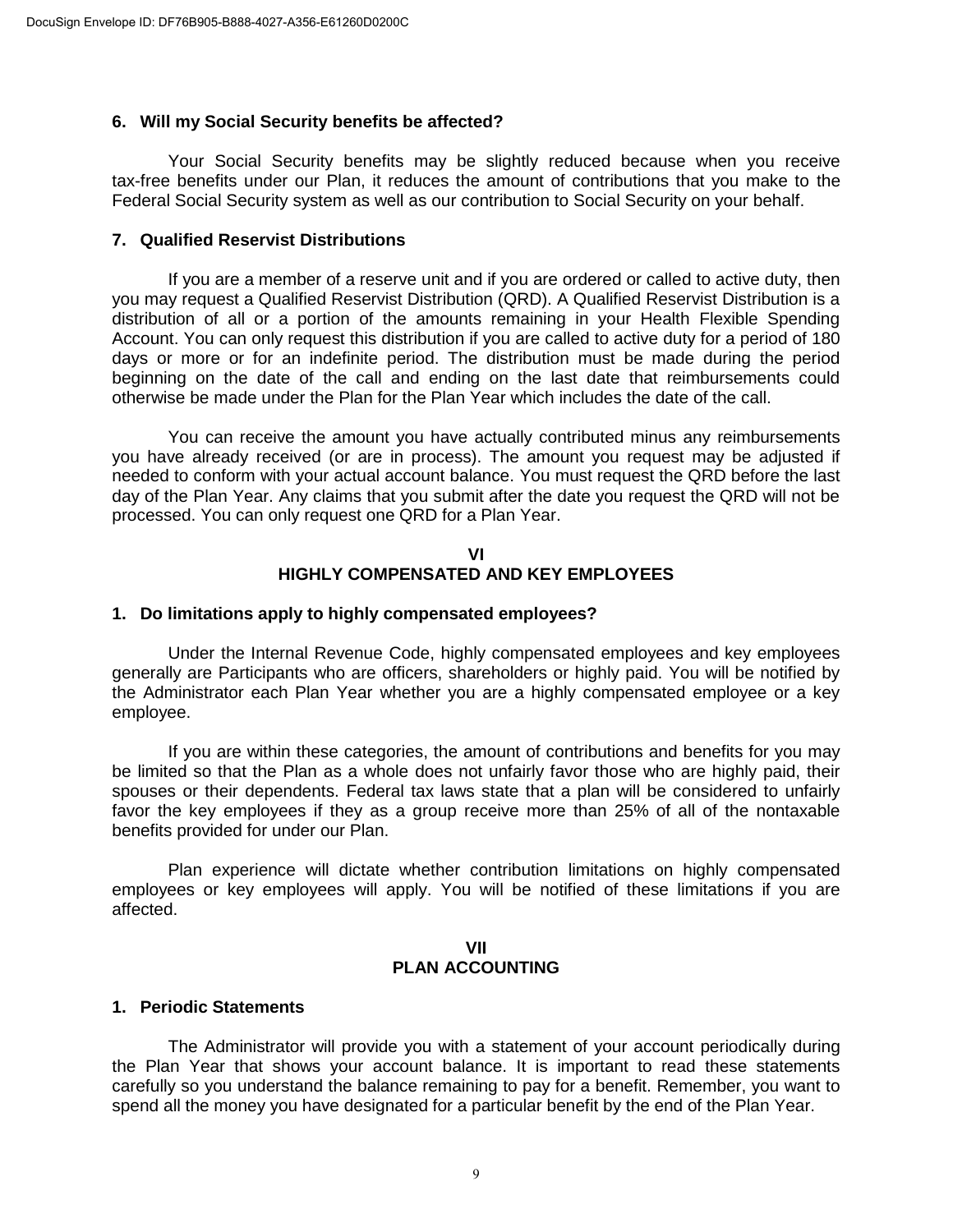#### **VIII GENERAL INFORMATION ABOUT OUR PLAN**

This Section contains certain general information which you may need to know about the Plan.

#### **1. General Plan Information**

City of Missoula Flexible Benefits Plan is the name of the Plan.

Your Employer has assigned Plan Number 501 to your Plan.

The provisions of your amended Plan become effective on July 1, 2020. Your Plan was originally effective on July 1, 1997.

Your Plan's records are maintained on a twelve-month period of time. This is known as the Plan Year. The Plan Year begins on January 1 and ends on December 31, except for the short Plan Year which will begin on July 1, 2020 and end on December 31, 2020.

#### **2. Employer Information**

Your Employer's name, address, and identification number are:

City of Missoula 435 Ryman Street Missoula, Montana 59802 81-6001293

#### **3. Plan Administrator Information**

The name, address and business telephone number of your Plan's Administrator are:

City of Missoula 435 Ryman Street Missoula, Montana 59802 406-552-6130

The Administrator keeps the records for the Plan and is responsible for the administration of the Plan. The Administrator will also answer any questions you may have about our Plan. You may contact the Administrator for any further information about the Plan.

#### **4. Service of Legal Process**

The name and address of the Plan's agent for service of legal process are:

City of Missoula 435 Ryman Street Missoula, Montana 59802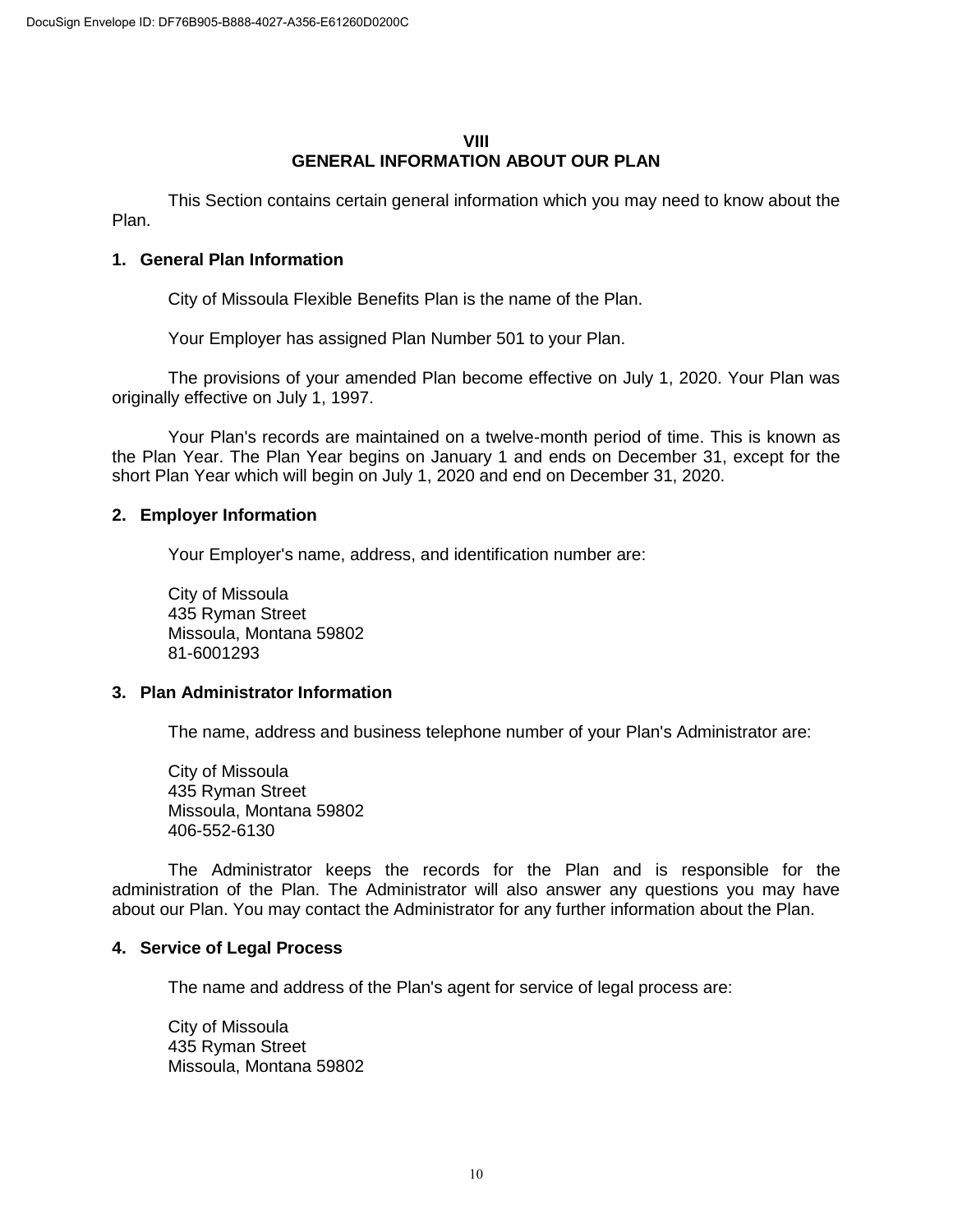## **5. Type of Administration**

The type of Administration is Employer Administration.

#### **6. Claims Submission**

Claims for expenses should be submitted to:

Allegiance Benefit Plan Management, Inc. P.O. Box 4346 Missoula, Montana 59806

Website: [www.askallegiance.com](http://www.askallegiance.com/) Phone: (877)424-3570 Fax: (877)424-3539

#### **IX ADDITIONAL PLAN INFORMATION**

#### **1. Claims Process**

You should submit all reimbursement claims during the Plan Year. For the Health Flexible Spending Account, you must submit claims no later than 60 days after the end of the Plan Year. For the Dependent Care Flexible Spending Account, you must submit claims no later than 60 days after the end of the Plan Year. Any claims submitted after that time will not be considered.

Claims for benefits that are insured or self-funded will be reviewed in accordance with procedures contained in the policies. All other general claims or requests should be directed to the Administrator of our Plan. If a claim under this Plan is denied in whole or in part, you or your beneficiary will receive written notification from the Plan. The notification will include the reasons for the denial, with reference to the specific provisions of the Plan on which the denial was based, a description of any additional information needed to process the claim and an explanation of the claims review procedure. Within 180 days after denial, you or your authorized representative may submit a written request for reconsideration of the claim to the Administrator. The Plan Administrator will have a maximum of 60 days from the date the written appeal is received to make a final decision regarding the appeal. You may have additional rights for some reimbursement decisions to appeal to a Federal District Court with Jurisdiction, however, in order to do so you must first have exhausted all of your rights to appeal the claim to the Plan Administrator as stated above.

#### **X CONTINUATION COVERAGE RIGHTS UNDER COBRA**

Under federal law, the Consolidated Omnibus Budget Reconciliation Act of 1985 (COBRA), certain employees and their families covered under the Health Flexible Spending Account may have the right to elect to continue coverage under the Health Flexible Spending Account for the remainder of the Plan Year (called "COBRA continuation coverage"), where coverage under the Health Flexible Spending Account would otherwise end. This notice is intended to inform Plan participants and beneficiaries, in summary fashion, of their rights and obligations under the continuation coverage provisions of COBRA, as amended. This notice is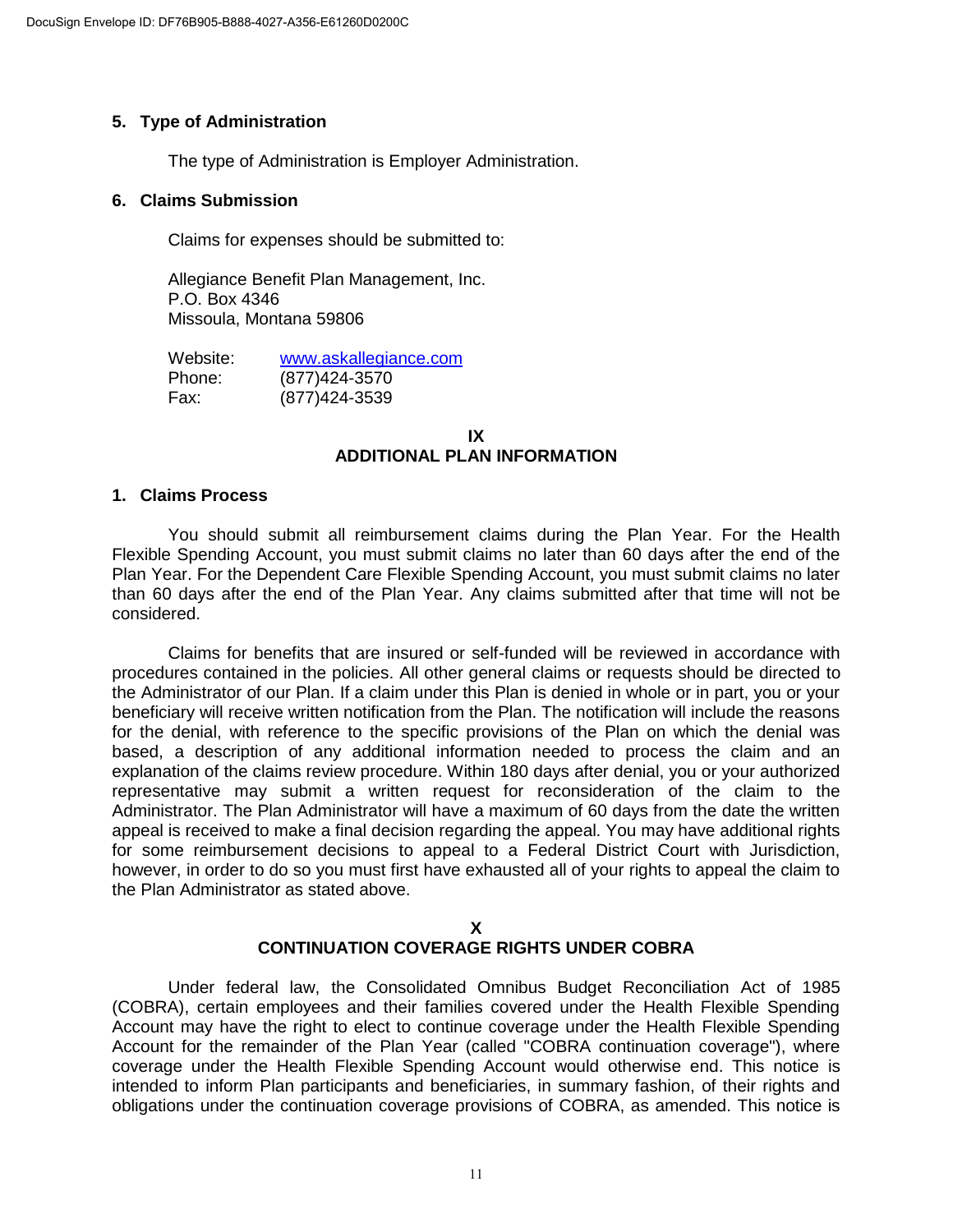intended to reflect the law and does not grant or take away any rights under the law. The law applies to employers who normally employ twenty (20) or more employees.

The Administrator is responsible for administering COBRA continuation coverage. Complete instructions on COBRA, as well as election forms and other information, will be provided by the Administrator to Plan participants who become Qualified Beneficiaries under COBRA. Whenever "Plan" is used in this section, it means the Health Flexible Spending Account.

COBRA Continuation Coverage is available to any Qualified Beneficiary\* whose coverage would otherwise terminate due to a Qualifying Event. COBRA Continuation Coverage under this provision will begin on the first day following the date coverage terminates.

\*Qualified Beneficiary for the purposes of this section means only an Employee or former Employee who is eligible to continue coverage in accordance with applicable provisions of federal COBRA law.

Qualifying Events:

Qualifying Events for former Employee participants, for purposes of this section, are the following events, if that event causes a loss of coverage under the Health Flexible Spending Account:

- 1. Termination (other than by reason of gross misconduct) of the former Employee participant's employment; or
- 2. Reduction in hours of the former Employee participant's employment.

Giving Notice of a Qualifying Event:

The Plan will offer COBRA continuation coverage to Qualified Beneficiaries only after the Administrator has been timely notified that a Qualifying Event has occurred. The employer (if the employer is not the Administrator) will notify the Administrator of the Qualifying Event within 30 days following the date coverage ends when the Qualifying Event is termination of or reduction of hours of employment.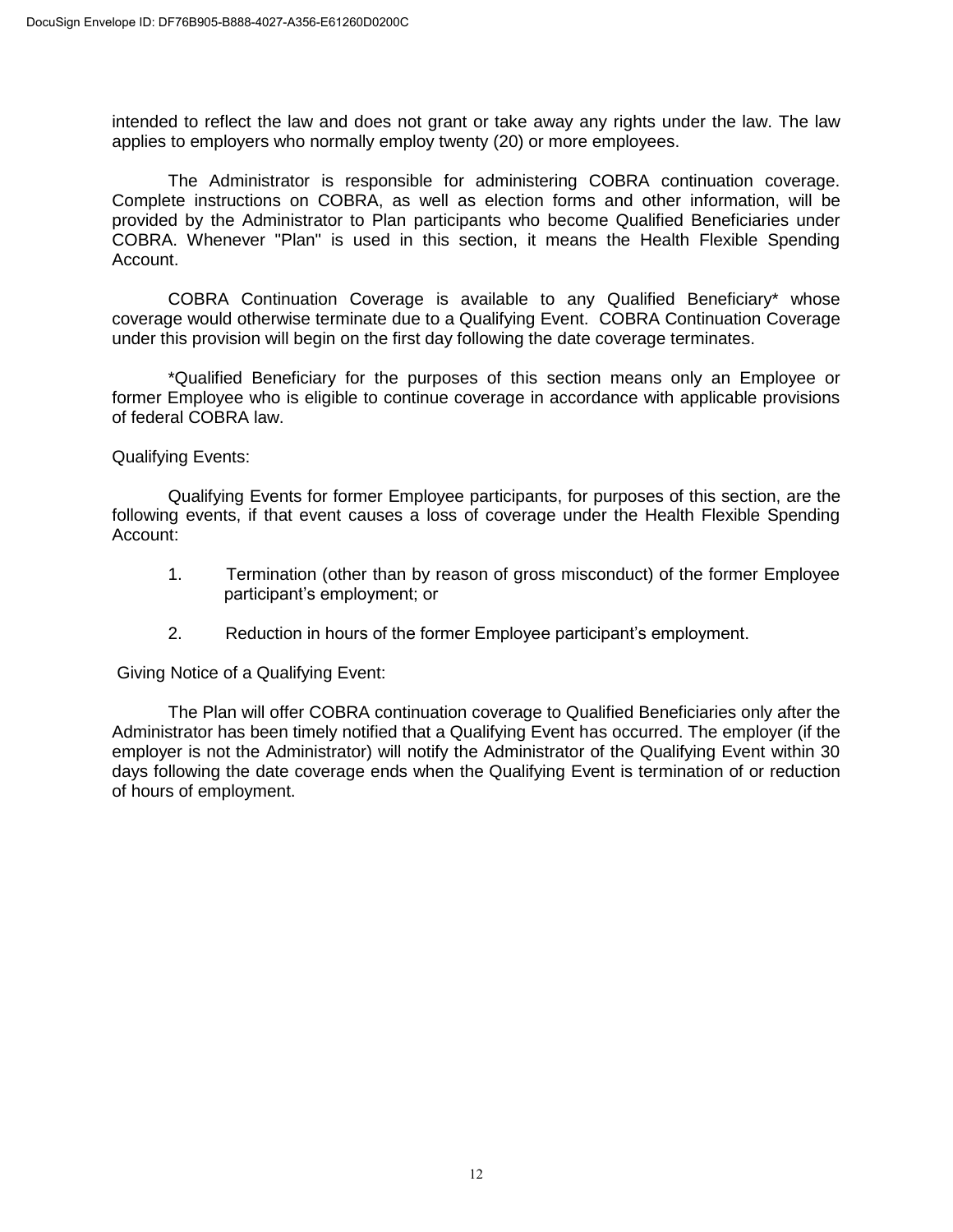#### *NOTICE PROCEDURES:*

The Plan Administrator is: *City of Missoula 435 Ryman Street Missoula, MT 59802*

The Plan Administrator is responsible for administering COBRA Continuation Coverage.

Any notice you provide must be **in writing**. You must mail, fax or hand-deliver your notice to the address above.

If mailed, your notice must be postmarked no later than the last day of the required notice period. Any notice you provide must state:

- the **name of the plan(s)** under which you lost or are losing coverage,
- the **name and address of the employee** covered under the plan,
- the **name(s) and address(s) of the Qualified Beneficiary(s)**, and
- the **Qualifying Event** and the **date** it happened.

Notice of Election to Continue Coverage:

When the Administrator is notified of a Qualifying Event, the Administrator will notify the Qualified Beneficiary of the right to elect COBRA continuation coverage, if applicable. Notice of this right will be sent within fourteen (14) days after the Administrator receives notice of the Qualifying Event from the Employer or Employee.

A Qualified Beneficiary has sixty (60) days from the date coverage would otherwise be lost or sixty (60) days from the date of notice from the Administrator, whichever is later, to elect to continue coverage. Failure to elect continuation coverage within that period will cause coverage to end.

#### Monthly Contribution Amounts:

A Qualified Beneficiary who elects to continue coverage must pay the full cost of COBRA continuation coverage. Monthly contribution amounts for COBRA continuation coverage must be paid in advance to the Administrator. The monthly payment for coverage will be an amount equal to one hundred and two percent (102%) of the former Employee participant's monthly contribution amount prior to the Qualifying Event.

Payment of any reimbursement requests submitted by a COBRA participant during the period of COBRA coverage will be contingent upon timely payment of the monthly contributions by the COBRA participant. Monthly contributions are due the first of the month for each month of coverage. A grace period of thirty (30) days from the first of the month will be allowed for payment. Payment will be made in a manner prescribed by the Administrator.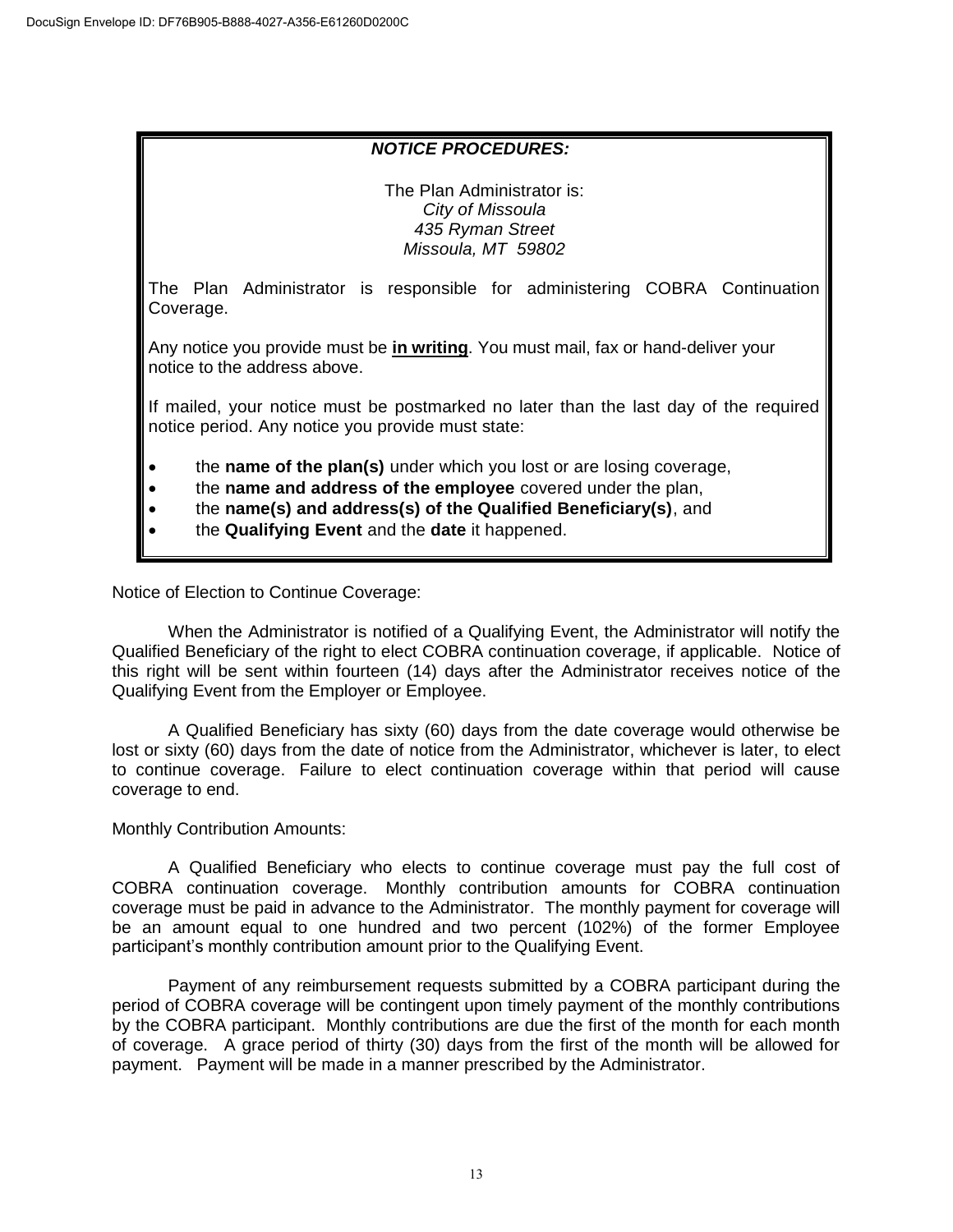When Cobra Continuation Coverage Ends:

COBRA Continuation Coverage under the Health Flexible Spending Account will cease at the end of the Plan Year for any COBRA participant.

#### **IF YOU HAVE QUESTIONS**

If you have questions about your COBRA continuation coverage, you should contact the Plan Administrator or its designee. For more information about your rights under ERISA, including COBRA, the Health Insurance Portability and Accountability Act (HIPAA), and other laws affecting group health plans, contact the nearest Regional or District Office of the U.S. Department of Labor's Employee Benefits Security Administration (EBSA). Addresses and phone numbers of Regional and District EBSA Offices are available through EBSA's website at www.dol.gov/ebsa.

#### **KEEP YOUR PLAN ADMINISTRATOR INFORMED OF ADDRESS CHANGES**

In order to protect your family's rights, you should keep the Plan Administrator informed of any changes in the addresses of family members. You should also keep a copy, for your records, of any notices you send to the Plan Administrator or its designee.

#### **XI SUMMARY**

The money you earn is important to you and your family. You need it to pay your bills, enjoy recreational activities and save for the future. Our flexible benefits plan will help you keep more of the money you earn by lowering the amount of taxes you pay. The Plan is the result of our continuing efforts to find ways to help you get the most for your earnings.

If you have any questions, please contact the Administrator.